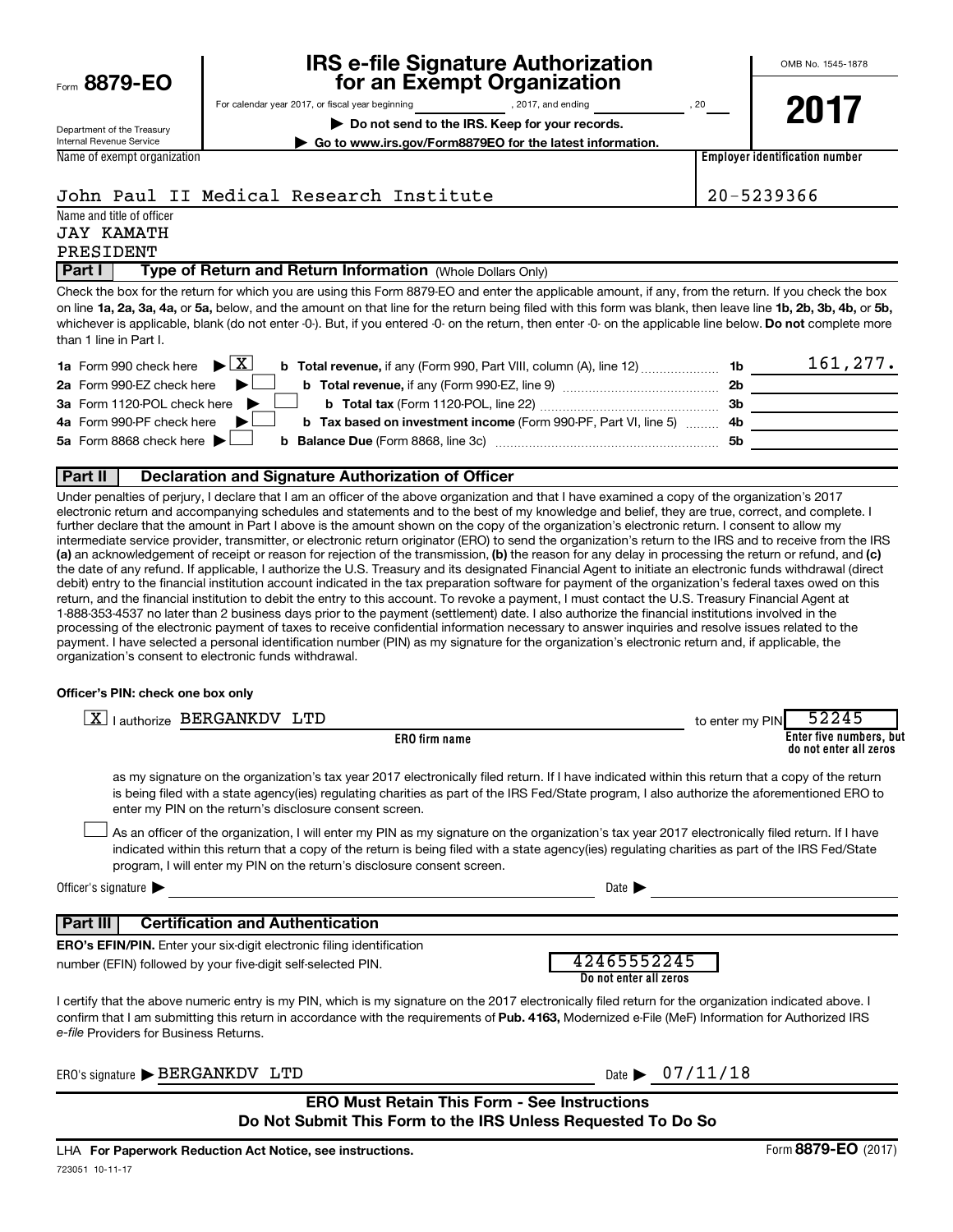| n<br>Form |  |
|-----------|--|
|           |  |

# Extended to November 15, 2018

**Under section 501(c), 527, or 4947(a)(1) of the Internal Revenue Code (except private foundations) 990 Return of Organization Exempt From Income Tax 1990 2017 Divide the section 501(c)**, 527, or 4947(a)(1) of the Internal Revenue Code (except private foundations) **2017** 

▶ Do not enter social security numbers on this form as it may be made public.<br>● Go to www.irs.gov/Form990 for instructions and the latest information. **Department in the latest** information. **| Go to www.irs.gov/Form990 for instructions and the latest information. Inspection**



Department of the Treasury Internal Revenue Service

|                         |                                  | A For the 2017 calendar year, or tax year beginning                                                                                                                        | and ending                                                               |                                                     |                                                             |  |  |  |
|-------------------------|----------------------------------|----------------------------------------------------------------------------------------------------------------------------------------------------------------------------|--------------------------------------------------------------------------|-----------------------------------------------------|-------------------------------------------------------------|--|--|--|
|                         | <b>B</b> Check if<br>applicable: | C Name of organization                                                                                                                                                     |                                                                          | D Employer identification number                    |                                                             |  |  |  |
|                         | Address<br> change               | John Paul II Medical Research Institute                                                                                                                                    |                                                                          |                                                     |                                                             |  |  |  |
|                         | ]Name<br>]change                 | Doing business as                                                                                                                                                          |                                                                          |                                                     | 20-5239366                                                  |  |  |  |
|                         | Initial<br>return                | Number and street (or P.O. box if mail is not delivered to street address)                                                                                                 | Room/suite                                                               | E Telephone number                                  |                                                             |  |  |  |
|                         | Final<br> return/<br>termin-     | 540 E. Jefferson St.                                                                                                                                                       | 202                                                                      |                                                     | $319 - 688 - 7367$                                          |  |  |  |
|                         | ated                             | City or town, state or province, country, and ZIP or foreign postal code                                                                                                   |                                                                          | G Gross receipts \$                                 | 161, 277.                                                   |  |  |  |
|                         | Amended<br>return                | Iowa City, IA<br>52245                                                                                                                                                     |                                                                          | H(a) Is this a group return                         |                                                             |  |  |  |
|                         | Applica-<br>tion<br>pending      | F Name and address of principal officer: JAY KAMATH                                                                                                                        |                                                                          | for subordinates?                                   | $\overline{\ }$ Yes $\overline{\ \text{X}}$ No              |  |  |  |
|                         |                                  | 619 WOODSIDE DR., IOWA CITY, IA<br>52246                                                                                                                                   |                                                                          | $H(b)$ Are all subordinates included? $\Box$ Yes    | No                                                          |  |  |  |
|                         |                                  | Tax-exempt status: $\boxed{\mathbf{X}}$ 501(c)(3)<br>$501(c)$ (<br>$\sqrt{\frac{1}{1}}$ (insert no.)<br>$4947(a)(1)$ or                                                    |                                                                          | 527                                                 | If "No," attach a list. (see instructions)                  |  |  |  |
|                         |                                  | J Website: WWW.JP2MRI.org                                                                                                                                                  |                                                                          | $H(c)$ Group exemption number $\blacktriangleright$ |                                                             |  |  |  |
|                         |                                  | Association<br>Other $\blacktriangleright$<br><b>K</b> Form of organization: $X$ Corporation<br>Trust                                                                      |                                                                          |                                                     | L Year of formation: $2006$ M State of legal domicile: $TA$ |  |  |  |
|                         |                                  | Part I Summary                                                                                                                                                             |                                                                          |                                                     |                                                             |  |  |  |
|                         | 1                                | Briefly describe the organization's mission or most significant activities: TO DEVELOP PRECLINICAL RESEARCH                                                                |                                                                          |                                                     |                                                             |  |  |  |
| Governance              |                                  | TECHNOLOGIES EXCLUSIVELY USING ADULT STEM CELLS AND IPS CELLS THAT                                                                                                         |                                                                          |                                                     |                                                             |  |  |  |
|                         | 2                                | Check this box $\blacktriangleright \Box$ if the organization discontinued its operations or disposed of more than 25% of its net assets.                                  |                                                                          |                                                     |                                                             |  |  |  |
|                         | з                                | Number of voting members of the governing body (Part VI, line 1a)                                                                                                          |                                                                          | $\bf 3$                                             | 8                                                           |  |  |  |
|                         | 4                                |                                                                                                                                                                            |                                                                          | $\overline{\mathbf{4}}$                             | $\overline{6}$                                              |  |  |  |
| <b>Activities &amp;</b> | 5                                |                                                                                                                                                                            | 5                                                                        | 4                                                   |                                                             |  |  |  |
|                         | 6                                |                                                                                                                                                                            |                                                                          | 6                                                   | 0                                                           |  |  |  |
|                         |                                  |                                                                                                                                                                            | 7a                                                                       | $\overline{0}$ .                                    |                                                             |  |  |  |
|                         |                                  |                                                                                                                                                                            |                                                                          | 7b                                                  | $\overline{0}$ .                                            |  |  |  |
|                         |                                  |                                                                                                                                                                            |                                                                          | <b>Prior Year</b>                                   | <b>Current Year</b>                                         |  |  |  |
|                         | 8                                |                                                                                                                                                                            | 243,185.                                                                 | 161,224.                                            |                                                             |  |  |  |
|                         | 9                                | Program service revenue (Part VIII, line 2g) [11] [11] matter contracts are revenued as Program service revenu                                                             |                                                                          | 0.                                                  | $\mathbf 0$ .                                               |  |  |  |
| Revenue                 | 10                               |                                                                                                                                                                            |                                                                          | $-78.$<br>0.                                        | $\overline{53}$ .<br>0.                                     |  |  |  |
|                         | 11                               |                                                                                                                                                                            | Other revenue (Part VIII, column (A), lines 5, 6d, 8c, 9c, 10c, and 11e) |                                                     |                                                             |  |  |  |
|                         | 12                               | Total revenue - add lines 8 through 11 (must equal Part VIII, column (A), line 12)                                                                                         |                                                                          | 243, 107.                                           | 161, 277.                                                   |  |  |  |
|                         | 13                               | Grants and similar amounts paid (Part IX, column (A), lines 1-3)                                                                                                           |                                                                          | 0.                                                  |                                                             |  |  |  |
|                         | 14                               | Benefits paid to or for members (Part IX, column (A), line 4)                                                                                                              |                                                                          | $\overline{0}$ .                                    | $\overline{0}$ .                                            |  |  |  |
|                         | 15                               | Salaries, other compensation, employee benefits (Part IX, column (A), lines 5-10)                                                                                          |                                                                          | 139,182.                                            | 67,330.                                                     |  |  |  |
|                         |                                  | 16a Professional fundraising fees (Part IX, column (A), line 11e)                                                                                                          |                                                                          | 2,074.                                              | 2,804.                                                      |  |  |  |
| Expenses                |                                  | <b>b</b> Total fundraising expenses (Part IX, column (D), line 25) $\bullet$ 23, 782.                                                                                      |                                                                          |                                                     |                                                             |  |  |  |
|                         |                                  |                                                                                                                                                                            |                                                                          | 186,695.                                            | 171, 767.                                                   |  |  |  |
|                         | 18                               | Total expenses. Add lines 13-17 (must equal Part IX, column (A), line 25)                                                                                                  |                                                                          | 327,951.                                            | 241,901.                                                    |  |  |  |
|                         | 19                               | Revenue less expenses. Subtract line 18 from line 12                                                                                                                       |                                                                          | $-84,844$ .                                         | $-80,624.$                                                  |  |  |  |
|                         |                                  |                                                                                                                                                                            |                                                                          | <b>Beginning of Current Year</b>                    | <b>End of Year</b>                                          |  |  |  |
| Net Assets or           | 20                               | Total assets (Part X, line 16)                                                                                                                                             |                                                                          | 165,583.                                            | 96,041.                                                     |  |  |  |
|                         | 21                               | Total liabilities (Part X, line 26)                                                                                                                                        |                                                                          | 121,505.                                            | 132,587.                                                    |  |  |  |
|                         | 22                               |                                                                                                                                                                            |                                                                          | 44,078.                                             | $-36,546.$                                                  |  |  |  |
|                         | <b>Part II</b>                   | <b>Signature Block</b>                                                                                                                                                     |                                                                          |                                                     |                                                             |  |  |  |
|                         |                                  | Under penalties of perjury, I declare that I have examined this return, including accompanying schedules and statements, and to the best of my knowledge and belief, it is |                                                                          |                                                     |                                                             |  |  |  |
|                         |                                  | true, correct, and complete. Declaration of preparer (other than officer) is based on all information of which preparer has any knowledge.                                 |                                                                          |                                                     |                                                             |  |  |  |

| Sign<br>Here                                                                                                                                                                | Signature of officer<br>JAY KAMATH,<br>PRESIDENT<br>Type or print name and title |  |  | Date                         |  |  |
|-----------------------------------------------------------------------------------------------------------------------------------------------------------------------------|----------------------------------------------------------------------------------|--|--|------------------------------|--|--|
| Date<br>PTIN<br>Print/Type preparer's name<br>Preparer's signature<br>Check<br>P00069444<br>$\left[07/11/18\right]$ self-employed<br>Bruce Guither<br>Bruce Guither<br>Paid |                                                                                  |  |  |                              |  |  |
| Preparer                                                                                                                                                                    | BERGANKDV LTD<br>Firm's name                                                     |  |  | $41 - 1431613$<br>Firm's EIN |  |  |
| Use Only                                                                                                                                                                    | Firm's address 2451 OAKDALE BLVD - STE 204                                       |  |  |                              |  |  |
| CORALVILLE, IA 52241<br>Phone no. $(319)$ $354 - 3000$                                                                                                                      |                                                                                  |  |  |                              |  |  |
| x.<br>Yes<br><b>No</b><br>May the IRS discuss this return with the preparer shown above? (see instructions)                                                                 |                                                                                  |  |  |                              |  |  |
| Form 990 (2017)<br>LHA For Paperwork Reduction Act Notice, see the separate instructions.<br>732001 11-28-17                                                                |                                                                                  |  |  |                              |  |  |

See Schedule O for Organization Mission Statement Continuation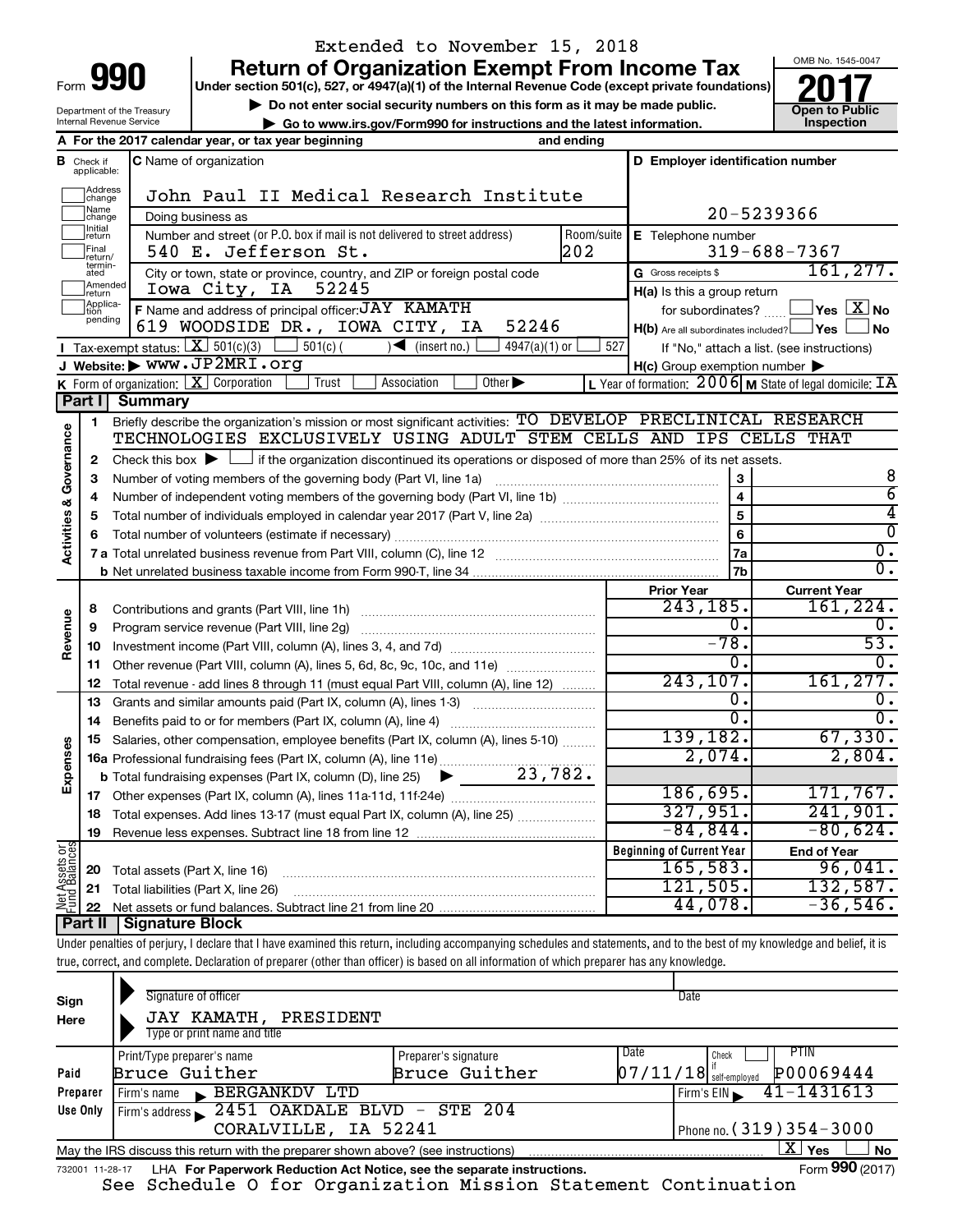|              | 20-5239366<br>John Paul II Medical Research Institute<br>Form 990 (2017)                                                                                 | Page 2                                  |
|--------------|----------------------------------------------------------------------------------------------------------------------------------------------------------|-----------------------------------------|
|              | Part III   Statement of Program Service Accomplishments                                                                                                  |                                         |
|              |                                                                                                                                                          | $\boxed{\text{X}}$                      |
| $\mathbf{1}$ | Briefly describe the organization's mission:                                                                                                             |                                         |
|              | TO DEVELOP PRECLINICAL RESEARCH TECHNOLOGIES EXCLUSIVELY USING ADULT                                                                                     |                                         |
|              | STEM CELLS AND IPS CELLS THAT WILL ADVANCE DRUG DISCOVERY AND<br>REGENERATIVE MEDICINE.<br>AND TO EDUCATE SCIENTISTS AND THE NEXT                        |                                         |
|              | GENERATION OF SCIENTISTS IN PRO-LIFE BIOETHICS.                                                                                                          |                                         |
| $\mathbf{2}$ | Did the organization undertake any significant program services during the year which were not listed on the                                             |                                         |
|              | prior Form 990 or 990-EZ?                                                                                                                                | $\Box$ Yes $[\overline{\mathrm{X}}]$ No |
|              | If "Yes," describe these new services on Schedule O.                                                                                                     |                                         |
| 3            | Did the organization cease conducting, or make significant changes in how it conducts, any program services?                                             | $\Box$ Yes $[\overline{\mathrm{X}}]$ No |
|              | If "Yes," describe these changes on Schedule O.                                                                                                          |                                         |
| 4            | Describe the organization's program service accomplishments for each of its three largest program services, as measured by expenses.                     |                                         |
|              | Section 501(c)(3) and 501(c)(4) organizations are required to report the amount of grants and allocations to others, the total expenses, and             |                                         |
|              | revenue, if any, for each program service reported.                                                                                                      |                                         |
| 4a           | $\overline{126}$ , $\overline{188}$ . including grants of \$<br>) (Expenses \$<br>) (Revenue \$<br>(Code:                                                |                                         |
|              | TO DEVELOP A COLLABORATIVE BASIC AND CLINICAL RESEARCH PROGRAM IN OUR                                                                                    |                                         |
|              | FOUR CORE RESEARCH AREAS:<br>CANCER, NEURODEGENERATIVE DISEASES, RARE                                                                                    |                                         |
|              | DISEASES, AND ADULT STEM CELL THERAPIES.                                                                                                                 |                                         |
|              |                                                                                                                                                          |                                         |
|              |                                                                                                                                                          |                                         |
|              |                                                                                                                                                          |                                         |
|              |                                                                                                                                                          |                                         |
|              |                                                                                                                                                          |                                         |
|              |                                                                                                                                                          |                                         |
|              |                                                                                                                                                          |                                         |
|              |                                                                                                                                                          |                                         |
|              |                                                                                                                                                          |                                         |
| 4b           | $\overbrace{\text{Code:}}$ (Expenses \$                                                                                                                  |                                         |
|              |                                                                                                                                                          |                                         |
|              |                                                                                                                                                          |                                         |
|              |                                                                                                                                                          |                                         |
|              |                                                                                                                                                          |                                         |
|              |                                                                                                                                                          |                                         |
|              |                                                                                                                                                          |                                         |
|              |                                                                                                                                                          |                                         |
|              |                                                                                                                                                          |                                         |
|              |                                                                                                                                                          |                                         |
|              |                                                                                                                                                          |                                         |
|              |                                                                                                                                                          |                                         |
| 4c           | $\begin{array}{ c c }\n\hline\n\text{Code:} & \text{\quad} & \text{\quad} \quad\end{array}$<br>) (Expenses \$<br>including grants of \$<br>) (Revenue \$ |                                         |
|              |                                                                                                                                                          |                                         |
|              |                                                                                                                                                          |                                         |
|              |                                                                                                                                                          |                                         |
|              |                                                                                                                                                          |                                         |
|              |                                                                                                                                                          |                                         |
|              |                                                                                                                                                          |                                         |
|              |                                                                                                                                                          |                                         |
|              |                                                                                                                                                          |                                         |
|              |                                                                                                                                                          |                                         |
|              |                                                                                                                                                          |                                         |
|              |                                                                                                                                                          |                                         |
|              |                                                                                                                                                          |                                         |
| 4d           | Other program services (Describe in Schedule O.)                                                                                                         |                                         |
|              | (Expenses \$<br>(Revenue \$<br>including grants of \$                                                                                                    |                                         |
|              | 126,188.<br>4e Total program service expenses >                                                                                                          | Eorm $990(2017)$                        |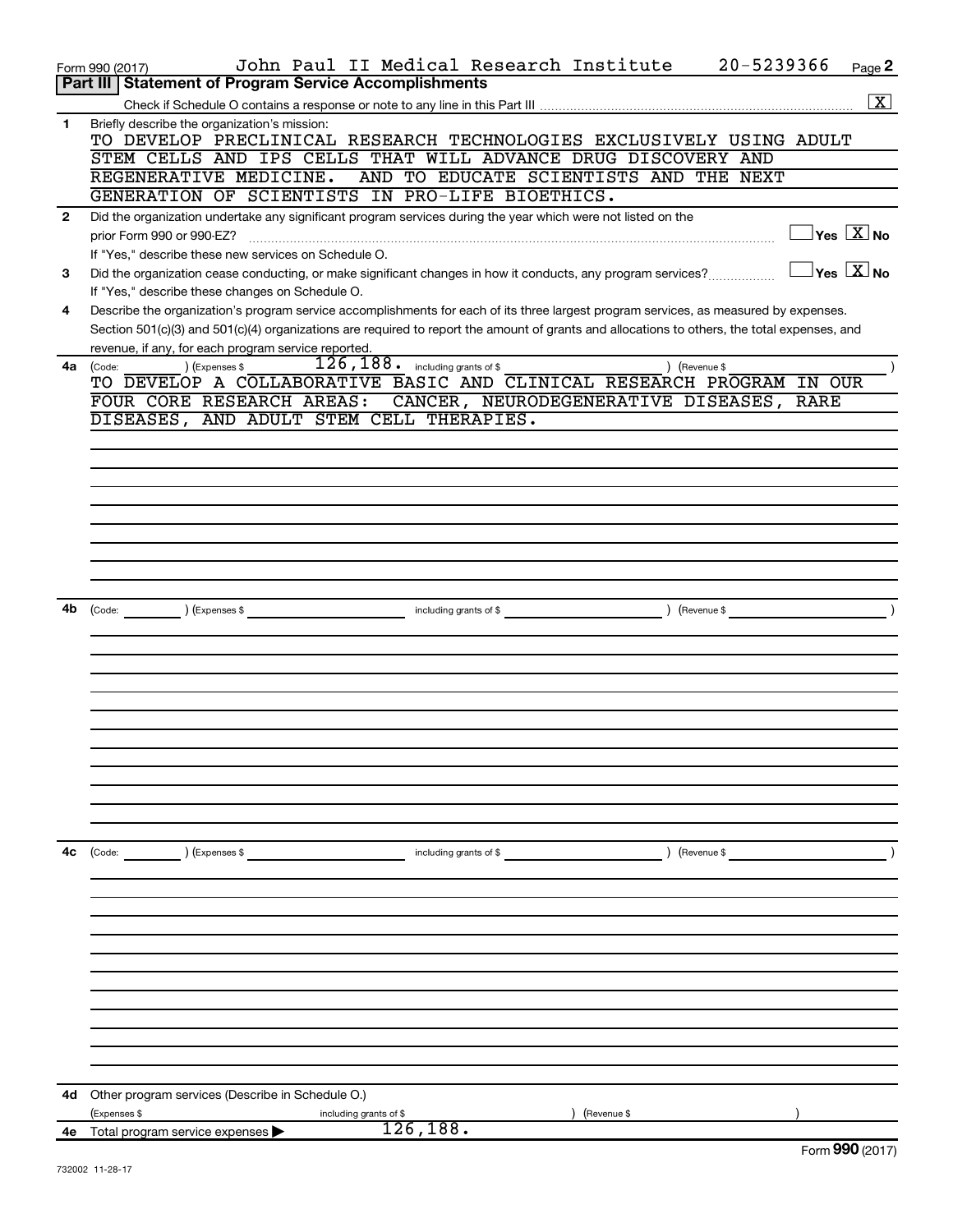|  | Form 990 (2017) |
|--|-----------------|
|  |                 |

**Part IV Checklist of Required Schedules**

|    |                                                                                                                                                                     |                | Yes                     | No                      |
|----|---------------------------------------------------------------------------------------------------------------------------------------------------------------------|----------------|-------------------------|-------------------------|
| 1. | Is the organization described in section $501(c)(3)$ or $4947(a)(1)$ (other than a private foundation)?                                                             |                |                         |                         |
|    |                                                                                                                                                                     | 1              | х                       |                         |
| 2  |                                                                                                                                                                     | $\mathbf{2}$   | $\overline{\textbf{x}}$ |                         |
| 3  | Did the organization engage in direct or indirect political campaign activities on behalf of or in opposition to candidates for                                     | 3              |                         | x                       |
| 4  | Section 501(c)(3) organizations. Did the organization engage in lobbying activities, or have a section 501(h) election in effect                                    | 4              |                         | х                       |
| 5  | Is the organization a section 501(c)(4), 501(c)(5), or 501(c)(6) organization that receives membership dues, assessments, or                                        |                |                         |                         |
|    |                                                                                                                                                                     | 5              |                         | x                       |
| 6  | Did the organization maintain any donor advised funds or any similar funds or accounts for which donors have the right to                                           |                |                         | x                       |
|    | provide advice on the distribution or investment of amounts in such funds or accounts? If "Yes," complete Schedule D, Part I                                        |                |                         |                         |
| 7  | Did the organization receive or hold a conservation easement, including easements to preserve open space,                                                           |                |                         |                         |
|    |                                                                                                                                                                     | $\overline{7}$ |                         | х                       |
| 8  | Did the organization maintain collections of works of art, historical treasures, or other similar assets? If "Yes," complete                                        | 8              |                         | x                       |
| 9  | Did the organization report an amount in Part X, line 21, for escrow or custodial account liability, serve as a custodian for                                       |                |                         |                         |
|    | amounts not listed in Part X; or provide credit counseling, debt management, credit repair, or debt negotiation services?<br>If "Yes," complete Schedule D, Part IV | 9              |                         | x                       |
| 10 | Did the organization, directly or through a related organization, hold assets in temporarily restricted endowments, permanent                                       |                |                         |                         |
|    |                                                                                                                                                                     | 10             |                         | x                       |
| 11 | If the organization's answer to any of the following questions is "Yes," then complete Schedule D, Parts VI, VII, VIII, IX, or X<br>as applicable.                  |                |                         |                         |
|    | a Did the organization report an amount for land, buildings, and equipment in Part X, line 10? If "Yes," complete Schedule D,<br>Part VI                            | 11a            | х                       |                         |
|    | <b>b</b> Did the organization report an amount for investments - other securities in Part X, line 12 that is 5% or more of its total                                | <b>11b</b>     |                         | x                       |
|    | c Did the organization report an amount for investments - program related in Part X, line 13 that is 5% or more of its total                                        |                |                         |                         |
|    |                                                                                                                                                                     | 11c            |                         | х                       |
|    | d Did the organization report an amount for other assets in Part X, line 15 that is 5% or more of its total assets reported in                                      |                |                         |                         |
|    |                                                                                                                                                                     | 11d            |                         | x                       |
|    | e Did the organization report an amount for other liabilities in Part X, line 25? If "Yes," complete Schedule D, Part X                                             | 11e            | X                       |                         |
| f  | Did the organization's separate or consolidated financial statements for the tax year include a footnote that addresses                                             |                |                         |                         |
|    | the organization's liability for uncertain tax positions under FIN 48 (ASC 740)? If "Yes," complete Schedule D, Part X                                              | 11f            |                         | x                       |
|    | 12a Did the organization obtain separate, independent audited financial statements for the tax year? If "Yes," complete<br>Schedule D, Parts XI and XII             | 12a            |                         | x                       |
|    | <b>b</b> Was the organization included in consolidated, independent audited financial statements for the tax year?                                                  |                |                         |                         |
|    | If "Yes," and if the organization answered "No" to line 12a, then completing Schedule D, Parts XI and XII is optional                                               | 12b            |                         | X                       |
| 13 |                                                                                                                                                                     | 13             |                         | $\overline{\textbf{x}}$ |
|    | 14a Did the organization maintain an office, employees, or agents outside of the United States?                                                                     | 14a            |                         | х                       |
|    | <b>b</b> Did the organization have aggregate revenues or expenses of more than \$10,000 from grantmaking, fundraising, business,                                    |                |                         |                         |
|    | investment, and program service activities outside the United States, or aggregate foreign investments valued at \$100,000                                          | 14b            |                         | х                       |
| 15 | Did the organization report on Part IX, column (A), line 3, more than \$5,000 of grants or other assistance to or for any                                           |                |                         |                         |
|    |                                                                                                                                                                     | 15             |                         | х                       |
| 16 | Did the organization report on Part IX, column (A), line 3, more than \$5,000 of aggregate grants or other assistance to                                            |                |                         |                         |
| 17 | Did the organization report a total of more than \$15,000 of expenses for professional fundraising services on Part IX,                                             | 16             |                         | х                       |
|    |                                                                                                                                                                     | 17             |                         | х                       |
| 18 | Did the organization report more than \$15,000 total of fundraising event gross income and contributions on Part VIII, lines                                        |                |                         |                         |
|    |                                                                                                                                                                     | 18             |                         | х                       |
| 19 | Did the organization report more than \$15,000 of gross income from gaming activities on Part VIII, line 9a? If "Yes,"                                              | 19             |                         | x                       |

Form (2017) **990**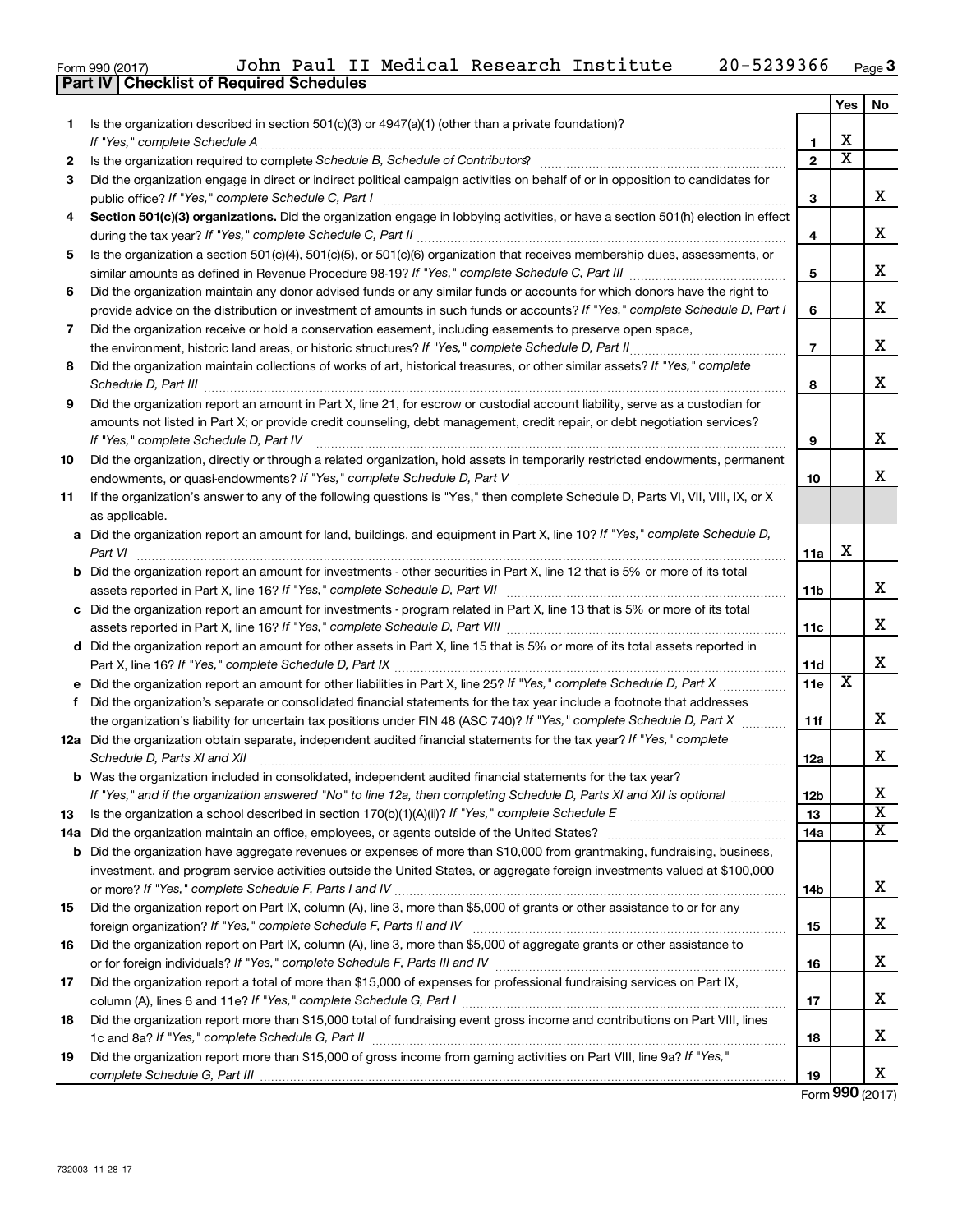| Form 990 (2017)                 | John | Paul | T | Medical | Research Institute | 366<br>,,,,, | $P$ age 4 |
|---------------------------------|------|------|---|---------|--------------------|--------------|-----------|
| $\overline{a}$ . $\overline{a}$ |      |      |   |         |                    |              |           |

| Yes<br>No<br>$\overline{\mathbf{x}}$<br>20a Did the organization operate one or more hospital facilities? If "Yes," complete Schedule H<br><b>20a</b><br>20 <sub>b</sub><br>b<br>Did the organization report more than \$5,000 of grants or other assistance to any domestic organization or<br>21<br>x<br>21<br>Did the organization report more than \$5,000 of grants or other assistance to or for domestic individuals on<br>22<br>X<br>22<br>Did the organization answer "Yes" to Part VII, Section A, line 3, 4, or 5 about compensation of the organization's current<br>23<br>and former officers, directors, trustees, key employees, and highest compensated employees? If "Yes," complete<br>X<br>Schedule J <b>Execute Schedule J Execute Schedule J</b><br>23<br>24a Did the organization have a tax-exempt bond issue with an outstanding principal amount of more than \$100,000 as of the<br>last day of the year, that was issued after December 31, 2002? If "Yes," answer lines 24b through 24d and complete<br>x<br>Schedule K. If "No", go to line 25a<br>24a<br>24 <sub>b</sub><br>b<br>c Did the organization maintain an escrow account other than a refunding escrow at any time during the year to defease<br>24c<br>24d<br>25a Section 501(c)(3), 501(c)(4), and 501(c)(29) organizations. Did the organization engage in an excess benefit<br>x<br>25a<br>transaction with a disqualified person during the year? If "Yes," complete Schedule L, Part I manumumumum<br><b>b</b> Is the organization aware that it engaged in an excess benefit transaction with a disqualified person in a prior year, and<br>that the transaction has not been reported on any of the organization's prior Forms 990 or 990-EZ? If "Yes," complete<br>х<br>Schedule L, Part I<br>25b<br>Did the organization report any amount on Part X, line 5, 6, or 22 for receivables from or payables to any current or<br>26<br>former officers, directors, trustees, key employees, highest compensated employees, or disqualified persons? If "Yes,"<br>X<br>complete Schedule L, Part II<br>26<br>Did the organization provide a grant or other assistance to an officer, director, trustee, key employee, substantial<br>27<br>contributor or employee thereof, a grant selection committee member, or to a 35% controlled entity or family member<br>х<br>27<br>Was the organization a party to a business transaction with one of the following parties (see Schedule L, Part IV<br>28<br>instructions for applicable filing thresholds, conditions, and exceptions):<br>х<br>A current or former officer, director, trustee, or key employee? If "Yes," complete Schedule L, Part IV<br>28a<br>а<br>$\overline{\mathbf{x}}$<br>A family member of a current or former officer, director, trustee, or key employee? If "Yes," complete Schedule L, Part IV<br>28 <sub>b</sub><br>b<br>c An entity of which a current or former officer, director, trustee, or key employee (or a family member thereof) was an officer,<br>X<br>director, trustee, or direct or indirect owner? If "Yes," complete Schedule L, Part IV<br>28c<br>$\overline{\mathtt{x}}$<br>29<br>29<br>Did the organization receive contributions of art, historical treasures, or other similar assets, or qualified conservation<br>30<br>Χ<br>30<br>Did the organization liquidate, terminate, or dissolve and cease operations?<br>31<br>x<br>31<br>Did the organization sell, exchange, dispose of, or transfer more than 25% of its net assets?/f "Yes," complete<br>32<br>X<br>Schedule N, Part II<br>32<br>Did the organization own 100% of an entity disregarded as separate from the organization under Regulations<br>33<br>х<br>33<br>Was the organization related to any tax-exempt or taxable entity? If "Yes," complete Schedule R, Part II, III, or IV, and<br>34<br>х<br>34<br>Part V, line 1<br>$\overline{\mathbf{x}}$<br>35a<br>If "Yes" to line 35a, did the organization receive any payment from or engage in any transaction with a controlled entity<br>b<br>35 <sub>b</sub><br>Section 501(c)(3) organizations. Did the organization make any transfers to an exempt non-charitable related organization?<br>36<br>x<br>36<br>Did the organization conduct more than 5% of its activities through an entity that is not a related organization<br>37<br>x<br>37<br>Did the organization complete Schedule O and provide explanations in Schedule O for Part VI, lines 11b and 19?<br>38 | <b>Part IV   Checklist of Required Schedules (continued)</b> |  |  |  |
|-----------------------------------------------------------------------------------------------------------------------------------------------------------------------------------------------------------------------------------------------------------------------------------------------------------------------------------------------------------------------------------------------------------------------------------------------------------------------------------------------------------------------------------------------------------------------------------------------------------------------------------------------------------------------------------------------------------------------------------------------------------------------------------------------------------------------------------------------------------------------------------------------------------------------------------------------------------------------------------------------------------------------------------------------------------------------------------------------------------------------------------------------------------------------------------------------------------------------------------------------------------------------------------------------------------------------------------------------------------------------------------------------------------------------------------------------------------------------------------------------------------------------------------------------------------------------------------------------------------------------------------------------------------------------------------------------------------------------------------------------------------------------------------------------------------------------------------------------------------------------------------------------------------------------------------------------------------------------------------------------------------------------------------------------------------------------------------------------------------------------------------------------------------------------------------------------------------------------------------------------------------------------------------------------------------------------------------------------------------------------------------------------------------------------------------------------------------------------------------------------------------------------------------------------------------------------------------------------------------------------------------------------------------------------------------------------------------------------------------------------------------------------------------------------------------------------------------------------------------------------------------------------------------------------------------------------------------------------------------------------------------------------------------------------------------------------------------------------------------------------------------------------------------------------------------------------------------------------------------------------------------------------------------------------------------------------------------------------------------------------------------------------------------------------------------------------------------------------------------------------------------------------------------------------------------------------------------------------------------------------------------------------------------------------------------------------------------------------------------------------------------------------------------------------------------------------------------------------------------------------------------------------------------------------------------------------------------------------------------------------------------------------------------------------------------------------------------------------------------------------------------------------------------------------------------------------------------------------------------------------------------------------------------------------------------------------------------------------------------------------------------------------------------------------------------------------------------------------------------------------|--------------------------------------------------------------|--|--|--|
|                                                                                                                                                                                                                                                                                                                                                                                                                                                                                                                                                                                                                                                                                                                                                                                                                                                                                                                                                                                                                                                                                                                                                                                                                                                                                                                                                                                                                                                                                                                                                                                                                                                                                                                                                                                                                                                                                                                                                                                                                                                                                                                                                                                                                                                                                                                                                                                                                                                                                                                                                                                                                                                                                                                                                                                                                                                                                                                                                                                                                                                                                                                                                                                                                                                                                                                                                                                                                                                                                                                                                                                                                                                                                                                                                                                                                                                                                                                                                                                                                                                                                                                                                                                                                                                                                                                                                                                                                                                                                               |                                                              |  |  |  |
|                                                                                                                                                                                                                                                                                                                                                                                                                                                                                                                                                                                                                                                                                                                                                                                                                                                                                                                                                                                                                                                                                                                                                                                                                                                                                                                                                                                                                                                                                                                                                                                                                                                                                                                                                                                                                                                                                                                                                                                                                                                                                                                                                                                                                                                                                                                                                                                                                                                                                                                                                                                                                                                                                                                                                                                                                                                                                                                                                                                                                                                                                                                                                                                                                                                                                                                                                                                                                                                                                                                                                                                                                                                                                                                                                                                                                                                                                                                                                                                                                                                                                                                                                                                                                                                                                                                                                                                                                                                                                               |                                                              |  |  |  |
|                                                                                                                                                                                                                                                                                                                                                                                                                                                                                                                                                                                                                                                                                                                                                                                                                                                                                                                                                                                                                                                                                                                                                                                                                                                                                                                                                                                                                                                                                                                                                                                                                                                                                                                                                                                                                                                                                                                                                                                                                                                                                                                                                                                                                                                                                                                                                                                                                                                                                                                                                                                                                                                                                                                                                                                                                                                                                                                                                                                                                                                                                                                                                                                                                                                                                                                                                                                                                                                                                                                                                                                                                                                                                                                                                                                                                                                                                                                                                                                                                                                                                                                                                                                                                                                                                                                                                                                                                                                                                               |                                                              |  |  |  |
|                                                                                                                                                                                                                                                                                                                                                                                                                                                                                                                                                                                                                                                                                                                                                                                                                                                                                                                                                                                                                                                                                                                                                                                                                                                                                                                                                                                                                                                                                                                                                                                                                                                                                                                                                                                                                                                                                                                                                                                                                                                                                                                                                                                                                                                                                                                                                                                                                                                                                                                                                                                                                                                                                                                                                                                                                                                                                                                                                                                                                                                                                                                                                                                                                                                                                                                                                                                                                                                                                                                                                                                                                                                                                                                                                                                                                                                                                                                                                                                                                                                                                                                                                                                                                                                                                                                                                                                                                                                                                               |                                                              |  |  |  |
|                                                                                                                                                                                                                                                                                                                                                                                                                                                                                                                                                                                                                                                                                                                                                                                                                                                                                                                                                                                                                                                                                                                                                                                                                                                                                                                                                                                                                                                                                                                                                                                                                                                                                                                                                                                                                                                                                                                                                                                                                                                                                                                                                                                                                                                                                                                                                                                                                                                                                                                                                                                                                                                                                                                                                                                                                                                                                                                                                                                                                                                                                                                                                                                                                                                                                                                                                                                                                                                                                                                                                                                                                                                                                                                                                                                                                                                                                                                                                                                                                                                                                                                                                                                                                                                                                                                                                                                                                                                                                               |                                                              |  |  |  |
|                                                                                                                                                                                                                                                                                                                                                                                                                                                                                                                                                                                                                                                                                                                                                                                                                                                                                                                                                                                                                                                                                                                                                                                                                                                                                                                                                                                                                                                                                                                                                                                                                                                                                                                                                                                                                                                                                                                                                                                                                                                                                                                                                                                                                                                                                                                                                                                                                                                                                                                                                                                                                                                                                                                                                                                                                                                                                                                                                                                                                                                                                                                                                                                                                                                                                                                                                                                                                                                                                                                                                                                                                                                                                                                                                                                                                                                                                                                                                                                                                                                                                                                                                                                                                                                                                                                                                                                                                                                                                               |                                                              |  |  |  |
|                                                                                                                                                                                                                                                                                                                                                                                                                                                                                                                                                                                                                                                                                                                                                                                                                                                                                                                                                                                                                                                                                                                                                                                                                                                                                                                                                                                                                                                                                                                                                                                                                                                                                                                                                                                                                                                                                                                                                                                                                                                                                                                                                                                                                                                                                                                                                                                                                                                                                                                                                                                                                                                                                                                                                                                                                                                                                                                                                                                                                                                                                                                                                                                                                                                                                                                                                                                                                                                                                                                                                                                                                                                                                                                                                                                                                                                                                                                                                                                                                                                                                                                                                                                                                                                                                                                                                                                                                                                                                               |                                                              |  |  |  |
|                                                                                                                                                                                                                                                                                                                                                                                                                                                                                                                                                                                                                                                                                                                                                                                                                                                                                                                                                                                                                                                                                                                                                                                                                                                                                                                                                                                                                                                                                                                                                                                                                                                                                                                                                                                                                                                                                                                                                                                                                                                                                                                                                                                                                                                                                                                                                                                                                                                                                                                                                                                                                                                                                                                                                                                                                                                                                                                                                                                                                                                                                                                                                                                                                                                                                                                                                                                                                                                                                                                                                                                                                                                                                                                                                                                                                                                                                                                                                                                                                                                                                                                                                                                                                                                                                                                                                                                                                                                                                               |                                                              |  |  |  |
|                                                                                                                                                                                                                                                                                                                                                                                                                                                                                                                                                                                                                                                                                                                                                                                                                                                                                                                                                                                                                                                                                                                                                                                                                                                                                                                                                                                                                                                                                                                                                                                                                                                                                                                                                                                                                                                                                                                                                                                                                                                                                                                                                                                                                                                                                                                                                                                                                                                                                                                                                                                                                                                                                                                                                                                                                                                                                                                                                                                                                                                                                                                                                                                                                                                                                                                                                                                                                                                                                                                                                                                                                                                                                                                                                                                                                                                                                                                                                                                                                                                                                                                                                                                                                                                                                                                                                                                                                                                                                               |                                                              |  |  |  |
|                                                                                                                                                                                                                                                                                                                                                                                                                                                                                                                                                                                                                                                                                                                                                                                                                                                                                                                                                                                                                                                                                                                                                                                                                                                                                                                                                                                                                                                                                                                                                                                                                                                                                                                                                                                                                                                                                                                                                                                                                                                                                                                                                                                                                                                                                                                                                                                                                                                                                                                                                                                                                                                                                                                                                                                                                                                                                                                                                                                                                                                                                                                                                                                                                                                                                                                                                                                                                                                                                                                                                                                                                                                                                                                                                                                                                                                                                                                                                                                                                                                                                                                                                                                                                                                                                                                                                                                                                                                                                               |                                                              |  |  |  |
|                                                                                                                                                                                                                                                                                                                                                                                                                                                                                                                                                                                                                                                                                                                                                                                                                                                                                                                                                                                                                                                                                                                                                                                                                                                                                                                                                                                                                                                                                                                                                                                                                                                                                                                                                                                                                                                                                                                                                                                                                                                                                                                                                                                                                                                                                                                                                                                                                                                                                                                                                                                                                                                                                                                                                                                                                                                                                                                                                                                                                                                                                                                                                                                                                                                                                                                                                                                                                                                                                                                                                                                                                                                                                                                                                                                                                                                                                                                                                                                                                                                                                                                                                                                                                                                                                                                                                                                                                                                                                               |                                                              |  |  |  |
|                                                                                                                                                                                                                                                                                                                                                                                                                                                                                                                                                                                                                                                                                                                                                                                                                                                                                                                                                                                                                                                                                                                                                                                                                                                                                                                                                                                                                                                                                                                                                                                                                                                                                                                                                                                                                                                                                                                                                                                                                                                                                                                                                                                                                                                                                                                                                                                                                                                                                                                                                                                                                                                                                                                                                                                                                                                                                                                                                                                                                                                                                                                                                                                                                                                                                                                                                                                                                                                                                                                                                                                                                                                                                                                                                                                                                                                                                                                                                                                                                                                                                                                                                                                                                                                                                                                                                                                                                                                                                               |                                                              |  |  |  |
|                                                                                                                                                                                                                                                                                                                                                                                                                                                                                                                                                                                                                                                                                                                                                                                                                                                                                                                                                                                                                                                                                                                                                                                                                                                                                                                                                                                                                                                                                                                                                                                                                                                                                                                                                                                                                                                                                                                                                                                                                                                                                                                                                                                                                                                                                                                                                                                                                                                                                                                                                                                                                                                                                                                                                                                                                                                                                                                                                                                                                                                                                                                                                                                                                                                                                                                                                                                                                                                                                                                                                                                                                                                                                                                                                                                                                                                                                                                                                                                                                                                                                                                                                                                                                                                                                                                                                                                                                                                                                               |                                                              |  |  |  |
|                                                                                                                                                                                                                                                                                                                                                                                                                                                                                                                                                                                                                                                                                                                                                                                                                                                                                                                                                                                                                                                                                                                                                                                                                                                                                                                                                                                                                                                                                                                                                                                                                                                                                                                                                                                                                                                                                                                                                                                                                                                                                                                                                                                                                                                                                                                                                                                                                                                                                                                                                                                                                                                                                                                                                                                                                                                                                                                                                                                                                                                                                                                                                                                                                                                                                                                                                                                                                                                                                                                                                                                                                                                                                                                                                                                                                                                                                                                                                                                                                                                                                                                                                                                                                                                                                                                                                                                                                                                                                               |                                                              |  |  |  |
|                                                                                                                                                                                                                                                                                                                                                                                                                                                                                                                                                                                                                                                                                                                                                                                                                                                                                                                                                                                                                                                                                                                                                                                                                                                                                                                                                                                                                                                                                                                                                                                                                                                                                                                                                                                                                                                                                                                                                                                                                                                                                                                                                                                                                                                                                                                                                                                                                                                                                                                                                                                                                                                                                                                                                                                                                                                                                                                                                                                                                                                                                                                                                                                                                                                                                                                                                                                                                                                                                                                                                                                                                                                                                                                                                                                                                                                                                                                                                                                                                                                                                                                                                                                                                                                                                                                                                                                                                                                                                               |                                                              |  |  |  |
|                                                                                                                                                                                                                                                                                                                                                                                                                                                                                                                                                                                                                                                                                                                                                                                                                                                                                                                                                                                                                                                                                                                                                                                                                                                                                                                                                                                                                                                                                                                                                                                                                                                                                                                                                                                                                                                                                                                                                                                                                                                                                                                                                                                                                                                                                                                                                                                                                                                                                                                                                                                                                                                                                                                                                                                                                                                                                                                                                                                                                                                                                                                                                                                                                                                                                                                                                                                                                                                                                                                                                                                                                                                                                                                                                                                                                                                                                                                                                                                                                                                                                                                                                                                                                                                                                                                                                                                                                                                                                               |                                                              |  |  |  |
|                                                                                                                                                                                                                                                                                                                                                                                                                                                                                                                                                                                                                                                                                                                                                                                                                                                                                                                                                                                                                                                                                                                                                                                                                                                                                                                                                                                                                                                                                                                                                                                                                                                                                                                                                                                                                                                                                                                                                                                                                                                                                                                                                                                                                                                                                                                                                                                                                                                                                                                                                                                                                                                                                                                                                                                                                                                                                                                                                                                                                                                                                                                                                                                                                                                                                                                                                                                                                                                                                                                                                                                                                                                                                                                                                                                                                                                                                                                                                                                                                                                                                                                                                                                                                                                                                                                                                                                                                                                                                               |                                                              |  |  |  |
|                                                                                                                                                                                                                                                                                                                                                                                                                                                                                                                                                                                                                                                                                                                                                                                                                                                                                                                                                                                                                                                                                                                                                                                                                                                                                                                                                                                                                                                                                                                                                                                                                                                                                                                                                                                                                                                                                                                                                                                                                                                                                                                                                                                                                                                                                                                                                                                                                                                                                                                                                                                                                                                                                                                                                                                                                                                                                                                                                                                                                                                                                                                                                                                                                                                                                                                                                                                                                                                                                                                                                                                                                                                                                                                                                                                                                                                                                                                                                                                                                                                                                                                                                                                                                                                                                                                                                                                                                                                                                               |                                                              |  |  |  |
|                                                                                                                                                                                                                                                                                                                                                                                                                                                                                                                                                                                                                                                                                                                                                                                                                                                                                                                                                                                                                                                                                                                                                                                                                                                                                                                                                                                                                                                                                                                                                                                                                                                                                                                                                                                                                                                                                                                                                                                                                                                                                                                                                                                                                                                                                                                                                                                                                                                                                                                                                                                                                                                                                                                                                                                                                                                                                                                                                                                                                                                                                                                                                                                                                                                                                                                                                                                                                                                                                                                                                                                                                                                                                                                                                                                                                                                                                                                                                                                                                                                                                                                                                                                                                                                                                                                                                                                                                                                                                               |                                                              |  |  |  |
|                                                                                                                                                                                                                                                                                                                                                                                                                                                                                                                                                                                                                                                                                                                                                                                                                                                                                                                                                                                                                                                                                                                                                                                                                                                                                                                                                                                                                                                                                                                                                                                                                                                                                                                                                                                                                                                                                                                                                                                                                                                                                                                                                                                                                                                                                                                                                                                                                                                                                                                                                                                                                                                                                                                                                                                                                                                                                                                                                                                                                                                                                                                                                                                                                                                                                                                                                                                                                                                                                                                                                                                                                                                                                                                                                                                                                                                                                                                                                                                                                                                                                                                                                                                                                                                                                                                                                                                                                                                                                               |                                                              |  |  |  |
|                                                                                                                                                                                                                                                                                                                                                                                                                                                                                                                                                                                                                                                                                                                                                                                                                                                                                                                                                                                                                                                                                                                                                                                                                                                                                                                                                                                                                                                                                                                                                                                                                                                                                                                                                                                                                                                                                                                                                                                                                                                                                                                                                                                                                                                                                                                                                                                                                                                                                                                                                                                                                                                                                                                                                                                                                                                                                                                                                                                                                                                                                                                                                                                                                                                                                                                                                                                                                                                                                                                                                                                                                                                                                                                                                                                                                                                                                                                                                                                                                                                                                                                                                                                                                                                                                                                                                                                                                                                                                               |                                                              |  |  |  |
|                                                                                                                                                                                                                                                                                                                                                                                                                                                                                                                                                                                                                                                                                                                                                                                                                                                                                                                                                                                                                                                                                                                                                                                                                                                                                                                                                                                                                                                                                                                                                                                                                                                                                                                                                                                                                                                                                                                                                                                                                                                                                                                                                                                                                                                                                                                                                                                                                                                                                                                                                                                                                                                                                                                                                                                                                                                                                                                                                                                                                                                                                                                                                                                                                                                                                                                                                                                                                                                                                                                                                                                                                                                                                                                                                                                                                                                                                                                                                                                                                                                                                                                                                                                                                                                                                                                                                                                                                                                                                               |                                                              |  |  |  |
|                                                                                                                                                                                                                                                                                                                                                                                                                                                                                                                                                                                                                                                                                                                                                                                                                                                                                                                                                                                                                                                                                                                                                                                                                                                                                                                                                                                                                                                                                                                                                                                                                                                                                                                                                                                                                                                                                                                                                                                                                                                                                                                                                                                                                                                                                                                                                                                                                                                                                                                                                                                                                                                                                                                                                                                                                                                                                                                                                                                                                                                                                                                                                                                                                                                                                                                                                                                                                                                                                                                                                                                                                                                                                                                                                                                                                                                                                                                                                                                                                                                                                                                                                                                                                                                                                                                                                                                                                                                                                               |                                                              |  |  |  |
|                                                                                                                                                                                                                                                                                                                                                                                                                                                                                                                                                                                                                                                                                                                                                                                                                                                                                                                                                                                                                                                                                                                                                                                                                                                                                                                                                                                                                                                                                                                                                                                                                                                                                                                                                                                                                                                                                                                                                                                                                                                                                                                                                                                                                                                                                                                                                                                                                                                                                                                                                                                                                                                                                                                                                                                                                                                                                                                                                                                                                                                                                                                                                                                                                                                                                                                                                                                                                                                                                                                                                                                                                                                                                                                                                                                                                                                                                                                                                                                                                                                                                                                                                                                                                                                                                                                                                                                                                                                                                               |                                                              |  |  |  |
|                                                                                                                                                                                                                                                                                                                                                                                                                                                                                                                                                                                                                                                                                                                                                                                                                                                                                                                                                                                                                                                                                                                                                                                                                                                                                                                                                                                                                                                                                                                                                                                                                                                                                                                                                                                                                                                                                                                                                                                                                                                                                                                                                                                                                                                                                                                                                                                                                                                                                                                                                                                                                                                                                                                                                                                                                                                                                                                                                                                                                                                                                                                                                                                                                                                                                                                                                                                                                                                                                                                                                                                                                                                                                                                                                                                                                                                                                                                                                                                                                                                                                                                                                                                                                                                                                                                                                                                                                                                                                               |                                                              |  |  |  |
|                                                                                                                                                                                                                                                                                                                                                                                                                                                                                                                                                                                                                                                                                                                                                                                                                                                                                                                                                                                                                                                                                                                                                                                                                                                                                                                                                                                                                                                                                                                                                                                                                                                                                                                                                                                                                                                                                                                                                                                                                                                                                                                                                                                                                                                                                                                                                                                                                                                                                                                                                                                                                                                                                                                                                                                                                                                                                                                                                                                                                                                                                                                                                                                                                                                                                                                                                                                                                                                                                                                                                                                                                                                                                                                                                                                                                                                                                                                                                                                                                                                                                                                                                                                                                                                                                                                                                                                                                                                                                               |                                                              |  |  |  |
|                                                                                                                                                                                                                                                                                                                                                                                                                                                                                                                                                                                                                                                                                                                                                                                                                                                                                                                                                                                                                                                                                                                                                                                                                                                                                                                                                                                                                                                                                                                                                                                                                                                                                                                                                                                                                                                                                                                                                                                                                                                                                                                                                                                                                                                                                                                                                                                                                                                                                                                                                                                                                                                                                                                                                                                                                                                                                                                                                                                                                                                                                                                                                                                                                                                                                                                                                                                                                                                                                                                                                                                                                                                                                                                                                                                                                                                                                                                                                                                                                                                                                                                                                                                                                                                                                                                                                                                                                                                                                               |                                                              |  |  |  |
|                                                                                                                                                                                                                                                                                                                                                                                                                                                                                                                                                                                                                                                                                                                                                                                                                                                                                                                                                                                                                                                                                                                                                                                                                                                                                                                                                                                                                                                                                                                                                                                                                                                                                                                                                                                                                                                                                                                                                                                                                                                                                                                                                                                                                                                                                                                                                                                                                                                                                                                                                                                                                                                                                                                                                                                                                                                                                                                                                                                                                                                                                                                                                                                                                                                                                                                                                                                                                                                                                                                                                                                                                                                                                                                                                                                                                                                                                                                                                                                                                                                                                                                                                                                                                                                                                                                                                                                                                                                                                               |                                                              |  |  |  |
|                                                                                                                                                                                                                                                                                                                                                                                                                                                                                                                                                                                                                                                                                                                                                                                                                                                                                                                                                                                                                                                                                                                                                                                                                                                                                                                                                                                                                                                                                                                                                                                                                                                                                                                                                                                                                                                                                                                                                                                                                                                                                                                                                                                                                                                                                                                                                                                                                                                                                                                                                                                                                                                                                                                                                                                                                                                                                                                                                                                                                                                                                                                                                                                                                                                                                                                                                                                                                                                                                                                                                                                                                                                                                                                                                                                                                                                                                                                                                                                                                                                                                                                                                                                                                                                                                                                                                                                                                                                                                               |                                                              |  |  |  |
|                                                                                                                                                                                                                                                                                                                                                                                                                                                                                                                                                                                                                                                                                                                                                                                                                                                                                                                                                                                                                                                                                                                                                                                                                                                                                                                                                                                                                                                                                                                                                                                                                                                                                                                                                                                                                                                                                                                                                                                                                                                                                                                                                                                                                                                                                                                                                                                                                                                                                                                                                                                                                                                                                                                                                                                                                                                                                                                                                                                                                                                                                                                                                                                                                                                                                                                                                                                                                                                                                                                                                                                                                                                                                                                                                                                                                                                                                                                                                                                                                                                                                                                                                                                                                                                                                                                                                                                                                                                                                               |                                                              |  |  |  |
|                                                                                                                                                                                                                                                                                                                                                                                                                                                                                                                                                                                                                                                                                                                                                                                                                                                                                                                                                                                                                                                                                                                                                                                                                                                                                                                                                                                                                                                                                                                                                                                                                                                                                                                                                                                                                                                                                                                                                                                                                                                                                                                                                                                                                                                                                                                                                                                                                                                                                                                                                                                                                                                                                                                                                                                                                                                                                                                                                                                                                                                                                                                                                                                                                                                                                                                                                                                                                                                                                                                                                                                                                                                                                                                                                                                                                                                                                                                                                                                                                                                                                                                                                                                                                                                                                                                                                                                                                                                                                               |                                                              |  |  |  |
|                                                                                                                                                                                                                                                                                                                                                                                                                                                                                                                                                                                                                                                                                                                                                                                                                                                                                                                                                                                                                                                                                                                                                                                                                                                                                                                                                                                                                                                                                                                                                                                                                                                                                                                                                                                                                                                                                                                                                                                                                                                                                                                                                                                                                                                                                                                                                                                                                                                                                                                                                                                                                                                                                                                                                                                                                                                                                                                                                                                                                                                                                                                                                                                                                                                                                                                                                                                                                                                                                                                                                                                                                                                                                                                                                                                                                                                                                                                                                                                                                                                                                                                                                                                                                                                                                                                                                                                                                                                                                               |                                                              |  |  |  |
|                                                                                                                                                                                                                                                                                                                                                                                                                                                                                                                                                                                                                                                                                                                                                                                                                                                                                                                                                                                                                                                                                                                                                                                                                                                                                                                                                                                                                                                                                                                                                                                                                                                                                                                                                                                                                                                                                                                                                                                                                                                                                                                                                                                                                                                                                                                                                                                                                                                                                                                                                                                                                                                                                                                                                                                                                                                                                                                                                                                                                                                                                                                                                                                                                                                                                                                                                                                                                                                                                                                                                                                                                                                                                                                                                                                                                                                                                                                                                                                                                                                                                                                                                                                                                                                                                                                                                                                                                                                                                               |                                                              |  |  |  |
|                                                                                                                                                                                                                                                                                                                                                                                                                                                                                                                                                                                                                                                                                                                                                                                                                                                                                                                                                                                                                                                                                                                                                                                                                                                                                                                                                                                                                                                                                                                                                                                                                                                                                                                                                                                                                                                                                                                                                                                                                                                                                                                                                                                                                                                                                                                                                                                                                                                                                                                                                                                                                                                                                                                                                                                                                                                                                                                                                                                                                                                                                                                                                                                                                                                                                                                                                                                                                                                                                                                                                                                                                                                                                                                                                                                                                                                                                                                                                                                                                                                                                                                                                                                                                                                                                                                                                                                                                                                                                               |                                                              |  |  |  |
|                                                                                                                                                                                                                                                                                                                                                                                                                                                                                                                                                                                                                                                                                                                                                                                                                                                                                                                                                                                                                                                                                                                                                                                                                                                                                                                                                                                                                                                                                                                                                                                                                                                                                                                                                                                                                                                                                                                                                                                                                                                                                                                                                                                                                                                                                                                                                                                                                                                                                                                                                                                                                                                                                                                                                                                                                                                                                                                                                                                                                                                                                                                                                                                                                                                                                                                                                                                                                                                                                                                                                                                                                                                                                                                                                                                                                                                                                                                                                                                                                                                                                                                                                                                                                                                                                                                                                                                                                                                                                               |                                                              |  |  |  |
|                                                                                                                                                                                                                                                                                                                                                                                                                                                                                                                                                                                                                                                                                                                                                                                                                                                                                                                                                                                                                                                                                                                                                                                                                                                                                                                                                                                                                                                                                                                                                                                                                                                                                                                                                                                                                                                                                                                                                                                                                                                                                                                                                                                                                                                                                                                                                                                                                                                                                                                                                                                                                                                                                                                                                                                                                                                                                                                                                                                                                                                                                                                                                                                                                                                                                                                                                                                                                                                                                                                                                                                                                                                                                                                                                                                                                                                                                                                                                                                                                                                                                                                                                                                                                                                                                                                                                                                                                                                                                               |                                                              |  |  |  |
|                                                                                                                                                                                                                                                                                                                                                                                                                                                                                                                                                                                                                                                                                                                                                                                                                                                                                                                                                                                                                                                                                                                                                                                                                                                                                                                                                                                                                                                                                                                                                                                                                                                                                                                                                                                                                                                                                                                                                                                                                                                                                                                                                                                                                                                                                                                                                                                                                                                                                                                                                                                                                                                                                                                                                                                                                                                                                                                                                                                                                                                                                                                                                                                                                                                                                                                                                                                                                                                                                                                                                                                                                                                                                                                                                                                                                                                                                                                                                                                                                                                                                                                                                                                                                                                                                                                                                                                                                                                                                               |                                                              |  |  |  |
|                                                                                                                                                                                                                                                                                                                                                                                                                                                                                                                                                                                                                                                                                                                                                                                                                                                                                                                                                                                                                                                                                                                                                                                                                                                                                                                                                                                                                                                                                                                                                                                                                                                                                                                                                                                                                                                                                                                                                                                                                                                                                                                                                                                                                                                                                                                                                                                                                                                                                                                                                                                                                                                                                                                                                                                                                                                                                                                                                                                                                                                                                                                                                                                                                                                                                                                                                                                                                                                                                                                                                                                                                                                                                                                                                                                                                                                                                                                                                                                                                                                                                                                                                                                                                                                                                                                                                                                                                                                                                               |                                                              |  |  |  |
|                                                                                                                                                                                                                                                                                                                                                                                                                                                                                                                                                                                                                                                                                                                                                                                                                                                                                                                                                                                                                                                                                                                                                                                                                                                                                                                                                                                                                                                                                                                                                                                                                                                                                                                                                                                                                                                                                                                                                                                                                                                                                                                                                                                                                                                                                                                                                                                                                                                                                                                                                                                                                                                                                                                                                                                                                                                                                                                                                                                                                                                                                                                                                                                                                                                                                                                                                                                                                                                                                                                                                                                                                                                                                                                                                                                                                                                                                                                                                                                                                                                                                                                                                                                                                                                                                                                                                                                                                                                                                               |                                                              |  |  |  |
|                                                                                                                                                                                                                                                                                                                                                                                                                                                                                                                                                                                                                                                                                                                                                                                                                                                                                                                                                                                                                                                                                                                                                                                                                                                                                                                                                                                                                                                                                                                                                                                                                                                                                                                                                                                                                                                                                                                                                                                                                                                                                                                                                                                                                                                                                                                                                                                                                                                                                                                                                                                                                                                                                                                                                                                                                                                                                                                                                                                                                                                                                                                                                                                                                                                                                                                                                                                                                                                                                                                                                                                                                                                                                                                                                                                                                                                                                                                                                                                                                                                                                                                                                                                                                                                                                                                                                                                                                                                                                               |                                                              |  |  |  |
|                                                                                                                                                                                                                                                                                                                                                                                                                                                                                                                                                                                                                                                                                                                                                                                                                                                                                                                                                                                                                                                                                                                                                                                                                                                                                                                                                                                                                                                                                                                                                                                                                                                                                                                                                                                                                                                                                                                                                                                                                                                                                                                                                                                                                                                                                                                                                                                                                                                                                                                                                                                                                                                                                                                                                                                                                                                                                                                                                                                                                                                                                                                                                                                                                                                                                                                                                                                                                                                                                                                                                                                                                                                                                                                                                                                                                                                                                                                                                                                                                                                                                                                                                                                                                                                                                                                                                                                                                                                                                               |                                                              |  |  |  |
|                                                                                                                                                                                                                                                                                                                                                                                                                                                                                                                                                                                                                                                                                                                                                                                                                                                                                                                                                                                                                                                                                                                                                                                                                                                                                                                                                                                                                                                                                                                                                                                                                                                                                                                                                                                                                                                                                                                                                                                                                                                                                                                                                                                                                                                                                                                                                                                                                                                                                                                                                                                                                                                                                                                                                                                                                                                                                                                                                                                                                                                                                                                                                                                                                                                                                                                                                                                                                                                                                                                                                                                                                                                                                                                                                                                                                                                                                                                                                                                                                                                                                                                                                                                                                                                                                                                                                                                                                                                                                               |                                                              |  |  |  |
|                                                                                                                                                                                                                                                                                                                                                                                                                                                                                                                                                                                                                                                                                                                                                                                                                                                                                                                                                                                                                                                                                                                                                                                                                                                                                                                                                                                                                                                                                                                                                                                                                                                                                                                                                                                                                                                                                                                                                                                                                                                                                                                                                                                                                                                                                                                                                                                                                                                                                                                                                                                                                                                                                                                                                                                                                                                                                                                                                                                                                                                                                                                                                                                                                                                                                                                                                                                                                                                                                                                                                                                                                                                                                                                                                                                                                                                                                                                                                                                                                                                                                                                                                                                                                                                                                                                                                                                                                                                                                               |                                                              |  |  |  |
|                                                                                                                                                                                                                                                                                                                                                                                                                                                                                                                                                                                                                                                                                                                                                                                                                                                                                                                                                                                                                                                                                                                                                                                                                                                                                                                                                                                                                                                                                                                                                                                                                                                                                                                                                                                                                                                                                                                                                                                                                                                                                                                                                                                                                                                                                                                                                                                                                                                                                                                                                                                                                                                                                                                                                                                                                                                                                                                                                                                                                                                                                                                                                                                                                                                                                                                                                                                                                                                                                                                                                                                                                                                                                                                                                                                                                                                                                                                                                                                                                                                                                                                                                                                                                                                                                                                                                                                                                                                                                               |                                                              |  |  |  |
|                                                                                                                                                                                                                                                                                                                                                                                                                                                                                                                                                                                                                                                                                                                                                                                                                                                                                                                                                                                                                                                                                                                                                                                                                                                                                                                                                                                                                                                                                                                                                                                                                                                                                                                                                                                                                                                                                                                                                                                                                                                                                                                                                                                                                                                                                                                                                                                                                                                                                                                                                                                                                                                                                                                                                                                                                                                                                                                                                                                                                                                                                                                                                                                                                                                                                                                                                                                                                                                                                                                                                                                                                                                                                                                                                                                                                                                                                                                                                                                                                                                                                                                                                                                                                                                                                                                                                                                                                                                                                               |                                                              |  |  |  |
|                                                                                                                                                                                                                                                                                                                                                                                                                                                                                                                                                                                                                                                                                                                                                                                                                                                                                                                                                                                                                                                                                                                                                                                                                                                                                                                                                                                                                                                                                                                                                                                                                                                                                                                                                                                                                                                                                                                                                                                                                                                                                                                                                                                                                                                                                                                                                                                                                                                                                                                                                                                                                                                                                                                                                                                                                                                                                                                                                                                                                                                                                                                                                                                                                                                                                                                                                                                                                                                                                                                                                                                                                                                                                                                                                                                                                                                                                                                                                                                                                                                                                                                                                                                                                                                                                                                                                                                                                                                                                               |                                                              |  |  |  |
|                                                                                                                                                                                                                                                                                                                                                                                                                                                                                                                                                                                                                                                                                                                                                                                                                                                                                                                                                                                                                                                                                                                                                                                                                                                                                                                                                                                                                                                                                                                                                                                                                                                                                                                                                                                                                                                                                                                                                                                                                                                                                                                                                                                                                                                                                                                                                                                                                                                                                                                                                                                                                                                                                                                                                                                                                                                                                                                                                                                                                                                                                                                                                                                                                                                                                                                                                                                                                                                                                                                                                                                                                                                                                                                                                                                                                                                                                                                                                                                                                                                                                                                                                                                                                                                                                                                                                                                                                                                                                               |                                                              |  |  |  |
|                                                                                                                                                                                                                                                                                                                                                                                                                                                                                                                                                                                                                                                                                                                                                                                                                                                                                                                                                                                                                                                                                                                                                                                                                                                                                                                                                                                                                                                                                                                                                                                                                                                                                                                                                                                                                                                                                                                                                                                                                                                                                                                                                                                                                                                                                                                                                                                                                                                                                                                                                                                                                                                                                                                                                                                                                                                                                                                                                                                                                                                                                                                                                                                                                                                                                                                                                                                                                                                                                                                                                                                                                                                                                                                                                                                                                                                                                                                                                                                                                                                                                                                                                                                                                                                                                                                                                                                                                                                                                               |                                                              |  |  |  |
|                                                                                                                                                                                                                                                                                                                                                                                                                                                                                                                                                                                                                                                                                                                                                                                                                                                                                                                                                                                                                                                                                                                                                                                                                                                                                                                                                                                                                                                                                                                                                                                                                                                                                                                                                                                                                                                                                                                                                                                                                                                                                                                                                                                                                                                                                                                                                                                                                                                                                                                                                                                                                                                                                                                                                                                                                                                                                                                                                                                                                                                                                                                                                                                                                                                                                                                                                                                                                                                                                                                                                                                                                                                                                                                                                                                                                                                                                                                                                                                                                                                                                                                                                                                                                                                                                                                                                                                                                                                                                               |                                                              |  |  |  |
|                                                                                                                                                                                                                                                                                                                                                                                                                                                                                                                                                                                                                                                                                                                                                                                                                                                                                                                                                                                                                                                                                                                                                                                                                                                                                                                                                                                                                                                                                                                                                                                                                                                                                                                                                                                                                                                                                                                                                                                                                                                                                                                                                                                                                                                                                                                                                                                                                                                                                                                                                                                                                                                                                                                                                                                                                                                                                                                                                                                                                                                                                                                                                                                                                                                                                                                                                                                                                                                                                                                                                                                                                                                                                                                                                                                                                                                                                                                                                                                                                                                                                                                                                                                                                                                                                                                                                                                                                                                                                               |                                                              |  |  |  |
|                                                                                                                                                                                                                                                                                                                                                                                                                                                                                                                                                                                                                                                                                                                                                                                                                                                                                                                                                                                                                                                                                                                                                                                                                                                                                                                                                                                                                                                                                                                                                                                                                                                                                                                                                                                                                                                                                                                                                                                                                                                                                                                                                                                                                                                                                                                                                                                                                                                                                                                                                                                                                                                                                                                                                                                                                                                                                                                                                                                                                                                                                                                                                                                                                                                                                                                                                                                                                                                                                                                                                                                                                                                                                                                                                                                                                                                                                                                                                                                                                                                                                                                                                                                                                                                                                                                                                                                                                                                                                               |                                                              |  |  |  |
| X<br>38                                                                                                                                                                                                                                                                                                                                                                                                                                                                                                                                                                                                                                                                                                                                                                                                                                                                                                                                                                                                                                                                                                                                                                                                                                                                                                                                                                                                                                                                                                                                                                                                                                                                                                                                                                                                                                                                                                                                                                                                                                                                                                                                                                                                                                                                                                                                                                                                                                                                                                                                                                                                                                                                                                                                                                                                                                                                                                                                                                                                                                                                                                                                                                                                                                                                                                                                                                                                                                                                                                                                                                                                                                                                                                                                                                                                                                                                                                                                                                                                                                                                                                                                                                                                                                                                                                                                                                                                                                                                                       |                                                              |  |  |  |

Form (2017) **990**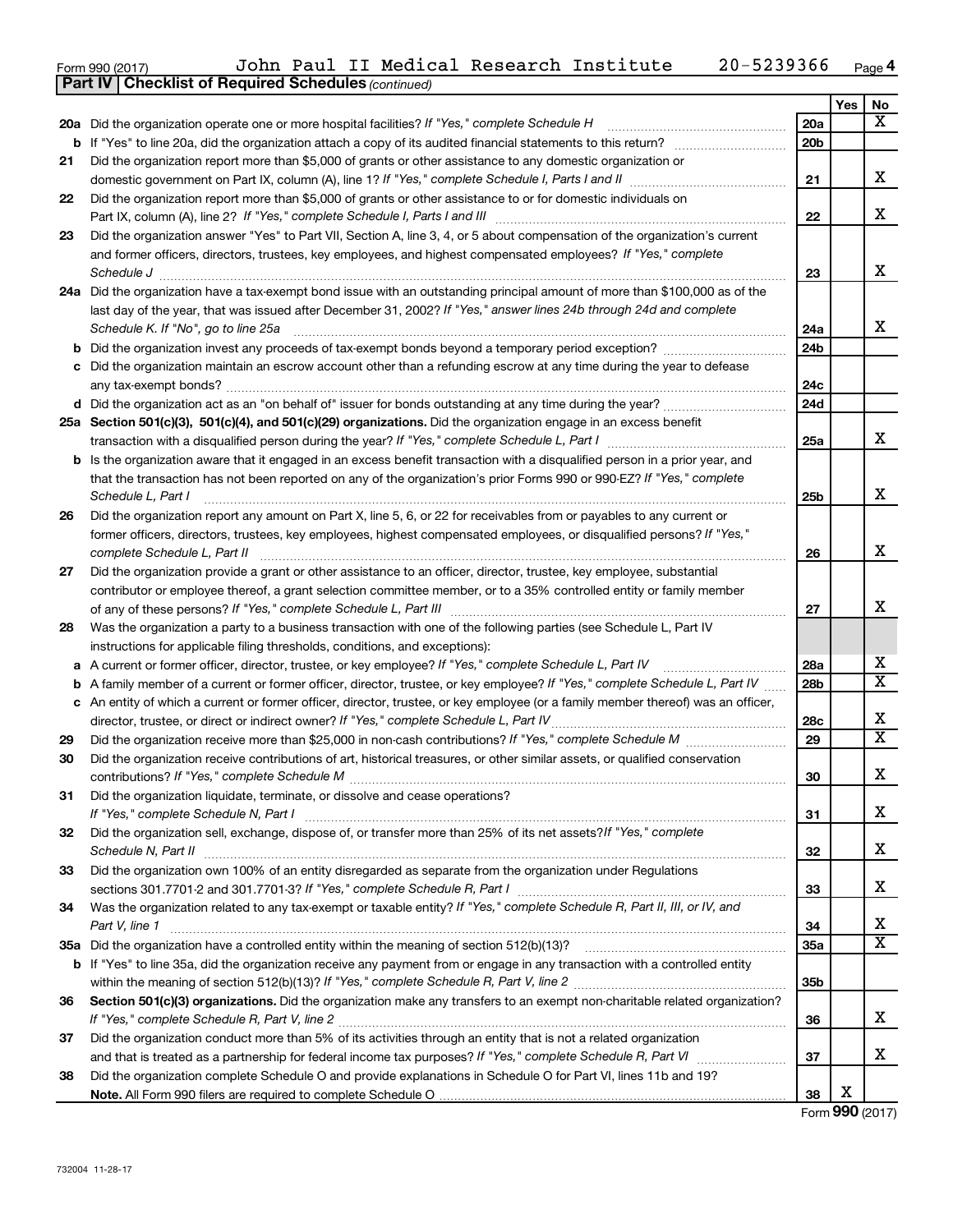| Check if Schedule O contains a response or note to any line in this Part V<br>Yes<br>No<br>1a Enter the number reported in Box 3 of Form 1096. Enter -0- if not applicable<br>1a<br>Enter the number of Forms W-2G included in line 1a. Enter -0- if not applicable<br>1b<br>b<br>Did the organization comply with backup withholding rules for reportable payments to vendors and reportable gaming<br>с<br>1с<br>2a Enter the number of employees reported on Form W-3, Transmittal of Wage and Tax Statements,<br>4<br>filed for the calendar year ending with or within the year covered by this return<br>2a<br>х<br>2b<br>X.<br>3a Did the organization have unrelated business gross income of \$1,000 or more during the year?<br>За<br>b If "Yes," has it filed a Form 990-T for this year? If "No," to line 3b, provide an explanation in Schedule O<br>3b<br>4a At any time during the calendar year, did the organization have an interest in, or a signature or other authority over, a<br>х<br>4a<br><b>b</b> If "Yes," enter the name of the foreign country: $\blacktriangleright$<br>See instructions for filing requirements for FinCEN Form 114, Report of Foreign Bank and Financial Accounts (FBAR).<br>x<br>5a Was the organization a party to a prohibited tax shelter transaction at any time during the tax year?<br>5a<br>$\overline{\mathbf{X}}$<br>5b<br>b<br>If "Yes," to line 5a or 5b, did the organization file Form 8886-T?<br>5с<br>6a Does the organization have annual gross receipts that are normally greater than \$100,000, and did the organization solicit<br>x<br>any contributions that were not tax deductible as charitable contributions?<br>6a<br><b>b</b> If "Yes," did the organization include with every solicitation an express statement that such contributions or gifts<br>were not tax deductible?<br>6b<br>Organizations that may receive deductible contributions under section 170(c).<br>7<br>x<br>Did the organization receive a payment in excess of \$75 made partly as a contribution and partly for goods and services provided to the payor?<br>7a<br>a<br><b>b</b> If "Yes," did the organization notify the donor of the value of the goods or services provided?<br>7b<br>c Did the organization sell, exchange, or otherwise dispose of tangible personal property for which it was required<br>x<br>to file Form 8282?<br>7c<br>7d<br>d If "Yes," indicate the number of Forms 8282 filed during the year<br>7е<br>7f<br>f.<br>If the organization received a contribution of qualified intellectual property, did the organization file Form 8899 as required?<br>7g<br>g<br>h If the organization received a contribution of cars, boats, airplanes, or other vehicles, did the organization file a Form 1098-C?<br>7h<br>Sponsoring organizations maintaining donor advised funds. Did a donor advised fund maintained by the<br>8<br>8<br>sponsoring organization have excess business holdings at any time during the year?<br>Sponsoring organizations maintaining donor advised funds.<br>9<br>Did the sponsoring organization make any taxable distributions under section 4966?<br>9а<br>a<br>Did the sponsoring organization make a distribution to a donor, donor advisor, or related person?<br>9b<br>b<br>Section 501(c)(7) organizations. Enter:<br>10<br>10a<br>a<br>Gross receipts, included on Form 990, Part VIII, line 12, for public use of club facilities<br>10b<br>b<br>Section 501(c)(12) organizations. Enter:<br>11<br>11a<br>а<br>Gross income from other sources (Do not net amounts due or paid to other sources against<br>b<br>11b<br>12a Section 4947(a)(1) non-exempt charitable trusts. Is the organization filing Form 990 in lieu of Form 1041?<br>12a<br>If "Yes," enter the amount of tax-exempt interest received or accrued during the year<br>12b<br>b<br>Section 501(c)(29) qualified nonprofit health insurance issuers.<br>13<br>Is the organization licensed to issue qualified health plans in more than one state?<br>13a<br>a<br>Note. See the instructions for additional information the organization must report on Schedule O.<br>Enter the amount of reserves the organization is required to maintain by the states in which the<br>b<br>13 <sub>b</sub><br>13с<br>X<br>14a Did the organization receive any payments for indoor tanning services during the tax year?<br>14a<br>14b | <b>Part V</b> | John Paul II Medical Research Institute<br>Form 990 (2017)<br><b>Statements Regarding Other IRS Filings and Tax Compliance</b> | 20-5239366 |  | Page 5 |
|--------------------------------------------------------------------------------------------------------------------------------------------------------------------------------------------------------------------------------------------------------------------------------------------------------------------------------------------------------------------------------------------------------------------------------------------------------------------------------------------------------------------------------------------------------------------------------------------------------------------------------------------------------------------------------------------------------------------------------------------------------------------------------------------------------------------------------------------------------------------------------------------------------------------------------------------------------------------------------------------------------------------------------------------------------------------------------------------------------------------------------------------------------------------------------------------------------------------------------------------------------------------------------------------------------------------------------------------------------------------------------------------------------------------------------------------------------------------------------------------------------------------------------------------------------------------------------------------------------------------------------------------------------------------------------------------------------------------------------------------------------------------------------------------------------------------------------------------------------------------------------------------------------------------------------------------------------------------------------------------------------------------------------------------------------------------------------------------------------------------------------------------------------------------------------------------------------------------------------------------------------------------------------------------------------------------------------------------------------------------------------------------------------------------------------------------------------------------------------------------------------------------------------------------------------------------------------------------------------------------------------------------------------------------------------------------------------------------------------------------------------------------------------------------------------------------------------------------------------------------------------------------------------------------------------------------------------------------------------------------------------------------------------------------------------------------------------------------------------------------------------------------------------------------------------------------------------------------------------------------------------------------------------------------------------------------------------------------------------------------------------------------------------------------------------------------------------------------------------------------------------------------------------------------------------------------------------------------------------------------------------------------------------------------------------------------------------------------------------------------------------------------------------------------------------------------------------------------------------------------------------------------------------------------------------------------------------------------------------------------------------------------------------------------------------------------------------------------------------------------------------------------------------------------------------------------------------------------------------------------------------------------------------------------------------------------------------------------------------------------------------------------------------------------|---------------|--------------------------------------------------------------------------------------------------------------------------------|------------|--|--------|
|                                                                                                                                                                                                                                                                                                                                                                                                                                                                                                                                                                                                                                                                                                                                                                                                                                                                                                                                                                                                                                                                                                                                                                                                                                                                                                                                                                                                                                                                                                                                                                                                                                                                                                                                                                                                                                                                                                                                                                                                                                                                                                                                                                                                                                                                                                                                                                                                                                                                                                                                                                                                                                                                                                                                                                                                                                                                                                                                                                                                                                                                                                                                                                                                                                                                                                                                                                                                                                                                                                                                                                                                                                                                                                                                                                                                                                                                                                                                                                                                                                                                                                                                                                                                                                                                                                                                                                                                                    |               |                                                                                                                                |            |  |        |
|                                                                                                                                                                                                                                                                                                                                                                                                                                                                                                                                                                                                                                                                                                                                                                                                                                                                                                                                                                                                                                                                                                                                                                                                                                                                                                                                                                                                                                                                                                                                                                                                                                                                                                                                                                                                                                                                                                                                                                                                                                                                                                                                                                                                                                                                                                                                                                                                                                                                                                                                                                                                                                                                                                                                                                                                                                                                                                                                                                                                                                                                                                                                                                                                                                                                                                                                                                                                                                                                                                                                                                                                                                                                                                                                                                                                                                                                                                                                                                                                                                                                                                                                                                                                                                                                                                                                                                                                                    |               |                                                                                                                                |            |  |        |
|                                                                                                                                                                                                                                                                                                                                                                                                                                                                                                                                                                                                                                                                                                                                                                                                                                                                                                                                                                                                                                                                                                                                                                                                                                                                                                                                                                                                                                                                                                                                                                                                                                                                                                                                                                                                                                                                                                                                                                                                                                                                                                                                                                                                                                                                                                                                                                                                                                                                                                                                                                                                                                                                                                                                                                                                                                                                                                                                                                                                                                                                                                                                                                                                                                                                                                                                                                                                                                                                                                                                                                                                                                                                                                                                                                                                                                                                                                                                                                                                                                                                                                                                                                                                                                                                                                                                                                                                                    |               |                                                                                                                                |            |  |        |
|                                                                                                                                                                                                                                                                                                                                                                                                                                                                                                                                                                                                                                                                                                                                                                                                                                                                                                                                                                                                                                                                                                                                                                                                                                                                                                                                                                                                                                                                                                                                                                                                                                                                                                                                                                                                                                                                                                                                                                                                                                                                                                                                                                                                                                                                                                                                                                                                                                                                                                                                                                                                                                                                                                                                                                                                                                                                                                                                                                                                                                                                                                                                                                                                                                                                                                                                                                                                                                                                                                                                                                                                                                                                                                                                                                                                                                                                                                                                                                                                                                                                                                                                                                                                                                                                                                                                                                                                                    |               |                                                                                                                                |            |  |        |
|                                                                                                                                                                                                                                                                                                                                                                                                                                                                                                                                                                                                                                                                                                                                                                                                                                                                                                                                                                                                                                                                                                                                                                                                                                                                                                                                                                                                                                                                                                                                                                                                                                                                                                                                                                                                                                                                                                                                                                                                                                                                                                                                                                                                                                                                                                                                                                                                                                                                                                                                                                                                                                                                                                                                                                                                                                                                                                                                                                                                                                                                                                                                                                                                                                                                                                                                                                                                                                                                                                                                                                                                                                                                                                                                                                                                                                                                                                                                                                                                                                                                                                                                                                                                                                                                                                                                                                                                                    |               |                                                                                                                                |            |  |        |
|                                                                                                                                                                                                                                                                                                                                                                                                                                                                                                                                                                                                                                                                                                                                                                                                                                                                                                                                                                                                                                                                                                                                                                                                                                                                                                                                                                                                                                                                                                                                                                                                                                                                                                                                                                                                                                                                                                                                                                                                                                                                                                                                                                                                                                                                                                                                                                                                                                                                                                                                                                                                                                                                                                                                                                                                                                                                                                                                                                                                                                                                                                                                                                                                                                                                                                                                                                                                                                                                                                                                                                                                                                                                                                                                                                                                                                                                                                                                                                                                                                                                                                                                                                                                                                                                                                                                                                                                                    |               |                                                                                                                                |            |  |        |
|                                                                                                                                                                                                                                                                                                                                                                                                                                                                                                                                                                                                                                                                                                                                                                                                                                                                                                                                                                                                                                                                                                                                                                                                                                                                                                                                                                                                                                                                                                                                                                                                                                                                                                                                                                                                                                                                                                                                                                                                                                                                                                                                                                                                                                                                                                                                                                                                                                                                                                                                                                                                                                                                                                                                                                                                                                                                                                                                                                                                                                                                                                                                                                                                                                                                                                                                                                                                                                                                                                                                                                                                                                                                                                                                                                                                                                                                                                                                                                                                                                                                                                                                                                                                                                                                                                                                                                                                                    |               |                                                                                                                                |            |  |        |
|                                                                                                                                                                                                                                                                                                                                                                                                                                                                                                                                                                                                                                                                                                                                                                                                                                                                                                                                                                                                                                                                                                                                                                                                                                                                                                                                                                                                                                                                                                                                                                                                                                                                                                                                                                                                                                                                                                                                                                                                                                                                                                                                                                                                                                                                                                                                                                                                                                                                                                                                                                                                                                                                                                                                                                                                                                                                                                                                                                                                                                                                                                                                                                                                                                                                                                                                                                                                                                                                                                                                                                                                                                                                                                                                                                                                                                                                                                                                                                                                                                                                                                                                                                                                                                                                                                                                                                                                                    |               |                                                                                                                                |            |  |        |
|                                                                                                                                                                                                                                                                                                                                                                                                                                                                                                                                                                                                                                                                                                                                                                                                                                                                                                                                                                                                                                                                                                                                                                                                                                                                                                                                                                                                                                                                                                                                                                                                                                                                                                                                                                                                                                                                                                                                                                                                                                                                                                                                                                                                                                                                                                                                                                                                                                                                                                                                                                                                                                                                                                                                                                                                                                                                                                                                                                                                                                                                                                                                                                                                                                                                                                                                                                                                                                                                                                                                                                                                                                                                                                                                                                                                                                                                                                                                                                                                                                                                                                                                                                                                                                                                                                                                                                                                                    |               |                                                                                                                                |            |  |        |
|                                                                                                                                                                                                                                                                                                                                                                                                                                                                                                                                                                                                                                                                                                                                                                                                                                                                                                                                                                                                                                                                                                                                                                                                                                                                                                                                                                                                                                                                                                                                                                                                                                                                                                                                                                                                                                                                                                                                                                                                                                                                                                                                                                                                                                                                                                                                                                                                                                                                                                                                                                                                                                                                                                                                                                                                                                                                                                                                                                                                                                                                                                                                                                                                                                                                                                                                                                                                                                                                                                                                                                                                                                                                                                                                                                                                                                                                                                                                                                                                                                                                                                                                                                                                                                                                                                                                                                                                                    |               |                                                                                                                                |            |  |        |
|                                                                                                                                                                                                                                                                                                                                                                                                                                                                                                                                                                                                                                                                                                                                                                                                                                                                                                                                                                                                                                                                                                                                                                                                                                                                                                                                                                                                                                                                                                                                                                                                                                                                                                                                                                                                                                                                                                                                                                                                                                                                                                                                                                                                                                                                                                                                                                                                                                                                                                                                                                                                                                                                                                                                                                                                                                                                                                                                                                                                                                                                                                                                                                                                                                                                                                                                                                                                                                                                                                                                                                                                                                                                                                                                                                                                                                                                                                                                                                                                                                                                                                                                                                                                                                                                                                                                                                                                                    |               |                                                                                                                                |            |  |        |
|                                                                                                                                                                                                                                                                                                                                                                                                                                                                                                                                                                                                                                                                                                                                                                                                                                                                                                                                                                                                                                                                                                                                                                                                                                                                                                                                                                                                                                                                                                                                                                                                                                                                                                                                                                                                                                                                                                                                                                                                                                                                                                                                                                                                                                                                                                                                                                                                                                                                                                                                                                                                                                                                                                                                                                                                                                                                                                                                                                                                                                                                                                                                                                                                                                                                                                                                                                                                                                                                                                                                                                                                                                                                                                                                                                                                                                                                                                                                                                                                                                                                                                                                                                                                                                                                                                                                                                                                                    |               |                                                                                                                                |            |  |        |
|                                                                                                                                                                                                                                                                                                                                                                                                                                                                                                                                                                                                                                                                                                                                                                                                                                                                                                                                                                                                                                                                                                                                                                                                                                                                                                                                                                                                                                                                                                                                                                                                                                                                                                                                                                                                                                                                                                                                                                                                                                                                                                                                                                                                                                                                                                                                                                                                                                                                                                                                                                                                                                                                                                                                                                                                                                                                                                                                                                                                                                                                                                                                                                                                                                                                                                                                                                                                                                                                                                                                                                                                                                                                                                                                                                                                                                                                                                                                                                                                                                                                                                                                                                                                                                                                                                                                                                                                                    |               |                                                                                                                                |            |  |        |
|                                                                                                                                                                                                                                                                                                                                                                                                                                                                                                                                                                                                                                                                                                                                                                                                                                                                                                                                                                                                                                                                                                                                                                                                                                                                                                                                                                                                                                                                                                                                                                                                                                                                                                                                                                                                                                                                                                                                                                                                                                                                                                                                                                                                                                                                                                                                                                                                                                                                                                                                                                                                                                                                                                                                                                                                                                                                                                                                                                                                                                                                                                                                                                                                                                                                                                                                                                                                                                                                                                                                                                                                                                                                                                                                                                                                                                                                                                                                                                                                                                                                                                                                                                                                                                                                                                                                                                                                                    |               |                                                                                                                                |            |  |        |
|                                                                                                                                                                                                                                                                                                                                                                                                                                                                                                                                                                                                                                                                                                                                                                                                                                                                                                                                                                                                                                                                                                                                                                                                                                                                                                                                                                                                                                                                                                                                                                                                                                                                                                                                                                                                                                                                                                                                                                                                                                                                                                                                                                                                                                                                                                                                                                                                                                                                                                                                                                                                                                                                                                                                                                                                                                                                                                                                                                                                                                                                                                                                                                                                                                                                                                                                                                                                                                                                                                                                                                                                                                                                                                                                                                                                                                                                                                                                                                                                                                                                                                                                                                                                                                                                                                                                                                                                                    |               |                                                                                                                                |            |  |        |
|                                                                                                                                                                                                                                                                                                                                                                                                                                                                                                                                                                                                                                                                                                                                                                                                                                                                                                                                                                                                                                                                                                                                                                                                                                                                                                                                                                                                                                                                                                                                                                                                                                                                                                                                                                                                                                                                                                                                                                                                                                                                                                                                                                                                                                                                                                                                                                                                                                                                                                                                                                                                                                                                                                                                                                                                                                                                                                                                                                                                                                                                                                                                                                                                                                                                                                                                                                                                                                                                                                                                                                                                                                                                                                                                                                                                                                                                                                                                                                                                                                                                                                                                                                                                                                                                                                                                                                                                                    |               |                                                                                                                                |            |  |        |
|                                                                                                                                                                                                                                                                                                                                                                                                                                                                                                                                                                                                                                                                                                                                                                                                                                                                                                                                                                                                                                                                                                                                                                                                                                                                                                                                                                                                                                                                                                                                                                                                                                                                                                                                                                                                                                                                                                                                                                                                                                                                                                                                                                                                                                                                                                                                                                                                                                                                                                                                                                                                                                                                                                                                                                                                                                                                                                                                                                                                                                                                                                                                                                                                                                                                                                                                                                                                                                                                                                                                                                                                                                                                                                                                                                                                                                                                                                                                                                                                                                                                                                                                                                                                                                                                                                                                                                                                                    |               |                                                                                                                                |            |  |        |
|                                                                                                                                                                                                                                                                                                                                                                                                                                                                                                                                                                                                                                                                                                                                                                                                                                                                                                                                                                                                                                                                                                                                                                                                                                                                                                                                                                                                                                                                                                                                                                                                                                                                                                                                                                                                                                                                                                                                                                                                                                                                                                                                                                                                                                                                                                                                                                                                                                                                                                                                                                                                                                                                                                                                                                                                                                                                                                                                                                                                                                                                                                                                                                                                                                                                                                                                                                                                                                                                                                                                                                                                                                                                                                                                                                                                                                                                                                                                                                                                                                                                                                                                                                                                                                                                                                                                                                                                                    |               |                                                                                                                                |            |  |        |
|                                                                                                                                                                                                                                                                                                                                                                                                                                                                                                                                                                                                                                                                                                                                                                                                                                                                                                                                                                                                                                                                                                                                                                                                                                                                                                                                                                                                                                                                                                                                                                                                                                                                                                                                                                                                                                                                                                                                                                                                                                                                                                                                                                                                                                                                                                                                                                                                                                                                                                                                                                                                                                                                                                                                                                                                                                                                                                                                                                                                                                                                                                                                                                                                                                                                                                                                                                                                                                                                                                                                                                                                                                                                                                                                                                                                                                                                                                                                                                                                                                                                                                                                                                                                                                                                                                                                                                                                                    |               |                                                                                                                                |            |  |        |
|                                                                                                                                                                                                                                                                                                                                                                                                                                                                                                                                                                                                                                                                                                                                                                                                                                                                                                                                                                                                                                                                                                                                                                                                                                                                                                                                                                                                                                                                                                                                                                                                                                                                                                                                                                                                                                                                                                                                                                                                                                                                                                                                                                                                                                                                                                                                                                                                                                                                                                                                                                                                                                                                                                                                                                                                                                                                                                                                                                                                                                                                                                                                                                                                                                                                                                                                                                                                                                                                                                                                                                                                                                                                                                                                                                                                                                                                                                                                                                                                                                                                                                                                                                                                                                                                                                                                                                                                                    |               |                                                                                                                                |            |  |        |
|                                                                                                                                                                                                                                                                                                                                                                                                                                                                                                                                                                                                                                                                                                                                                                                                                                                                                                                                                                                                                                                                                                                                                                                                                                                                                                                                                                                                                                                                                                                                                                                                                                                                                                                                                                                                                                                                                                                                                                                                                                                                                                                                                                                                                                                                                                                                                                                                                                                                                                                                                                                                                                                                                                                                                                                                                                                                                                                                                                                                                                                                                                                                                                                                                                                                                                                                                                                                                                                                                                                                                                                                                                                                                                                                                                                                                                                                                                                                                                                                                                                                                                                                                                                                                                                                                                                                                                                                                    |               |                                                                                                                                |            |  |        |
|                                                                                                                                                                                                                                                                                                                                                                                                                                                                                                                                                                                                                                                                                                                                                                                                                                                                                                                                                                                                                                                                                                                                                                                                                                                                                                                                                                                                                                                                                                                                                                                                                                                                                                                                                                                                                                                                                                                                                                                                                                                                                                                                                                                                                                                                                                                                                                                                                                                                                                                                                                                                                                                                                                                                                                                                                                                                                                                                                                                                                                                                                                                                                                                                                                                                                                                                                                                                                                                                                                                                                                                                                                                                                                                                                                                                                                                                                                                                                                                                                                                                                                                                                                                                                                                                                                                                                                                                                    |               |                                                                                                                                |            |  |        |
|                                                                                                                                                                                                                                                                                                                                                                                                                                                                                                                                                                                                                                                                                                                                                                                                                                                                                                                                                                                                                                                                                                                                                                                                                                                                                                                                                                                                                                                                                                                                                                                                                                                                                                                                                                                                                                                                                                                                                                                                                                                                                                                                                                                                                                                                                                                                                                                                                                                                                                                                                                                                                                                                                                                                                                                                                                                                                                                                                                                                                                                                                                                                                                                                                                                                                                                                                                                                                                                                                                                                                                                                                                                                                                                                                                                                                                                                                                                                                                                                                                                                                                                                                                                                                                                                                                                                                                                                                    |               |                                                                                                                                |            |  |        |
|                                                                                                                                                                                                                                                                                                                                                                                                                                                                                                                                                                                                                                                                                                                                                                                                                                                                                                                                                                                                                                                                                                                                                                                                                                                                                                                                                                                                                                                                                                                                                                                                                                                                                                                                                                                                                                                                                                                                                                                                                                                                                                                                                                                                                                                                                                                                                                                                                                                                                                                                                                                                                                                                                                                                                                                                                                                                                                                                                                                                                                                                                                                                                                                                                                                                                                                                                                                                                                                                                                                                                                                                                                                                                                                                                                                                                                                                                                                                                                                                                                                                                                                                                                                                                                                                                                                                                                                                                    |               |                                                                                                                                |            |  |        |
|                                                                                                                                                                                                                                                                                                                                                                                                                                                                                                                                                                                                                                                                                                                                                                                                                                                                                                                                                                                                                                                                                                                                                                                                                                                                                                                                                                                                                                                                                                                                                                                                                                                                                                                                                                                                                                                                                                                                                                                                                                                                                                                                                                                                                                                                                                                                                                                                                                                                                                                                                                                                                                                                                                                                                                                                                                                                                                                                                                                                                                                                                                                                                                                                                                                                                                                                                                                                                                                                                                                                                                                                                                                                                                                                                                                                                                                                                                                                                                                                                                                                                                                                                                                                                                                                                                                                                                                                                    |               |                                                                                                                                |            |  |        |
|                                                                                                                                                                                                                                                                                                                                                                                                                                                                                                                                                                                                                                                                                                                                                                                                                                                                                                                                                                                                                                                                                                                                                                                                                                                                                                                                                                                                                                                                                                                                                                                                                                                                                                                                                                                                                                                                                                                                                                                                                                                                                                                                                                                                                                                                                                                                                                                                                                                                                                                                                                                                                                                                                                                                                                                                                                                                                                                                                                                                                                                                                                                                                                                                                                                                                                                                                                                                                                                                                                                                                                                                                                                                                                                                                                                                                                                                                                                                                                                                                                                                                                                                                                                                                                                                                                                                                                                                                    |               |                                                                                                                                |            |  |        |
|                                                                                                                                                                                                                                                                                                                                                                                                                                                                                                                                                                                                                                                                                                                                                                                                                                                                                                                                                                                                                                                                                                                                                                                                                                                                                                                                                                                                                                                                                                                                                                                                                                                                                                                                                                                                                                                                                                                                                                                                                                                                                                                                                                                                                                                                                                                                                                                                                                                                                                                                                                                                                                                                                                                                                                                                                                                                                                                                                                                                                                                                                                                                                                                                                                                                                                                                                                                                                                                                                                                                                                                                                                                                                                                                                                                                                                                                                                                                                                                                                                                                                                                                                                                                                                                                                                                                                                                                                    |               |                                                                                                                                |            |  |        |
|                                                                                                                                                                                                                                                                                                                                                                                                                                                                                                                                                                                                                                                                                                                                                                                                                                                                                                                                                                                                                                                                                                                                                                                                                                                                                                                                                                                                                                                                                                                                                                                                                                                                                                                                                                                                                                                                                                                                                                                                                                                                                                                                                                                                                                                                                                                                                                                                                                                                                                                                                                                                                                                                                                                                                                                                                                                                                                                                                                                                                                                                                                                                                                                                                                                                                                                                                                                                                                                                                                                                                                                                                                                                                                                                                                                                                                                                                                                                                                                                                                                                                                                                                                                                                                                                                                                                                                                                                    |               |                                                                                                                                |            |  |        |
|                                                                                                                                                                                                                                                                                                                                                                                                                                                                                                                                                                                                                                                                                                                                                                                                                                                                                                                                                                                                                                                                                                                                                                                                                                                                                                                                                                                                                                                                                                                                                                                                                                                                                                                                                                                                                                                                                                                                                                                                                                                                                                                                                                                                                                                                                                                                                                                                                                                                                                                                                                                                                                                                                                                                                                                                                                                                                                                                                                                                                                                                                                                                                                                                                                                                                                                                                                                                                                                                                                                                                                                                                                                                                                                                                                                                                                                                                                                                                                                                                                                                                                                                                                                                                                                                                                                                                                                                                    |               |                                                                                                                                |            |  |        |
|                                                                                                                                                                                                                                                                                                                                                                                                                                                                                                                                                                                                                                                                                                                                                                                                                                                                                                                                                                                                                                                                                                                                                                                                                                                                                                                                                                                                                                                                                                                                                                                                                                                                                                                                                                                                                                                                                                                                                                                                                                                                                                                                                                                                                                                                                                                                                                                                                                                                                                                                                                                                                                                                                                                                                                                                                                                                                                                                                                                                                                                                                                                                                                                                                                                                                                                                                                                                                                                                                                                                                                                                                                                                                                                                                                                                                                                                                                                                                                                                                                                                                                                                                                                                                                                                                                                                                                                                                    |               |                                                                                                                                |            |  |        |
|                                                                                                                                                                                                                                                                                                                                                                                                                                                                                                                                                                                                                                                                                                                                                                                                                                                                                                                                                                                                                                                                                                                                                                                                                                                                                                                                                                                                                                                                                                                                                                                                                                                                                                                                                                                                                                                                                                                                                                                                                                                                                                                                                                                                                                                                                                                                                                                                                                                                                                                                                                                                                                                                                                                                                                                                                                                                                                                                                                                                                                                                                                                                                                                                                                                                                                                                                                                                                                                                                                                                                                                                                                                                                                                                                                                                                                                                                                                                                                                                                                                                                                                                                                                                                                                                                                                                                                                                                    |               |                                                                                                                                |            |  |        |
|                                                                                                                                                                                                                                                                                                                                                                                                                                                                                                                                                                                                                                                                                                                                                                                                                                                                                                                                                                                                                                                                                                                                                                                                                                                                                                                                                                                                                                                                                                                                                                                                                                                                                                                                                                                                                                                                                                                                                                                                                                                                                                                                                                                                                                                                                                                                                                                                                                                                                                                                                                                                                                                                                                                                                                                                                                                                                                                                                                                                                                                                                                                                                                                                                                                                                                                                                                                                                                                                                                                                                                                                                                                                                                                                                                                                                                                                                                                                                                                                                                                                                                                                                                                                                                                                                                                                                                                                                    |               |                                                                                                                                |            |  |        |
|                                                                                                                                                                                                                                                                                                                                                                                                                                                                                                                                                                                                                                                                                                                                                                                                                                                                                                                                                                                                                                                                                                                                                                                                                                                                                                                                                                                                                                                                                                                                                                                                                                                                                                                                                                                                                                                                                                                                                                                                                                                                                                                                                                                                                                                                                                                                                                                                                                                                                                                                                                                                                                                                                                                                                                                                                                                                                                                                                                                                                                                                                                                                                                                                                                                                                                                                                                                                                                                                                                                                                                                                                                                                                                                                                                                                                                                                                                                                                                                                                                                                                                                                                                                                                                                                                                                                                                                                                    |               |                                                                                                                                |            |  |        |
|                                                                                                                                                                                                                                                                                                                                                                                                                                                                                                                                                                                                                                                                                                                                                                                                                                                                                                                                                                                                                                                                                                                                                                                                                                                                                                                                                                                                                                                                                                                                                                                                                                                                                                                                                                                                                                                                                                                                                                                                                                                                                                                                                                                                                                                                                                                                                                                                                                                                                                                                                                                                                                                                                                                                                                                                                                                                                                                                                                                                                                                                                                                                                                                                                                                                                                                                                                                                                                                                                                                                                                                                                                                                                                                                                                                                                                                                                                                                                                                                                                                                                                                                                                                                                                                                                                                                                                                                                    |               |                                                                                                                                |            |  |        |
|                                                                                                                                                                                                                                                                                                                                                                                                                                                                                                                                                                                                                                                                                                                                                                                                                                                                                                                                                                                                                                                                                                                                                                                                                                                                                                                                                                                                                                                                                                                                                                                                                                                                                                                                                                                                                                                                                                                                                                                                                                                                                                                                                                                                                                                                                                                                                                                                                                                                                                                                                                                                                                                                                                                                                                                                                                                                                                                                                                                                                                                                                                                                                                                                                                                                                                                                                                                                                                                                                                                                                                                                                                                                                                                                                                                                                                                                                                                                                                                                                                                                                                                                                                                                                                                                                                                                                                                                                    |               |                                                                                                                                |            |  |        |
|                                                                                                                                                                                                                                                                                                                                                                                                                                                                                                                                                                                                                                                                                                                                                                                                                                                                                                                                                                                                                                                                                                                                                                                                                                                                                                                                                                                                                                                                                                                                                                                                                                                                                                                                                                                                                                                                                                                                                                                                                                                                                                                                                                                                                                                                                                                                                                                                                                                                                                                                                                                                                                                                                                                                                                                                                                                                                                                                                                                                                                                                                                                                                                                                                                                                                                                                                                                                                                                                                                                                                                                                                                                                                                                                                                                                                                                                                                                                                                                                                                                                                                                                                                                                                                                                                                                                                                                                                    |               |                                                                                                                                |            |  |        |
|                                                                                                                                                                                                                                                                                                                                                                                                                                                                                                                                                                                                                                                                                                                                                                                                                                                                                                                                                                                                                                                                                                                                                                                                                                                                                                                                                                                                                                                                                                                                                                                                                                                                                                                                                                                                                                                                                                                                                                                                                                                                                                                                                                                                                                                                                                                                                                                                                                                                                                                                                                                                                                                                                                                                                                                                                                                                                                                                                                                                                                                                                                                                                                                                                                                                                                                                                                                                                                                                                                                                                                                                                                                                                                                                                                                                                                                                                                                                                                                                                                                                                                                                                                                                                                                                                                                                                                                                                    |               |                                                                                                                                |            |  |        |
|                                                                                                                                                                                                                                                                                                                                                                                                                                                                                                                                                                                                                                                                                                                                                                                                                                                                                                                                                                                                                                                                                                                                                                                                                                                                                                                                                                                                                                                                                                                                                                                                                                                                                                                                                                                                                                                                                                                                                                                                                                                                                                                                                                                                                                                                                                                                                                                                                                                                                                                                                                                                                                                                                                                                                                                                                                                                                                                                                                                                                                                                                                                                                                                                                                                                                                                                                                                                                                                                                                                                                                                                                                                                                                                                                                                                                                                                                                                                                                                                                                                                                                                                                                                                                                                                                                                                                                                                                    |               |                                                                                                                                |            |  |        |
|                                                                                                                                                                                                                                                                                                                                                                                                                                                                                                                                                                                                                                                                                                                                                                                                                                                                                                                                                                                                                                                                                                                                                                                                                                                                                                                                                                                                                                                                                                                                                                                                                                                                                                                                                                                                                                                                                                                                                                                                                                                                                                                                                                                                                                                                                                                                                                                                                                                                                                                                                                                                                                                                                                                                                                                                                                                                                                                                                                                                                                                                                                                                                                                                                                                                                                                                                                                                                                                                                                                                                                                                                                                                                                                                                                                                                                                                                                                                                                                                                                                                                                                                                                                                                                                                                                                                                                                                                    |               |                                                                                                                                |            |  |        |
|                                                                                                                                                                                                                                                                                                                                                                                                                                                                                                                                                                                                                                                                                                                                                                                                                                                                                                                                                                                                                                                                                                                                                                                                                                                                                                                                                                                                                                                                                                                                                                                                                                                                                                                                                                                                                                                                                                                                                                                                                                                                                                                                                                                                                                                                                                                                                                                                                                                                                                                                                                                                                                                                                                                                                                                                                                                                                                                                                                                                                                                                                                                                                                                                                                                                                                                                                                                                                                                                                                                                                                                                                                                                                                                                                                                                                                                                                                                                                                                                                                                                                                                                                                                                                                                                                                                                                                                                                    |               |                                                                                                                                |            |  |        |
|                                                                                                                                                                                                                                                                                                                                                                                                                                                                                                                                                                                                                                                                                                                                                                                                                                                                                                                                                                                                                                                                                                                                                                                                                                                                                                                                                                                                                                                                                                                                                                                                                                                                                                                                                                                                                                                                                                                                                                                                                                                                                                                                                                                                                                                                                                                                                                                                                                                                                                                                                                                                                                                                                                                                                                                                                                                                                                                                                                                                                                                                                                                                                                                                                                                                                                                                                                                                                                                                                                                                                                                                                                                                                                                                                                                                                                                                                                                                                                                                                                                                                                                                                                                                                                                                                                                                                                                                                    |               |                                                                                                                                |            |  |        |
|                                                                                                                                                                                                                                                                                                                                                                                                                                                                                                                                                                                                                                                                                                                                                                                                                                                                                                                                                                                                                                                                                                                                                                                                                                                                                                                                                                                                                                                                                                                                                                                                                                                                                                                                                                                                                                                                                                                                                                                                                                                                                                                                                                                                                                                                                                                                                                                                                                                                                                                                                                                                                                                                                                                                                                                                                                                                                                                                                                                                                                                                                                                                                                                                                                                                                                                                                                                                                                                                                                                                                                                                                                                                                                                                                                                                                                                                                                                                                                                                                                                                                                                                                                                                                                                                                                                                                                                                                    |               |                                                                                                                                |            |  |        |
|                                                                                                                                                                                                                                                                                                                                                                                                                                                                                                                                                                                                                                                                                                                                                                                                                                                                                                                                                                                                                                                                                                                                                                                                                                                                                                                                                                                                                                                                                                                                                                                                                                                                                                                                                                                                                                                                                                                                                                                                                                                                                                                                                                                                                                                                                                                                                                                                                                                                                                                                                                                                                                                                                                                                                                                                                                                                                                                                                                                                                                                                                                                                                                                                                                                                                                                                                                                                                                                                                                                                                                                                                                                                                                                                                                                                                                                                                                                                                                                                                                                                                                                                                                                                                                                                                                                                                                                                                    |               |                                                                                                                                |            |  |        |
|                                                                                                                                                                                                                                                                                                                                                                                                                                                                                                                                                                                                                                                                                                                                                                                                                                                                                                                                                                                                                                                                                                                                                                                                                                                                                                                                                                                                                                                                                                                                                                                                                                                                                                                                                                                                                                                                                                                                                                                                                                                                                                                                                                                                                                                                                                                                                                                                                                                                                                                                                                                                                                                                                                                                                                                                                                                                                                                                                                                                                                                                                                                                                                                                                                                                                                                                                                                                                                                                                                                                                                                                                                                                                                                                                                                                                                                                                                                                                                                                                                                                                                                                                                                                                                                                                                                                                                                                                    |               |                                                                                                                                |            |  |        |
|                                                                                                                                                                                                                                                                                                                                                                                                                                                                                                                                                                                                                                                                                                                                                                                                                                                                                                                                                                                                                                                                                                                                                                                                                                                                                                                                                                                                                                                                                                                                                                                                                                                                                                                                                                                                                                                                                                                                                                                                                                                                                                                                                                                                                                                                                                                                                                                                                                                                                                                                                                                                                                                                                                                                                                                                                                                                                                                                                                                                                                                                                                                                                                                                                                                                                                                                                                                                                                                                                                                                                                                                                                                                                                                                                                                                                                                                                                                                                                                                                                                                                                                                                                                                                                                                                                                                                                                                                    |               |                                                                                                                                |            |  |        |
|                                                                                                                                                                                                                                                                                                                                                                                                                                                                                                                                                                                                                                                                                                                                                                                                                                                                                                                                                                                                                                                                                                                                                                                                                                                                                                                                                                                                                                                                                                                                                                                                                                                                                                                                                                                                                                                                                                                                                                                                                                                                                                                                                                                                                                                                                                                                                                                                                                                                                                                                                                                                                                                                                                                                                                                                                                                                                                                                                                                                                                                                                                                                                                                                                                                                                                                                                                                                                                                                                                                                                                                                                                                                                                                                                                                                                                                                                                                                                                                                                                                                                                                                                                                                                                                                                                                                                                                                                    |               |                                                                                                                                |            |  |        |
|                                                                                                                                                                                                                                                                                                                                                                                                                                                                                                                                                                                                                                                                                                                                                                                                                                                                                                                                                                                                                                                                                                                                                                                                                                                                                                                                                                                                                                                                                                                                                                                                                                                                                                                                                                                                                                                                                                                                                                                                                                                                                                                                                                                                                                                                                                                                                                                                                                                                                                                                                                                                                                                                                                                                                                                                                                                                                                                                                                                                                                                                                                                                                                                                                                                                                                                                                                                                                                                                                                                                                                                                                                                                                                                                                                                                                                                                                                                                                                                                                                                                                                                                                                                                                                                                                                                                                                                                                    |               |                                                                                                                                |            |  |        |
|                                                                                                                                                                                                                                                                                                                                                                                                                                                                                                                                                                                                                                                                                                                                                                                                                                                                                                                                                                                                                                                                                                                                                                                                                                                                                                                                                                                                                                                                                                                                                                                                                                                                                                                                                                                                                                                                                                                                                                                                                                                                                                                                                                                                                                                                                                                                                                                                                                                                                                                                                                                                                                                                                                                                                                                                                                                                                                                                                                                                                                                                                                                                                                                                                                                                                                                                                                                                                                                                                                                                                                                                                                                                                                                                                                                                                                                                                                                                                                                                                                                                                                                                                                                                                                                                                                                                                                                                                    |               |                                                                                                                                |            |  |        |
|                                                                                                                                                                                                                                                                                                                                                                                                                                                                                                                                                                                                                                                                                                                                                                                                                                                                                                                                                                                                                                                                                                                                                                                                                                                                                                                                                                                                                                                                                                                                                                                                                                                                                                                                                                                                                                                                                                                                                                                                                                                                                                                                                                                                                                                                                                                                                                                                                                                                                                                                                                                                                                                                                                                                                                                                                                                                                                                                                                                                                                                                                                                                                                                                                                                                                                                                                                                                                                                                                                                                                                                                                                                                                                                                                                                                                                                                                                                                                                                                                                                                                                                                                                                                                                                                                                                                                                                                                    |               |                                                                                                                                |            |  |        |
|                                                                                                                                                                                                                                                                                                                                                                                                                                                                                                                                                                                                                                                                                                                                                                                                                                                                                                                                                                                                                                                                                                                                                                                                                                                                                                                                                                                                                                                                                                                                                                                                                                                                                                                                                                                                                                                                                                                                                                                                                                                                                                                                                                                                                                                                                                                                                                                                                                                                                                                                                                                                                                                                                                                                                                                                                                                                                                                                                                                                                                                                                                                                                                                                                                                                                                                                                                                                                                                                                                                                                                                                                                                                                                                                                                                                                                                                                                                                                                                                                                                                                                                                                                                                                                                                                                                                                                                                                    |               |                                                                                                                                |            |  |        |
|                                                                                                                                                                                                                                                                                                                                                                                                                                                                                                                                                                                                                                                                                                                                                                                                                                                                                                                                                                                                                                                                                                                                                                                                                                                                                                                                                                                                                                                                                                                                                                                                                                                                                                                                                                                                                                                                                                                                                                                                                                                                                                                                                                                                                                                                                                                                                                                                                                                                                                                                                                                                                                                                                                                                                                                                                                                                                                                                                                                                                                                                                                                                                                                                                                                                                                                                                                                                                                                                                                                                                                                                                                                                                                                                                                                                                                                                                                                                                                                                                                                                                                                                                                                                                                                                                                                                                                                                                    |               |                                                                                                                                |            |  |        |
|                                                                                                                                                                                                                                                                                                                                                                                                                                                                                                                                                                                                                                                                                                                                                                                                                                                                                                                                                                                                                                                                                                                                                                                                                                                                                                                                                                                                                                                                                                                                                                                                                                                                                                                                                                                                                                                                                                                                                                                                                                                                                                                                                                                                                                                                                                                                                                                                                                                                                                                                                                                                                                                                                                                                                                                                                                                                                                                                                                                                                                                                                                                                                                                                                                                                                                                                                                                                                                                                                                                                                                                                                                                                                                                                                                                                                                                                                                                                                                                                                                                                                                                                                                                                                                                                                                                                                                                                                    |               |                                                                                                                                |            |  |        |
|                                                                                                                                                                                                                                                                                                                                                                                                                                                                                                                                                                                                                                                                                                                                                                                                                                                                                                                                                                                                                                                                                                                                                                                                                                                                                                                                                                                                                                                                                                                                                                                                                                                                                                                                                                                                                                                                                                                                                                                                                                                                                                                                                                                                                                                                                                                                                                                                                                                                                                                                                                                                                                                                                                                                                                                                                                                                                                                                                                                                                                                                                                                                                                                                                                                                                                                                                                                                                                                                                                                                                                                                                                                                                                                                                                                                                                                                                                                                                                                                                                                                                                                                                                                                                                                                                                                                                                                                                    |               |                                                                                                                                |            |  |        |
|                                                                                                                                                                                                                                                                                                                                                                                                                                                                                                                                                                                                                                                                                                                                                                                                                                                                                                                                                                                                                                                                                                                                                                                                                                                                                                                                                                                                                                                                                                                                                                                                                                                                                                                                                                                                                                                                                                                                                                                                                                                                                                                                                                                                                                                                                                                                                                                                                                                                                                                                                                                                                                                                                                                                                                                                                                                                                                                                                                                                                                                                                                                                                                                                                                                                                                                                                                                                                                                                                                                                                                                                                                                                                                                                                                                                                                                                                                                                                                                                                                                                                                                                                                                                                                                                                                                                                                                                                    |               |                                                                                                                                |            |  |        |
|                                                                                                                                                                                                                                                                                                                                                                                                                                                                                                                                                                                                                                                                                                                                                                                                                                                                                                                                                                                                                                                                                                                                                                                                                                                                                                                                                                                                                                                                                                                                                                                                                                                                                                                                                                                                                                                                                                                                                                                                                                                                                                                                                                                                                                                                                                                                                                                                                                                                                                                                                                                                                                                                                                                                                                                                                                                                                                                                                                                                                                                                                                                                                                                                                                                                                                                                                                                                                                                                                                                                                                                                                                                                                                                                                                                                                                                                                                                                                                                                                                                                                                                                                                                                                                                                                                                                                                                                                    |               |                                                                                                                                |            |  |        |

| Form 990 (2017) |  |
|-----------------|--|
|-----------------|--|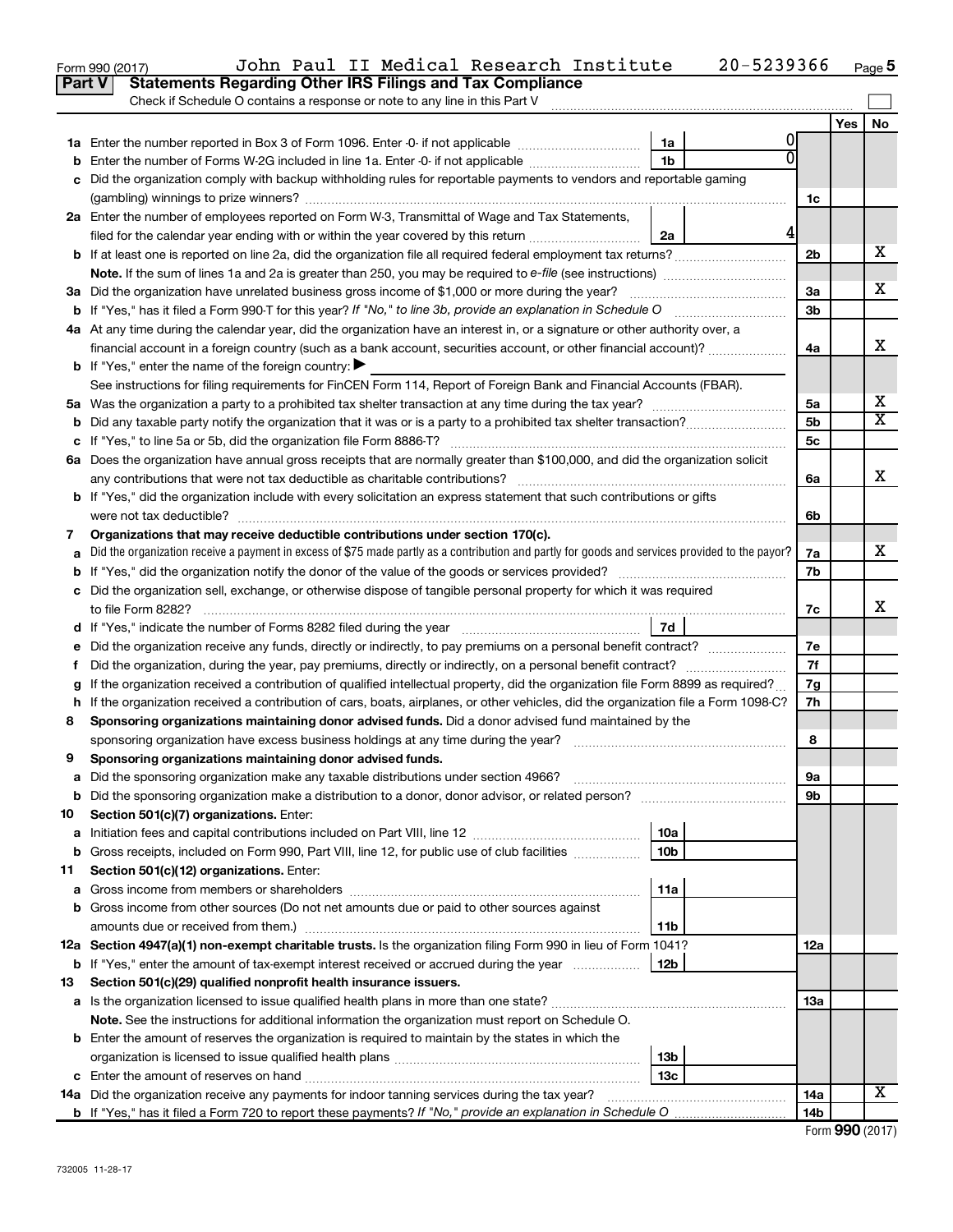|  |  | Form 990 (2017) |
|--|--|-----------------|
|--|--|-----------------|

## Form 990 (2017) John Paul II Medical Research Institute 20-5239366 Page

**Part VI** Governance, Management, and Disclosure For each "Yes" response to lines 2 through 7b below, and for a "No" response *to line 8a, 8b, or 10b below, describe the circumstances, processes, or changes in Schedule O. See instructions.*

|             |                                                                                                                                           |                 |                         | $\mathbf{X}$            |
|-------------|-------------------------------------------------------------------------------------------------------------------------------------------|-----------------|-------------------------|-------------------------|
|             | <b>Section A. Governing Body and Management</b>                                                                                           |                 |                         |                         |
|             |                                                                                                                                           |                 | Yes                     | No                      |
|             | 81<br><b>1a</b> Enter the number of voting members of the governing body at the end of the tax year<br>1a                                 |                 |                         |                         |
|             | If there are material differences in voting rights among members of the governing body, or if the governing                               |                 |                         |                         |
|             | body delegated broad authority to an executive committee or similar committee, explain in Schedule O.                                     |                 |                         |                         |
| b           | 6<br>Enter the number of voting members included in line 1a, above, who are independent <i>manumum</i><br>1b                              |                 |                         |                         |
| 2           | Did any officer, director, trustee, or key employee have a family relationship or a business relationship with any other                  |                 |                         |                         |
|             | officer, director, trustee, or key employee?                                                                                              | 2               |                         | х                       |
| 3           | Did the organization delegate control over management duties customarily performed by or under the direct supervision                     |                 |                         |                         |
|             |                                                                                                                                           | З               |                         | x                       |
| 4           | Did the organization make any significant changes to its governing documents since the prior Form 990 was filed?                          | 4               |                         | $\overline{\mathbf{X}}$ |
| 5           |                                                                                                                                           | 5               |                         | $\overline{\mathbf{X}}$ |
| 6           |                                                                                                                                           | 6               |                         | $\overline{\mathbf{X}}$ |
| 7a          | Did the organization have members, stockholders, or other persons who had the power to elect or appoint one or                            |                 |                         |                         |
|             |                                                                                                                                           | 7a              |                         | х                       |
| b           | Are any governance decisions of the organization reserved to (or subject to approval by) members, stockholders, or                        |                 |                         |                         |
|             | persons other than the governing body?                                                                                                    | 7b              |                         | x                       |
| 8           | Did the organization contemporaneously document the meetings held or written actions undertaken during the year by the following:         |                 |                         |                         |
| a           |                                                                                                                                           | 8а              | х                       |                         |
| $\mathbf b$ |                                                                                                                                           | 8b              | $\overline{\textbf{x}}$ |                         |
| 9           | Is there any officer, director, trustee, or key employee listed in Part VII, Section A, who cannot be reached at the                      |                 |                         |                         |
|             |                                                                                                                                           | 9               |                         | x                       |
|             | <b>Section B. Policies</b> (This Section B requests information about policies not required by the Internal Revenue Code.)                |                 |                         |                         |
|             |                                                                                                                                           |                 | Yes                     | No                      |
|             |                                                                                                                                           | 10a             |                         | х                       |
|             | b If "Yes," did the organization have written policies and procedures governing the activities of such chapters, affiliates,              |                 |                         |                         |
|             |                                                                                                                                           | 10 <sub>b</sub> |                         |                         |
| 11a         | Has the organization provided a complete copy of this Form 990 to all members of its governing body before filing the form?               | 11a             | X                       |                         |
| b           | Describe in Schedule O the process, if any, used by the organization to review this Form 990.                                             |                 |                         |                         |
| 12a         | Did the organization have a written conflict of interest policy? If "No," go to line 13                                                   | 12a             | X                       |                         |
| b           | Were officers, directors, or trustees, and key employees required to disclose annually interests that could give rise to conflicts?       | 12 <sub>b</sub> | X                       |                         |
| с           | Did the organization regularly and consistently monitor and enforce compliance with the policy? If "Yes," describe                        |                 |                         |                         |
|             | in Schedule O how this was done                                                                                                           | 12c             | X                       |                         |
| 13          | Did the organization have a written whistleblower policy?                                                                                 | 13              | $\overline{\textbf{x}}$ |                         |
| 14          |                                                                                                                                           | 14              |                         | х                       |
| 15          | Did the process for determining compensation of the following persons include a review and approval by independent                        |                 |                         |                         |
|             | persons, comparability data, and contemporaneous substantiation of the deliberation and decision?                                         |                 |                         |                         |
| а           |                                                                                                                                           | 15a             |                         | х                       |
| b           |                                                                                                                                           | 15b             |                         | $\overline{\text{X}}$   |
|             | If "Yes" to line 15a or 15b, describe the process in Schedule O (see instructions).                                                       |                 |                         |                         |
|             | 16a Did the organization invest in, contribute assets to, or participate in a joint venture or similar arrangement with a                 |                 |                         |                         |
|             | taxable entity during the year?                                                                                                           | 16a             |                         | х                       |
|             | <b>b</b> If "Yes," did the organization follow a written policy or procedure requiring the organization to evaluate its participation     |                 |                         |                         |
|             | in joint venture arrangements under applicable federal tax law, and take steps to safeguard the organization's                            |                 |                         |                         |
|             | exempt status with respect to such arrangements?                                                                                          | 16b             |                         |                         |
|             | <b>Section C. Disclosure</b>                                                                                                              |                 |                         |                         |
| 17          | None<br>List the states with which a copy of this Form 990 is required to be filed $\blacktriangleright$                                  |                 |                         |                         |
| 18          | Section 6104 requires an organization to make its Forms 1023 (or 1024 if applicable), 990, and 990-T (Section 501(c)(3)s only) available  |                 |                         |                         |
|             | for public inspection. Indicate how you made these available. Check all that apply.                                                       |                 |                         |                         |
|             | <b>X</b> Own website<br>Another's website<br>Upon request<br>Other (explain in Schedule O)                                                |                 |                         |                         |
| 19          | Describe in Schedule O whether (and if so, how) the organization made its governing documents, conflict of interest policy, and financial |                 |                         |                         |
|             | statements available to the public during the tax year.                                                                                   |                 |                         |                         |
| 20          | State the name, address, and telephone number of the person who possesses the organization's books and records:                           |                 |                         |                         |
|             | BRIAN DEANE - 319-688-7367                                                                                                                |                 |                         |                         |
|             | 540 E. Jefferson St., No. 202, Iowa City, IA<br>52245                                                                                     |                 |                         |                         |

**6**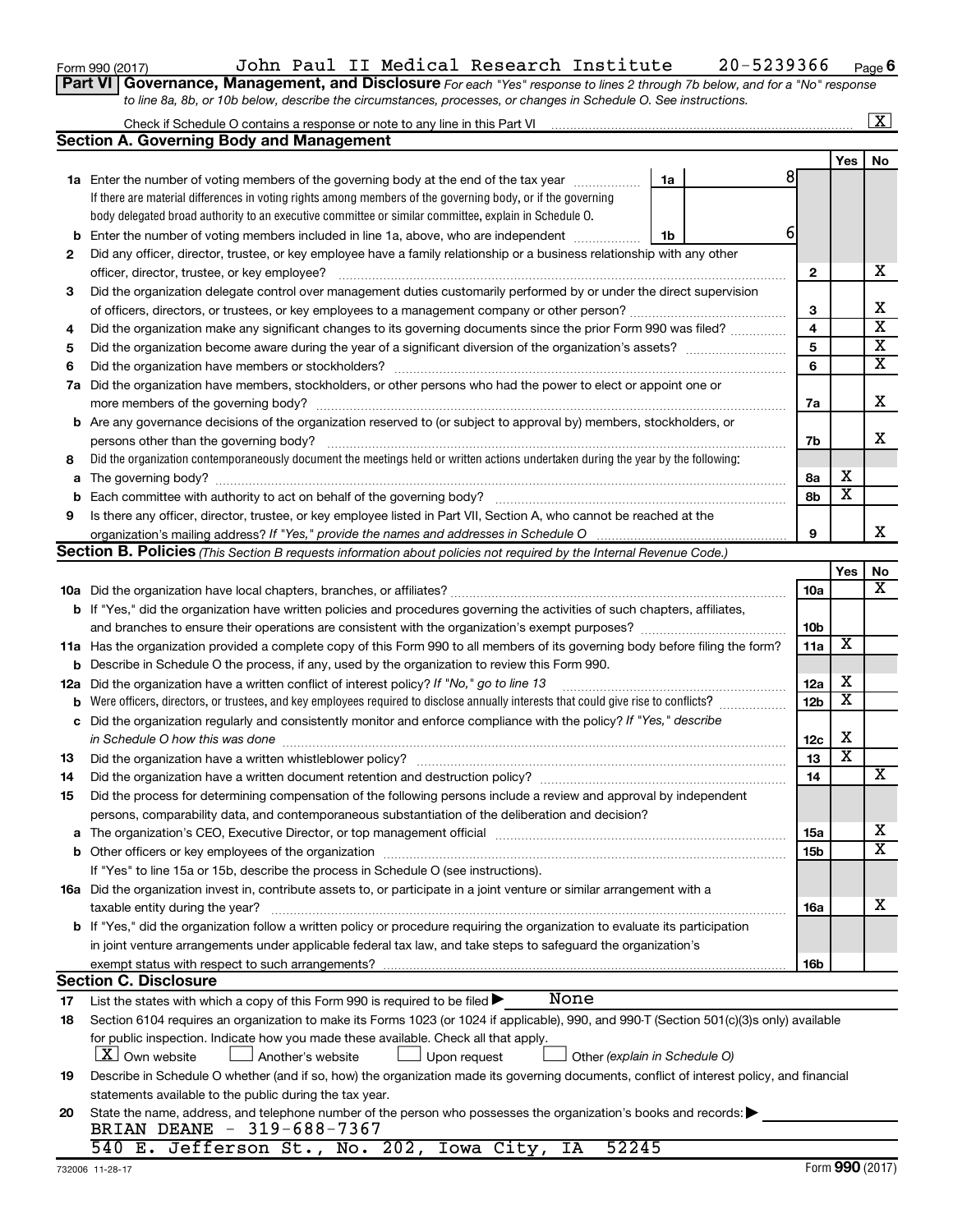Form 990 (2017) John Paul II Medical Research Institute 20-5239366 Page

 $\Box$ 

| Part VII Compensation of Officers, Directors, Trustees, Key Employees, Highest Compensated |
|--------------------------------------------------------------------------------------------|
| <b>Employees, and Independent Contractors</b>                                              |

Check if Schedule O contains a response or note to any line in this Part VII

**Section A. Officers, Directors, Trustees, Key Employees, and Highest Compensated Employees**

**1a**  Complete this table for all persons required to be listed. Report compensation for the calendar year ending with or within the organization's tax year.

**•** List all of the organization's current officers, directors, trustees (whether individuals or organizations), regardless of amount of compensation. Enter -0- in columns  $(D)$ ,  $(E)$ , and  $(F)$  if no compensation was paid.

**•** List all of the organization's **current** key employees, if any. See instructions for definition of "key employee."

**•** List the organization's five current highest compensated employees (other than an officer, director, trustee, or key employee) who received reportable compensation (Box 5 of Form W-2 and/or Box 7 of Form 1099-MISC) of more than \$100,000 from the organization and any related organizations.

**•** List all of the organization's former officers, key employees, and highest compensated employees who received more than \$100,000 of reportable compensation from the organization and any related organizations.

**•** List all of the organization's former directors or trustees that received, in the capacity as a former director or trustee of the organization, more than \$10,000 of reportable compensation from the organization and any related organizations.

List persons in the following order: individual trustees or directors; institutional trustees; officers; key employees; highest compensated employees; and former such persons.

Check this box if neither the organization nor any related organization compensated any current officer, director, or trustee.  $\Box$ 

| (A)                          | (B)                    |                                |                                 |             | (C)          |                                 |        | (D)             | (E)             | (F)           |
|------------------------------|------------------------|--------------------------------|---------------------------------|-------------|--------------|---------------------------------|--------|-----------------|-----------------|---------------|
| Name and Title               | Average                |                                | (do not check more than one     | Position    |              |                                 |        | Reportable      | Reportable      | Estimated     |
|                              | hours per              |                                | box, unless person is both an   |             |              |                                 |        | compensation    | compensation    | amount of     |
|                              | week                   |                                | officer and a director/trustee) |             |              |                                 |        | from            | from related    | other         |
|                              | (list any              |                                |                                 |             |              |                                 |        | the             | organizations   | compensation  |
|                              | hours for              |                                |                                 |             |              |                                 |        | organization    | (W-2/1099-MISC) | from the      |
|                              | related                |                                |                                 |             |              |                                 |        | (W-2/1099-MISC) |                 | organization  |
|                              | organizations<br>below |                                |                                 |             |              |                                 |        |                 |                 | and related   |
|                              | line)                  | Individual trustee or director | Institutional trustee           | Officer     | Key employee | Highest compensated<br>employee | Former |                 |                 | organizations |
| Jeanne Moy<br>(1)            | 0.25                   |                                |                                 |             |              |                                 |        |                 |                 |               |
| Director                     |                        | $\rm X$                        |                                 |             |              |                                 |        | 0.              | 0.              | $\mathbf 0$ . |
| (2)<br>ISAAC DOUCETTE        | 0.25                   |                                |                                 |             |              |                                 |        |                 |                 |               |
| Director                     |                        | $\mathbf X$                    |                                 |             |              |                                 |        | $\mathbf 0$ .   | 0.              | $\mathbf 0$ . |
| (3)<br>RAYMOND FLYNN         | 0.25                   |                                |                                 |             |              |                                 |        |                 |                 |               |
| <b>DIRECTOR</b>              |                        | X                              |                                 |             |              |                                 |        | 0.              | 0.              | $\mathbf 0$ . |
| (4)<br>ANDY MILAM            | 0.25                   |                                |                                 |             |              |                                 |        |                 |                 |               |
| <b>DIRECTOR</b>              |                        | $\rm X$                        |                                 |             |              |                                 |        | 0.              | 0.              | $0$ .         |
| (5)<br>DR. JAMES BECKER      | 0.25                   |                                |                                 |             |              |                                 |        |                 |                 |               |
| <b>DIRECTOR</b>              |                        | $\rm X$                        |                                 |             |              |                                 |        | 0.              | 0.              | $\mathbf 0$ . |
| (6)<br>BISHOP THOMAS ZINKULA | 0.25                   |                                |                                 |             |              |                                 |        |                 |                 |               |
| <b>DIRECTOR</b>              |                        | X                              |                                 |             |              |                                 |        | $\pmb{0}$       | 0.              | $\mathbf 0$ . |
| (7)<br><b>JAY KAMATH</b>     | 5.00                   |                                |                                 |             |              |                                 |        |                 |                 |               |
| PRESIDENT                    |                        |                                |                                 | $\mathbf X$ |              |                                 |        | 41,886.         | 0.              | $\mathbf 0$ . |
| Alan Moy<br>(8)              | 5.00                   |                                |                                 |             |              |                                 |        |                 |                 |               |
| VICE PRESIDENT               |                        |                                |                                 | $\mathbf X$ |              |                                 |        | $\pmb{0}$       | $\mathbf 0$ .   | $0$ .         |
| Janine Idziak<br>(9)         | 0.25                   |                                |                                 |             |              |                                 |        |                 |                 |               |
| <b>SECRETARY</b>             |                        |                                |                                 | $\mathbf X$ |              |                                 |        | $\mathbf 0$ .   | $\mathbf 0$ .   | $0$ .         |
| (10) BRIAN DEANE             | 0.25                   |                                |                                 |             |              |                                 |        |                 |                 |               |
| TREASURER                    |                        |                                |                                 | $\mathbf X$ |              |                                 |        | $\pmb{0}$       | $\mathbf 0$ .   | $0$ .         |
|                              |                        |                                |                                 |             |              |                                 |        |                 |                 |               |
|                              |                        |                                |                                 |             |              |                                 |        |                 |                 |               |
|                              |                        |                                |                                 |             |              |                                 |        |                 |                 |               |
|                              |                        |                                |                                 |             |              |                                 |        |                 |                 |               |
|                              |                        |                                |                                 |             |              |                                 |        |                 |                 |               |
|                              |                        |                                |                                 |             |              |                                 |        |                 |                 |               |
|                              |                        |                                |                                 |             |              |                                 |        |                 |                 |               |
|                              |                        |                                |                                 |             |              |                                 |        |                 |                 |               |
|                              |                        |                                |                                 |             |              |                                 |        |                 |                 |               |
|                              |                        |                                |                                 |             |              |                                 |        |                 |                 |               |
|                              |                        |                                |                                 |             |              |                                 |        |                 |                 |               |
|                              |                        |                                |                                 |             |              |                                 |        |                 |                 |               |
|                              |                        |                                |                                 |             |              |                                 |        |                 |                 |               |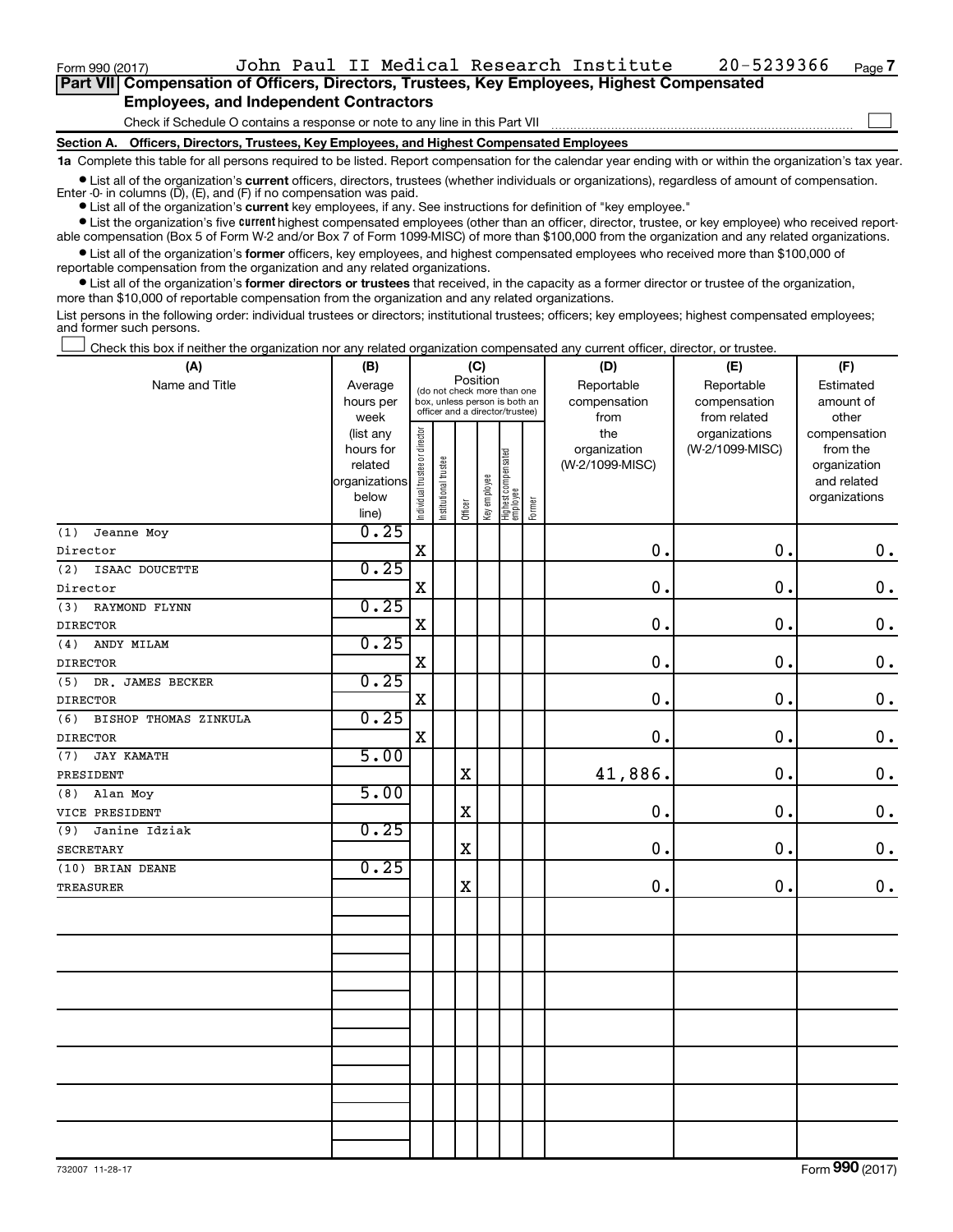|   | Form 990 (2017)                                                                                                                                                                                                                                        |                                                                      |                                |                       |                 |              |                                                                                                 |        | John Paul II Medical Research Institute   | 20-5239366                                        |                        |                                                                          | Page 8                               |
|---|--------------------------------------------------------------------------------------------------------------------------------------------------------------------------------------------------------------------------------------------------------|----------------------------------------------------------------------|--------------------------------|-----------------------|-----------------|--------------|-------------------------------------------------------------------------------------------------|--------|-------------------------------------------|---------------------------------------------------|------------------------|--------------------------------------------------------------------------|--------------------------------------|
|   | <b>Part VII</b><br>Section A. Officers, Directors, Trustees, Key Employees, and Highest Compensated Employees (continued)                                                                                                                              |                                                                      |                                |                       |                 |              |                                                                                                 |        |                                           |                                                   |                        |                                                                          |                                      |
|   | (A)<br>Name and title                                                                                                                                                                                                                                  | (B)<br>Average<br>hours per<br>week                                  |                                |                       | (C)<br>Position |              | (do not check more than one<br>box, unless person is both an<br>officer and a director/trustee) |        | (D)<br>Reportable<br>compensation<br>from | (E)<br>Reportable<br>compensation<br>from related |                        | (F)<br>Estimated<br>amount of<br>other                                   |                                      |
|   |                                                                                                                                                                                                                                                        | (list any<br>hours for<br>related<br>organizations<br>below<br>line) | Individual trustee or director | Institutional trustee | Officer         | Key employee | Highest compensated<br>  employee                                                               | Former | the<br>organization<br>(W-2/1099-MISC)    | organizations<br>(W-2/1099-MISC)                  |                        | compensation<br>from the<br>organization<br>and related<br>organizations |                                      |
|   |                                                                                                                                                                                                                                                        |                                                                      |                                |                       |                 |              |                                                                                                 |        |                                           |                                                   |                        |                                                                          |                                      |
|   |                                                                                                                                                                                                                                                        |                                                                      |                                |                       |                 |              |                                                                                                 |        |                                           |                                                   |                        |                                                                          |                                      |
|   |                                                                                                                                                                                                                                                        |                                                                      |                                |                       |                 |              |                                                                                                 |        |                                           |                                                   |                        |                                                                          |                                      |
|   |                                                                                                                                                                                                                                                        |                                                                      |                                |                       |                 |              |                                                                                                 |        |                                           |                                                   |                        |                                                                          |                                      |
|   |                                                                                                                                                                                                                                                        |                                                                      |                                |                       |                 |              |                                                                                                 |        |                                           |                                                   |                        |                                                                          |                                      |
|   |                                                                                                                                                                                                                                                        |                                                                      |                                |                       |                 |              |                                                                                                 |        |                                           |                                                   |                        |                                                                          |                                      |
|   |                                                                                                                                                                                                                                                        |                                                                      |                                |                       |                 |              |                                                                                                 |        |                                           |                                                   |                        |                                                                          |                                      |
|   |                                                                                                                                                                                                                                                        |                                                                      |                                |                       |                 |              |                                                                                                 |        |                                           |                                                   |                        |                                                                          |                                      |
|   |                                                                                                                                                                                                                                                        |                                                                      |                                |                       |                 |              |                                                                                                 |        | 41,886.<br>$\overline{0}$ .               |                                                   | $\overline{0}$ .<br>σ. |                                                                          | $\overline{0}$ .<br>$\overline{0}$ . |
|   |                                                                                                                                                                                                                                                        |                                                                      |                                |                       |                 |              |                                                                                                 |        | 41,886.                                   |                                                   | Ο.                     |                                                                          | $\overline{0}$ .                     |
| 2 | Total number of individuals (including but not limited to those listed above) who received more than \$100,000 of reportable<br>compensation from the organization $\blacktriangleright$                                                               |                                                                      |                                |                       |                 |              |                                                                                                 |        |                                           |                                                   |                        |                                                                          | $\mathbf 0$                          |
|   |                                                                                                                                                                                                                                                        |                                                                      |                                |                       |                 |              |                                                                                                 |        |                                           |                                                   |                        | Yes                                                                      | No                                   |
| 3 | Did the organization list any former officer, director, or trustee, key employee, or highest compensated employee on<br>line 1a? If "Yes," complete Schedule J for such individual [11] manufacture manufacture in the set of the set o                |                                                                      |                                |                       |                 |              |                                                                                                 |        |                                           |                                                   |                        | 3                                                                        | х                                    |
|   | For any individual listed on line 1a, is the sum of reportable compensation and other compensation from the organization<br>and related organizations greater than \$150,000? If "Yes," complete Schedule J for such individual                        |                                                                      |                                |                       |                 |              |                                                                                                 |        |                                           |                                                   |                        | 4                                                                        | x                                    |
| 5 | Did any person listed on line 1a receive or accrue compensation from any unrelated organization or individual for services                                                                                                                             |                                                                      |                                |                       |                 |              |                                                                                                 |        |                                           |                                                   |                        | 5                                                                        | х                                    |
|   | <b>Section B. Independent Contractors</b>                                                                                                                                                                                                              |                                                                      |                                |                       |                 |              |                                                                                                 |        |                                           |                                                   |                        |                                                                          |                                      |
| 1 | Complete this table for your five highest compensated independent contractors that received more than \$100,000 of compensation from<br>the organization. Report compensation for the calendar year ending with or within the organization's tax year. |                                                                      |                                |                       |                 |              |                                                                                                 |        |                                           |                                                   |                        |                                                                          |                                      |
|   | (A)<br>Name and business address                                                                                                                                                                                                                       |                                                                      |                                | <b>NONE</b>           |                 |              |                                                                                                 |        | (B)<br>Description of services            |                                                   |                        | (C)<br>Compensation                                                      |                                      |
|   |                                                                                                                                                                                                                                                        |                                                                      |                                |                       |                 |              |                                                                                                 |        |                                           |                                                   |                        |                                                                          |                                      |
|   |                                                                                                                                                                                                                                                        |                                                                      |                                |                       |                 |              |                                                                                                 |        |                                           |                                                   |                        |                                                                          |                                      |
|   |                                                                                                                                                                                                                                                        |                                                                      |                                |                       |                 |              |                                                                                                 |        |                                           |                                                   |                        |                                                                          |                                      |
|   |                                                                                                                                                                                                                                                        |                                                                      |                                |                       |                 |              |                                                                                                 |        |                                           |                                                   |                        |                                                                          |                                      |
| 2 | Total number of independent contractors (including but not limited to those listed above) who received more than<br>\$100,000 of compensation from the organization                                                                                    |                                                                      |                                |                       |                 |              | 0                                                                                               |        |                                           |                                                   |                        |                                                                          |                                      |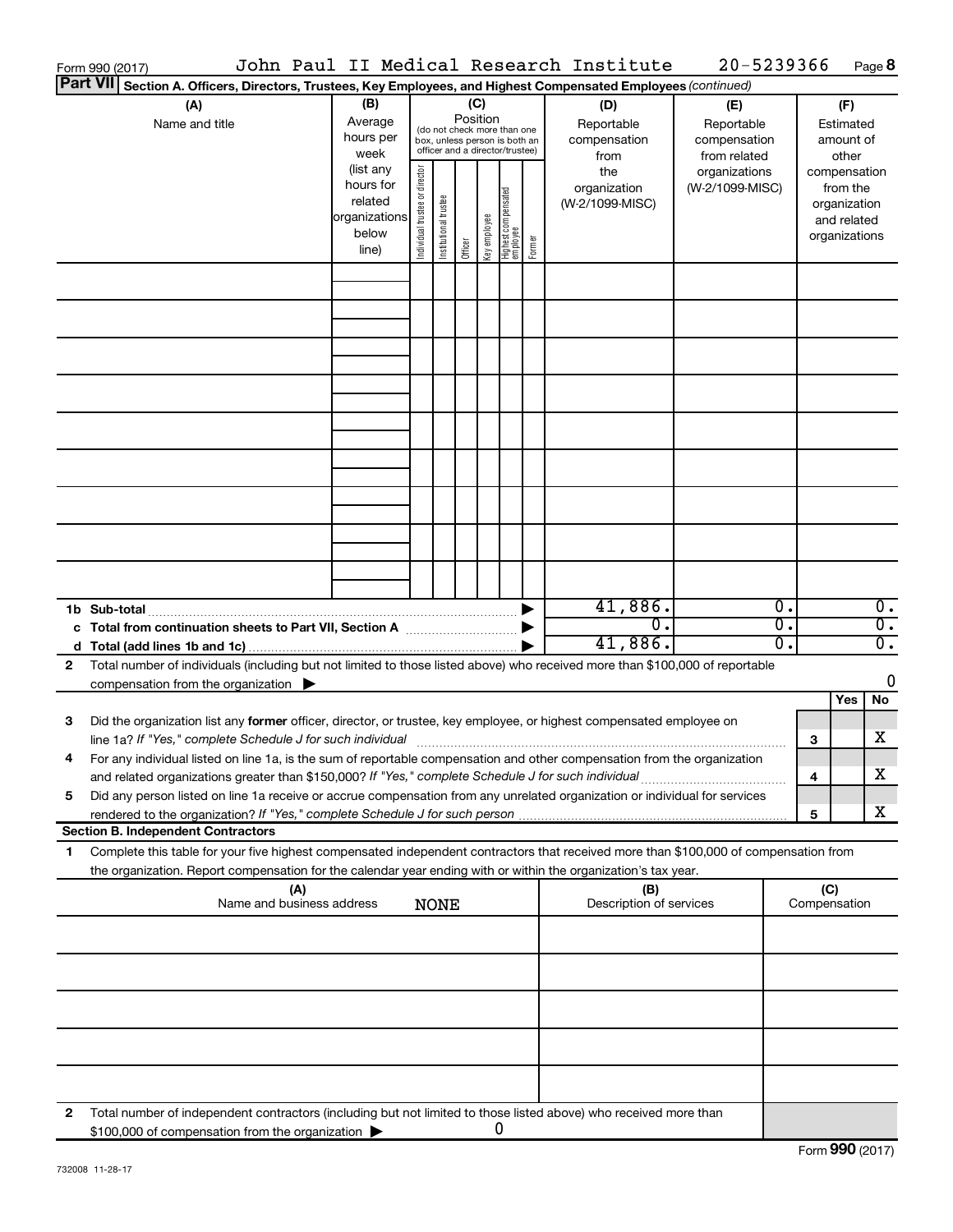|                                                           |        |    | Form 990 (2017)                                                                                                       |                |                       | John Paul II Medical Research Institute |                                                 | 20-5239366                              | Page 9                                                        |
|-----------------------------------------------------------|--------|----|-----------------------------------------------------------------------------------------------------------------------|----------------|-----------------------|-----------------------------------------|-------------------------------------------------|-----------------------------------------|---------------------------------------------------------------|
| <b>Part VIII</b>                                          |        |    | <b>Statement of Revenue</b>                                                                                           |                |                       |                                         |                                                 |                                         |                                                               |
|                                                           |        |    |                                                                                                                       |                |                       |                                         |                                                 |                                         |                                                               |
|                                                           |        |    |                                                                                                                       |                |                       | (A)<br>Total revenue                    | (B)<br>Related or<br>exempt function<br>revenue | (C)<br>Unrelated<br>business<br>revenue | Revenue excluded<br>from tax under<br>sections<br>$512 - 514$ |
|                                                           |        |    | 1 a Federated campaigns                                                                                               | 1a             |                       |                                         |                                                 |                                         |                                                               |
|                                                           |        |    |                                                                                                                       | 1 <sub>b</sub> |                       |                                         |                                                 |                                         |                                                               |
| Contributions, Gifts, Grants<br>and Other Similar Amounts |        |    |                                                                                                                       | l 1c           |                       |                                         |                                                 |                                         |                                                               |
|                                                           |        |    | d Related organizations                                                                                               | 1 <sub>d</sub> |                       |                                         |                                                 |                                         |                                                               |
|                                                           |        |    | e Government grants (contributions)                                                                                   | 1e             |                       |                                         |                                                 |                                         |                                                               |
|                                                           |        |    | f All other contributions, gifts, grants, and                                                                         |                |                       |                                         |                                                 |                                         |                                                               |
|                                                           |        |    | similar amounts not included above                                                                                    | 1f             | 161,224.              |                                         |                                                 |                                         |                                                               |
|                                                           |        |    | g Noncash contributions included in lines 1a-1f: \$                                                                   |                |                       |                                         |                                                 |                                         |                                                               |
|                                                           |        |    |                                                                                                                       |                | $\blacktriangleright$ | 161,224.                                |                                                 |                                         |                                                               |
|                                                           |        |    |                                                                                                                       |                | <b>Business Code</b>  |                                         |                                                 |                                         |                                                               |
|                                                           |        | 2a | <u> 1989 - Johann Barbara, martin a</u>                                                                               |                |                       |                                         |                                                 |                                         |                                                               |
|                                                           |        | b  | the contract of the contract of the contract of the contract of                                                       |                |                       |                                         |                                                 |                                         |                                                               |
|                                                           |        | с  | <u> 1989 - Johann Barbara, martin amerikan basar dan berasal dalam basar dalam basar dalam basar dalam basar dala</u> |                |                       |                                         |                                                 |                                         |                                                               |
| Program Service<br>Revenue                                |        | d  | the control of the control of the control of the control of the control of                                            |                |                       |                                         |                                                 |                                         |                                                               |
|                                                           |        | е  |                                                                                                                       |                |                       |                                         |                                                 |                                         |                                                               |
|                                                           |        |    |                                                                                                                       |                | ▶                     |                                         |                                                 |                                         |                                                               |
|                                                           | 3      |    | Investment income (including dividends, interest, and                                                                 |                |                       |                                         |                                                 |                                         |                                                               |
|                                                           |        |    |                                                                                                                       |                | ▶                     | 53.                                     |                                                 |                                         | 53.                                                           |
|                                                           | 4      |    | Income from investment of tax-exempt bond proceeds                                                                    |                |                       |                                         |                                                 |                                         |                                                               |
|                                                           | 5      |    |                                                                                                                       |                |                       |                                         |                                                 |                                         |                                                               |
|                                                           |        |    |                                                                                                                       | (i) Real       | (ii) Personal         |                                         |                                                 |                                         |                                                               |
|                                                           |        |    | <b>6 a</b> Gross rents                                                                                                |                |                       |                                         |                                                 |                                         |                                                               |
|                                                           |        |    | <b>b</b> Less: rental expenses  [                                                                                     |                |                       |                                         |                                                 |                                         |                                                               |
|                                                           |        |    | c Rental income or (loss)                                                                                             |                |                       |                                         |                                                 |                                         |                                                               |
|                                                           |        |    |                                                                                                                       |                | ▶                     |                                         |                                                 |                                         |                                                               |
|                                                           |        |    | 7 a Gross amount from sales of                                                                                        | (i) Securities | (ii) Other            |                                         |                                                 |                                         |                                                               |
|                                                           |        |    | assets other than inventory                                                                                           |                |                       |                                         |                                                 |                                         |                                                               |
|                                                           |        |    | <b>b</b> Less: cost or other basis                                                                                    |                |                       |                                         |                                                 |                                         |                                                               |
|                                                           |        |    | and sales expenses                                                                                                    |                |                       |                                         |                                                 |                                         |                                                               |
|                                                           |        |    |                                                                                                                       |                |                       |                                         |                                                 |                                         |                                                               |
|                                                           |        |    |                                                                                                                       |                |                       |                                         |                                                 |                                         |                                                               |
|                                                           |        |    | 8 a Gross income from fundraising events (not                                                                         |                |                       |                                         |                                                 |                                         |                                                               |
| <b>Other Revenue</b>                                      |        |    |                                                                                                                       |                |                       |                                         |                                                 |                                         |                                                               |
|                                                           |        |    | contributions reported on line 1c). See                                                                               |                |                       |                                         |                                                 |                                         |                                                               |
|                                                           |        |    |                                                                                                                       |                |                       |                                         |                                                 |                                         |                                                               |
|                                                           |        |    |                                                                                                                       |                | b                     |                                         |                                                 |                                         |                                                               |
|                                                           |        |    | c Net income or (loss) from fundraising events<br>9 a Gross income from gaming activities. See                        |                |                       |                                         |                                                 |                                         |                                                               |
|                                                           |        |    |                                                                                                                       |                |                       |                                         |                                                 |                                         |                                                               |
|                                                           |        |    | <b>b</b> Less: direct expenses $\ldots$ <b>b</b>                                                                      |                |                       |                                         |                                                 |                                         |                                                               |
|                                                           |        |    |                                                                                                                       |                |                       |                                         |                                                 |                                         |                                                               |
|                                                           |        |    | 10 a Gross sales of inventory, less returns                                                                           |                |                       |                                         |                                                 |                                         |                                                               |
|                                                           |        |    |                                                                                                                       |                |                       |                                         |                                                 |                                         |                                                               |
|                                                           |        |    | <b>b</b> Less: cost of goods sold $\ldots$ <b>b</b>                                                                   |                |                       |                                         |                                                 |                                         |                                                               |
|                                                           |        |    | c Net income or (loss) from sales of inventory                                                                        |                | $\blacktriangleright$ |                                         |                                                 |                                         |                                                               |
|                                                           |        |    | Miscellaneous Revenue                                                                                                 |                | <b>Business Code</b>  |                                         |                                                 |                                         |                                                               |
|                                                           | 11 $a$ |    | the contract of the contract of the contract of the contract of the contract of                                       |                |                       |                                         |                                                 |                                         |                                                               |
|                                                           |        | b  | <u> 1980 - Andrea Andrew Maria (h. 1980).</u>                                                                         |                |                       |                                         |                                                 |                                         |                                                               |
|                                                           |        | с  | <u> 1980 - Andrea Andrew Maria (h. 1980).</u>                                                                         |                |                       |                                         |                                                 |                                         |                                                               |
|                                                           |        | d  |                                                                                                                       |                |                       |                                         |                                                 |                                         |                                                               |
|                                                           |        |    |                                                                                                                       |                |                       |                                         |                                                 |                                         |                                                               |
|                                                           | 12     |    |                                                                                                                       |                |                       | 161,277.                                | $\overline{0}$ .                                | $\overline{0}$ .                        | 53.                                                           |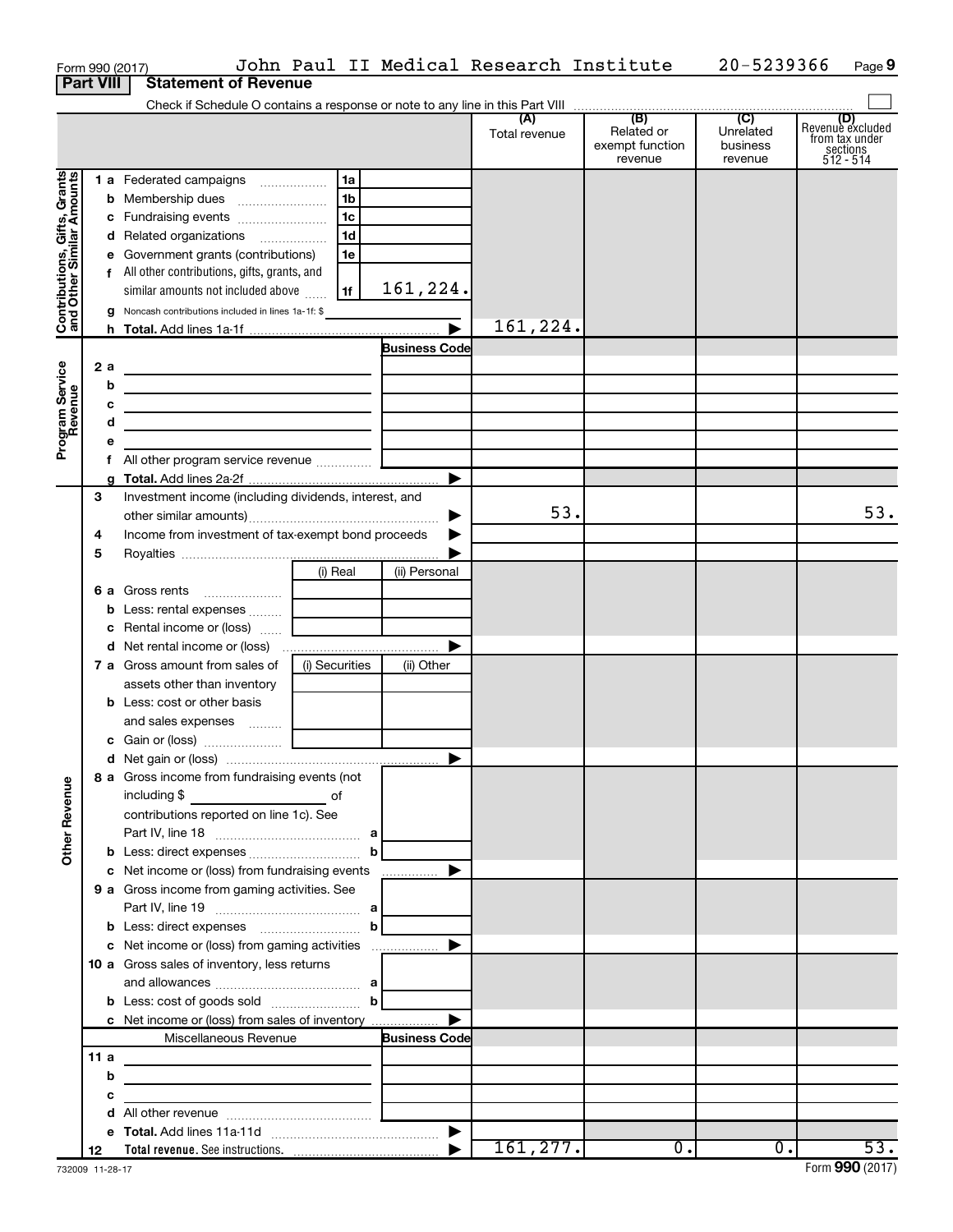#### Form 990 (2017) John Paul II Medical Research Institute 20-5239366 Page 20-5239366 Page 10 **Part IX Statement of Functional Expenses**

|              | Section 501(c)(3) and 501(c)(4) organizations must complete all columns. All other organizations must complete column (A).                                                                                  |                       |                                    |                                           |                                |
|--------------|-------------------------------------------------------------------------------------------------------------------------------------------------------------------------------------------------------------|-----------------------|------------------------------------|-------------------------------------------|--------------------------------|
|              |                                                                                                                                                                                                             |                       |                                    |                                           |                                |
|              | Do not include amounts reported on lines 6b,<br>7b, 8b, 9b, and 10b of Part VIII.                                                                                                                           | (A)<br>Total expenses | (B)<br>Program service<br>expenses | (C)<br>Management and<br>general expenses | (D)<br>Fundraising<br>expenses |
| 1.           | Grants and other assistance to domestic organizations                                                                                                                                                       |                       |                                    |                                           |                                |
|              | and domestic governments. See Part IV, line 21                                                                                                                                                              |                       |                                    |                                           |                                |
| $\mathbf{2}$ | Grants and other assistance to domestic                                                                                                                                                                     |                       |                                    |                                           |                                |
|              | individuals. See Part IV, line 22<br><u> 1986 - Johann Stoff, Amerikaansk politiker (</u>                                                                                                                   |                       |                                    |                                           |                                |
| 3            | Grants and other assistance to foreign                                                                                                                                                                      |                       |                                    |                                           |                                |
|              | organizations, foreign governments, and foreign                                                                                                                                                             |                       |                                    |                                           |                                |
|              | individuals. See Part IV, lines 15 and 16                                                                                                                                                                   |                       |                                    |                                           |                                |
| 4            | Benefits paid to or for members                                                                                                                                                                             |                       |                                    |                                           |                                |
| 5            | Compensation of current officers, directors,                                                                                                                                                                |                       |                                    |                                           |                                |
|              | trustees, and key employees                                                                                                                                                                                 | 43,208.               |                                    | 43,208.                                   |                                |
| 6            | Compensation not included above, to disqualified                                                                                                                                                            |                       |                                    |                                           |                                |
|              | persons (as defined under section 4958(f)(1)) and                                                                                                                                                           |                       |                                    |                                           |                                |
|              | persons described in section 4958(c)(3)(B)                                                                                                                                                                  |                       |                                    |                                           |                                |
| 7            |                                                                                                                                                                                                             | 17,859.               | 5,681.                             | 358.                                      | 11,820.                        |
| 8            | Pension plan accruals and contributions (include                                                                                                                                                            |                       |                                    |                                           |                                |
|              | section 401(k) and 403(b) employer contributions)                                                                                                                                                           |                       |                                    |                                           |                                |
| 9            | Other employee benefits                                                                                                                                                                                     | 1,779.                |                                    | 1,779.                                    |                                |
| 10           |                                                                                                                                                                                                             | 4,484.                | 417.                               | 3,199.                                    | 868.                           |
| 11           | Fees for services (non-employees):                                                                                                                                                                          |                       |                                    |                                           |                                |
| a            |                                                                                                                                                                                                             |                       |                                    |                                           |                                |
| b            |                                                                                                                                                                                                             | 75.                   |                                    | 75.                                       |                                |
| c            |                                                                                                                                                                                                             | 4,951.                |                                    | 4,951.                                    |                                |
| d            |                                                                                                                                                                                                             |                       |                                    |                                           |                                |
| e            | Professional fundraising services. See Part IV, line 17                                                                                                                                                     | 2,804.                |                                    |                                           | 2,804.                         |
| f            | Investment management fees                                                                                                                                                                                  |                       |                                    |                                           |                                |
| g            | Other. (If line 11g amount exceeds 10% of line 25,                                                                                                                                                          |                       |                                    |                                           |                                |
|              | column (A) amount, list line 11g expenses on Sch O.)                                                                                                                                                        |                       |                                    |                                           |                                |
| 12           |                                                                                                                                                                                                             | 4,946.                |                                    |                                           | 4,946.                         |
| 13           |                                                                                                                                                                                                             | 8,717.                | 2,029.                             | 3,344.                                    | 3,344.                         |
| 14           |                                                                                                                                                                                                             |                       |                                    |                                           |                                |
| 15           |                                                                                                                                                                                                             |                       |                                    |                                           |                                |
| 16           |                                                                                                                                                                                                             |                       |                                    |                                           |                                |
| 17           |                                                                                                                                                                                                             | 5,109.                | 5,109.                             |                                           |                                |
| 18           | Payments of travel or entertainment expenses                                                                                                                                                                |                       |                                    |                                           |                                |
|              | for any federal, state, or local public officials                                                                                                                                                           |                       |                                    |                                           |                                |
| 19           | Conferences, conventions, and meetings                                                                                                                                                                      | 5,829.                | 5,829.                             |                                           |                                |
| 20           | Interest                                                                                                                                                                                                    | 22,778.               |                                    | 22,778.                                   |                                |
| 21           |                                                                                                                                                                                                             |                       |                                    |                                           |                                |
| 22           | Depreciation, depletion, and amortization                                                                                                                                                                   | 27,141.<br>1,366.     | 27,141.                            | 1,366.                                    |                                |
| 23           | Insurance                                                                                                                                                                                                   |                       |                                    |                                           |                                |
| 24           | Other expenses. Itemize expenses not covered<br>above. (List miscellaneous expenses in line 24e. If line<br>24e amount exceeds 10% of line 25, column (A)<br>amount, list line 24e expenses on Schedule O.) |                       |                                    |                                           |                                |
|              | a Rent - Lab Space                                                                                                                                                                                          | 40,850.               | 40,850.                            |                                           |                                |
| b            | Research & Development                                                                                                                                                                                      | 39, 132.              | 39,132.                            |                                           |                                |
| $\mathbf{c}$ | Miscellaneous                                                                                                                                                                                               | 6,741.                |                                    | 6,741.                                    |                                |
| d            | Postage and Delivery                                                                                                                                                                                        | 1,649.                |                                    | 1,649.                                    |                                |
| е            | All other expenses                                                                                                                                                                                          | 2,483.                |                                    | 2,483.                                    |                                |
| 25           | Total functional expenses. Add lines 1 through 24e                                                                                                                                                          | 241,901.              | 126, 188.                          | 91,931.                                   | 23,782.                        |
| 26           | <b>Joint costs.</b> Complete this line only if the organization                                                                                                                                             |                       |                                    |                                           |                                |
|              | reported in column (B) joint costs from a combined                                                                                                                                                          |                       |                                    |                                           |                                |
|              | educational campaign and fundraising solicitation.                                                                                                                                                          |                       |                                    |                                           |                                |
|              | Check here $\blacktriangleright$<br>if following SOP 98-2 (ASC 958-720)                                                                                                                                     |                       |                                    |                                           |                                |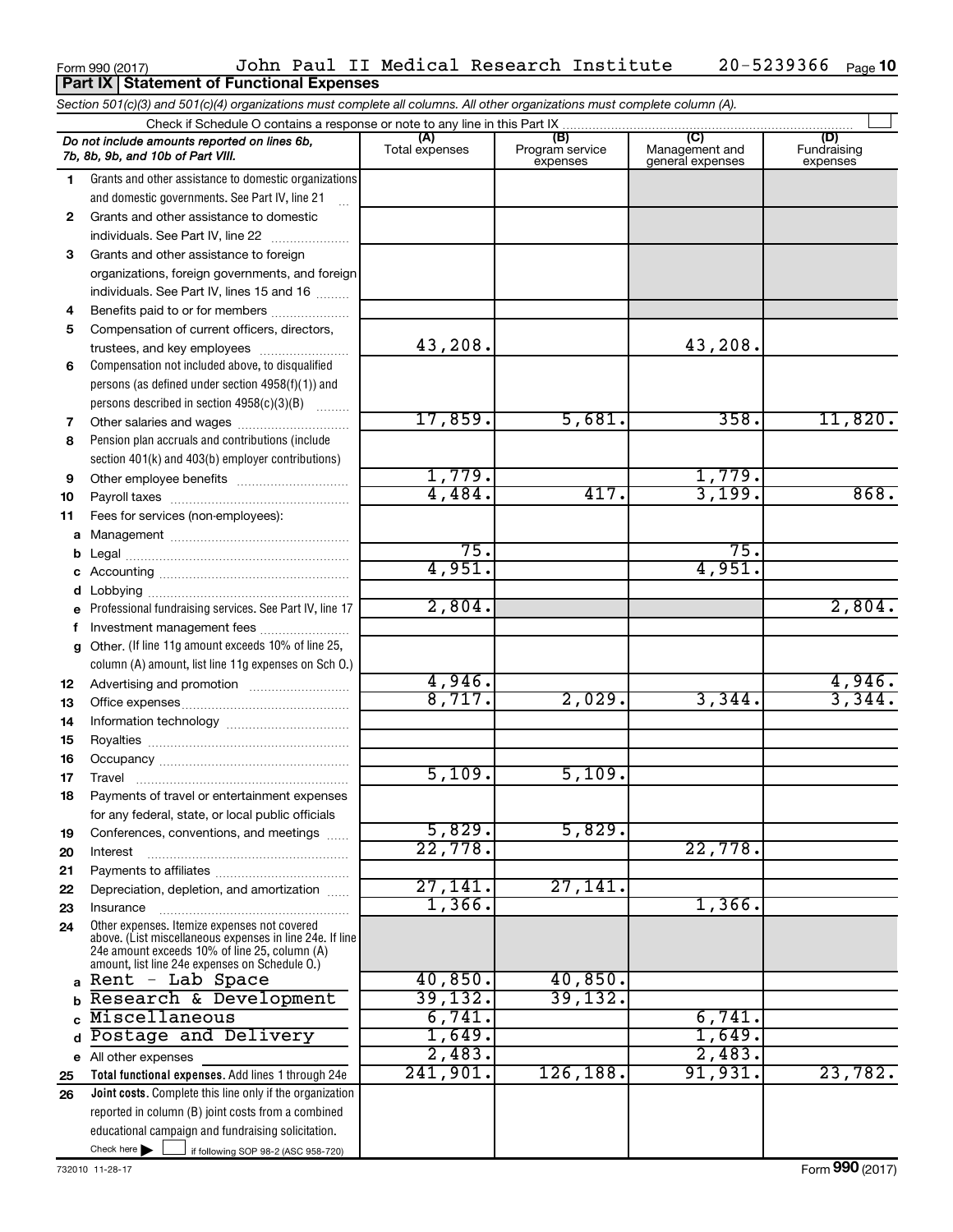|        | Form 990 (2017) | John Paul II Medical Research Institute                                                |  |                          |                | 20-5239366<br>Page 11 |
|--------|-----------------|----------------------------------------------------------------------------------------|--|--------------------------|----------------|-----------------------|
|        | Part X          | <b>Balance Sheet</b>                                                                   |  |                          |                |                       |
|        |                 |                                                                                        |  |                          |                |                       |
|        |                 |                                                                                        |  | (A)<br>Beginning of year |                | (B)<br>End of year    |
|        | 1               | Cash - non-interest-bearing                                                            |  | 80,095.                  | 1.             | 39,397.               |
|        | 2               |                                                                                        |  | 661.                     | $\mathbf{2}$   | 1,037.                |
|        | 3               |                                                                                        |  |                          | 3              |                       |
|        | 4               |                                                                                        |  |                          | 4              |                       |
|        | 5               | Loans and other receivables from current and former officers, directors,               |  |                          |                |                       |
|        |                 | trustees, key employees, and highest compensated employees. Complete                   |  |                          |                |                       |
|        |                 | Part II of Schedule L                                                                  |  |                          | 5              |                       |
|        | 6               | Loans and other receivables from other disqualified persons (as defined under          |  |                          |                |                       |
|        |                 | section $4958(f)(1)$ , persons described in section $4958(c)(3)(B)$ , and contributing |  |                          |                |                       |
|        |                 | employers and sponsoring organizations of section 501(c)(9) voluntary                  |  |                          |                |                       |
|        |                 | employees' beneficiary organizations (see instr). Complete Part II of Sch L            |  |                          | 6              |                       |
| Assets | 7               |                                                                                        |  | 16,974.                  | $\overline{7}$ | 14,895.               |
|        | 8               |                                                                                        |  |                          | 8              |                       |
|        | 9               |                                                                                        |  |                          | 9              |                       |
|        | 10a             | Land, buildings, and equipment: cost or other                                          |  |                          |                |                       |
|        |                 | begin Complete Part VI of School up D $\vert$ 10g $\vert$ 138 566                      |  |                          |                |                       |

|                       | 4  |                                                                                                 |                 |          |                  | 4               |                  |
|-----------------------|----|-------------------------------------------------------------------------------------------------|-----------------|----------|------------------|-----------------|------------------|
|                       | 5  | Loans and other receivables from current and former officers, directors,                        |                 |          |                  |                 |                  |
|                       |    | trustees, key employees, and highest compensated employees. Complete                            |                 |          |                  |                 |                  |
|                       |    | Part II of Schedule L                                                                           |                 |          |                  | 5               |                  |
|                       | 6  | Loans and other receivables from other disqualified persons (as defined under                   |                 |          |                  |                 |                  |
|                       |    | section 4958(f)(1)), persons described in section 4958(c)(3)(B), and contributing               |                 |          |                  |                 |                  |
|                       |    | employers and sponsoring organizations of section 501(c)(9) voluntary                           |                 |          |                  |                 |                  |
|                       |    | employees' beneficiary organizations (see instr). Complete Part II of Sch L                     |                 |          |                  | 6               |                  |
| Assets                | 7  |                                                                                                 |                 |          | 16,974.          | $\overline{7}$  | 14,895.          |
|                       | 8  |                                                                                                 |                 |          |                  | 8               |                  |
|                       | 9  |                                                                                                 |                 |          |                  | 9               |                  |
|                       |    | Prepaid expenses and deferred charges                                                           |                 |          |                  |                 |                  |
|                       |    | <b>10a</b> Land, buildings, and equipment: cost or other                                        |                 | 138,566. |                  |                 |                  |
|                       |    | basis. Complete Part VI of Schedule D  10a                                                      | 10 <sub>b</sub> | 97,854.  | 67,853.          |                 | 40,712.          |
|                       |    | <b>b</b> Less: accumulated depreciation                                                         |                 |          |                  | 10 <sub>c</sub> |                  |
|                       | 11 |                                                                                                 |                 |          |                  | 11              |                  |
|                       | 12 |                                                                                                 |                 |          |                  | 12              |                  |
|                       | 13 |                                                                                                 |                 |          |                  | 13              |                  |
|                       | 14 |                                                                                                 |                 |          |                  | 14              |                  |
|                       | 15 |                                                                                                 |                 |          |                  | 15              |                  |
|                       | 16 | <b>Total assets.</b> Add lines 1 through 15 (must equal line 34) <i></i>                        |                 |          | 165, 583.        | 16              | 96,041.          |
|                       | 17 |                                                                                                 |                 |          |                  | 17              |                  |
|                       | 18 |                                                                                                 |                 |          | 18               |                 |                  |
|                       | 19 |                                                                                                 |                 |          | 19               |                 |                  |
|                       | 20 |                                                                                                 |                 | 20       |                  |                 |                  |
|                       | 21 | Escrow or custodial account liability. Complete Part IV of Schedule D                           |                 | 21       |                  |                 |                  |
|                       | 22 | Loans and other payables to current and former officers, directors, trustees,                   |                 |          |                  |                 |                  |
| Liabilities           |    | key employees, highest compensated employees, and disqualified persons.                         |                 |          |                  |                 |                  |
|                       |    |                                                                                                 |                 |          |                  | 22              |                  |
|                       | 23 | Secured mortgages and notes payable to unrelated third parties                                  |                 |          | 116,027.         | 23              | 100,696.         |
|                       | 24 | Unsecured notes and loans payable to unrelated third parties                                    |                 |          |                  | 24              |                  |
|                       | 25 | Other liabilities (including federal income tax, payables to related third                      |                 |          |                  |                 |                  |
|                       |    | parties, and other liabilities not included on lines 17-24). Complete Part X of                 |                 |          |                  |                 |                  |
|                       |    | Schedule D                                                                                      |                 |          | 5,478.           | 25              | 31,891.          |
|                       | 26 |                                                                                                 |                 |          | 121, 505.        | 26              | 132,587.         |
|                       |    | Organizations that follow SFAS 117 (ASC 958), check here $\blacktriangleright$                  |                 | and      |                  |                 |                  |
|                       |    | complete lines 27 through 29, and lines 33 and 34.                                              |                 |          |                  |                 |                  |
| ances                 | 27 |                                                                                                 |                 |          |                  | 27              |                  |
|                       | 28 |                                                                                                 |                 |          |                  | 28              |                  |
|                       | 29 | Permanently restricted net assets                                                               |                 |          |                  | 29              |                  |
|                       |    | Organizations that do not follow SFAS 117 (ASC 958), check here $\blacktriangleright \boxed{X}$ |                 |          |                  |                 |                  |
|                       |    | and complete lines 30 through 34.                                                               |                 |          |                  |                 |                  |
|                       | 30 |                                                                                                 |                 |          | 0.               | 30              | $0$ .            |
| Net Assets or Fund Ba | 31 | Paid-in or capital surplus, or land, building, or equipment fund                                |                 |          | $\overline{0}$ . | 31              | $\overline{0}$ . |
|                       | 32 | Retained earnings, endowment, accumulated income, or other funds                                |                 |          | 44,078.          | 32              | $-36,546.$       |
|                       | 33 |                                                                                                 |                 |          | 44,078.          | 33              | $-36,546.$       |
|                       | 34 |                                                                                                 |                 |          | 165, 583.        | 34              | 96,041.          |
|                       |    |                                                                                                 |                 |          |                  |                 | Form 990 (2017)  |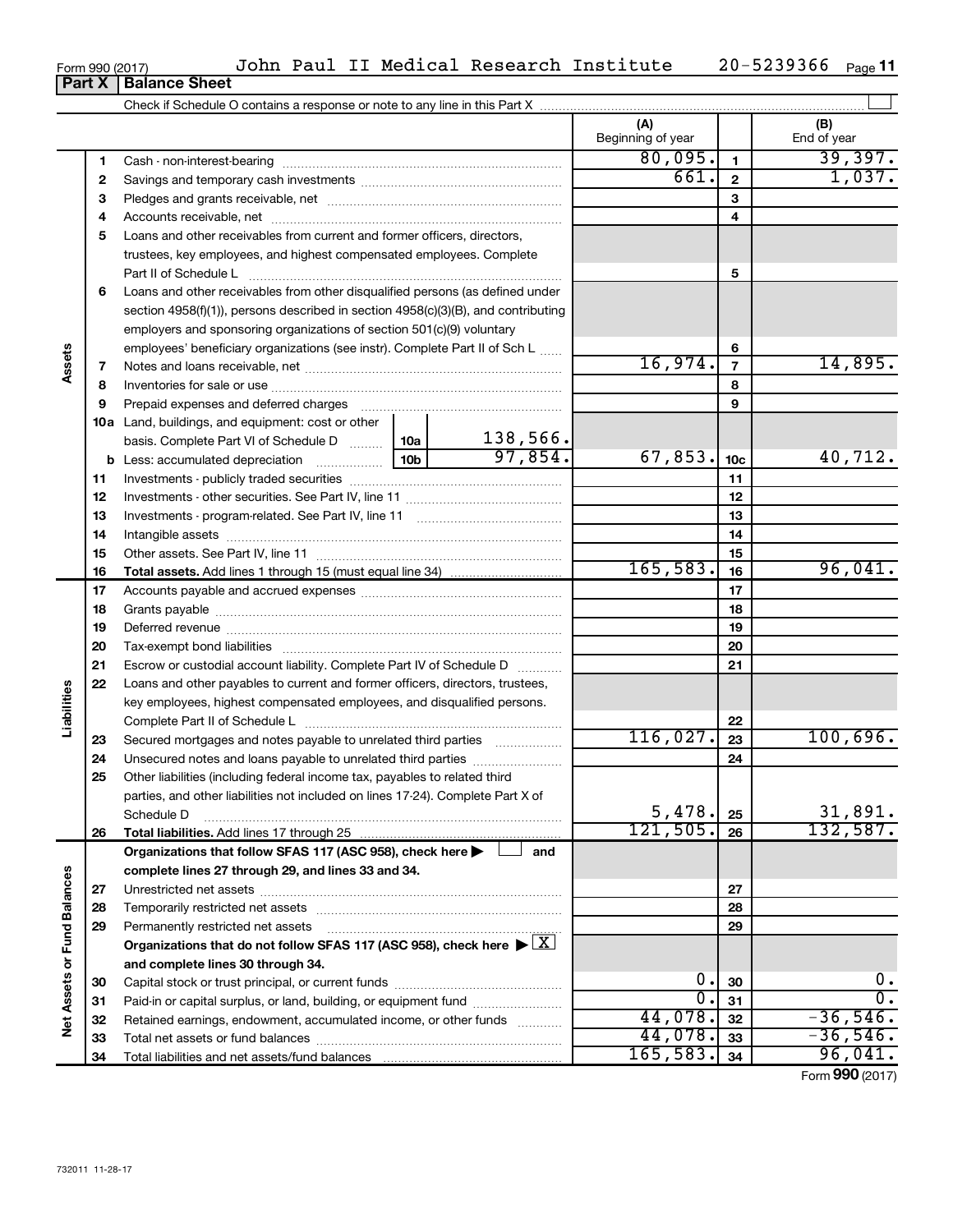|    | John Paul II Medical Research Institute<br>Form 990 (2017)                                                                                                                                                                     |                | 20-5239366     |            | Page 12          |
|----|--------------------------------------------------------------------------------------------------------------------------------------------------------------------------------------------------------------------------------|----------------|----------------|------------|------------------|
|    | Part XI<br><b>Reconciliation of Net Assets</b>                                                                                                                                                                                 |                |                |            |                  |
|    | Check if Schedule O contains a response or note to any line in this Part XI                                                                                                                                                    |                |                |            |                  |
|    |                                                                                                                                                                                                                                |                |                |            |                  |
| 1  |                                                                                                                                                                                                                                | $\mathbf{1}$   |                |            | 161,277.         |
| 2  |                                                                                                                                                                                                                                | $\overline{2}$ |                |            | 241,901.         |
| З  | Revenue less expenses. Subtract line 2 from line 1                                                                                                                                                                             | $\mathbf{3}$   |                |            | $-80,624.$       |
| 4  |                                                                                                                                                                                                                                | $\overline{4}$ |                |            | 44,078.          |
| 5  |                                                                                                                                                                                                                                | 5              |                |            |                  |
| 6  | Donated services and use of facilities                                                                                                                                                                                         | 6              |                |            |                  |
| 7  | Investment expenses                                                                                                                                                                                                            | $\overline{7}$ |                |            |                  |
| 8  | Prior period adjustments                                                                                                                                                                                                       | 8              |                |            |                  |
| 9  | Other changes in net assets or fund balances (explain in Schedule O) manufactured control of the state of the state of the state of the state of the state of the state of the state of the state of the state of the state of | 9              |                |            | $\overline{0}$ . |
| 10 | Net assets or fund balances at end of year. Combine lines 3 through 9 (must equal Part X, line 33,                                                                                                                             |                |                |            |                  |
|    | column (B))                                                                                                                                                                                                                    | 10             |                |            | $-36,546.$       |
|    | Part XII Financial Statements and Reporting                                                                                                                                                                                    |                |                |            |                  |
|    |                                                                                                                                                                                                                                |                |                |            |                  |
|    |                                                                                                                                                                                                                                |                |                | <b>Yes</b> | <b>No</b>        |
| 1  | Accounting method used to prepare the Form 990: $\boxed{\textbf{X}}$ Cash $\boxed{\phantom{1}}$ Accrual<br>Other                                                                                                               |                |                |            |                  |
|    | If the organization changed its method of accounting from a prior year or checked "Other," explain in Schedule O.                                                                                                              |                |                |            |                  |
|    | 2a Were the organization's financial statements compiled or reviewed by an independent accountant?                                                                                                                             |                | 2a             |            | x                |
|    | If "Yes," check a box below to indicate whether the financial statements for the year were compiled or reviewed on a                                                                                                           |                |                |            |                  |
|    | separate basis, consolidated basis, or both:                                                                                                                                                                                   |                |                |            |                  |
|    | Separate basis<br>Consolidated basis<br>Both consolidated and separate basis                                                                                                                                                   |                |                |            |                  |
| b  |                                                                                                                                                                                                                                |                | 2 <sub>b</sub> |            | х                |
|    | If "Yes," check a box below to indicate whether the financial statements for the year were audited on a separate basis,                                                                                                        |                |                |            |                  |
|    | consolidated basis, or both:                                                                                                                                                                                                   |                |                |            |                  |
|    | Separate basis<br>Consolidated basis<br>Both consolidated and separate basis                                                                                                                                                   |                |                |            |                  |
|    | c If "Yes" to line 2a or 2b, does the organization have a committee that assumes responsibility for oversight of the audit,                                                                                                    |                |                |            |                  |
|    | review, or compilation of its financial statements and selection of an independent accountant?                                                                                                                                 |                | 2c             |            |                  |
|    | If the organization changed either its oversight process or selection process during the tax year, explain in Schedule O.                                                                                                      |                |                |            |                  |
|    | 3a As a result of a federal award, was the organization required to undergo an audit or audits as set forth in the Single Audit                                                                                                |                |                |            |                  |
|    |                                                                                                                                                                                                                                |                | За             |            | x                |
|    | b If "Yes," did the organization undergo the required audit or audits? If the organization did not undergo the required audit                                                                                                  |                |                |            |                  |
|    |                                                                                                                                                                                                                                |                | 3b             |            |                  |

Form (2017) **990**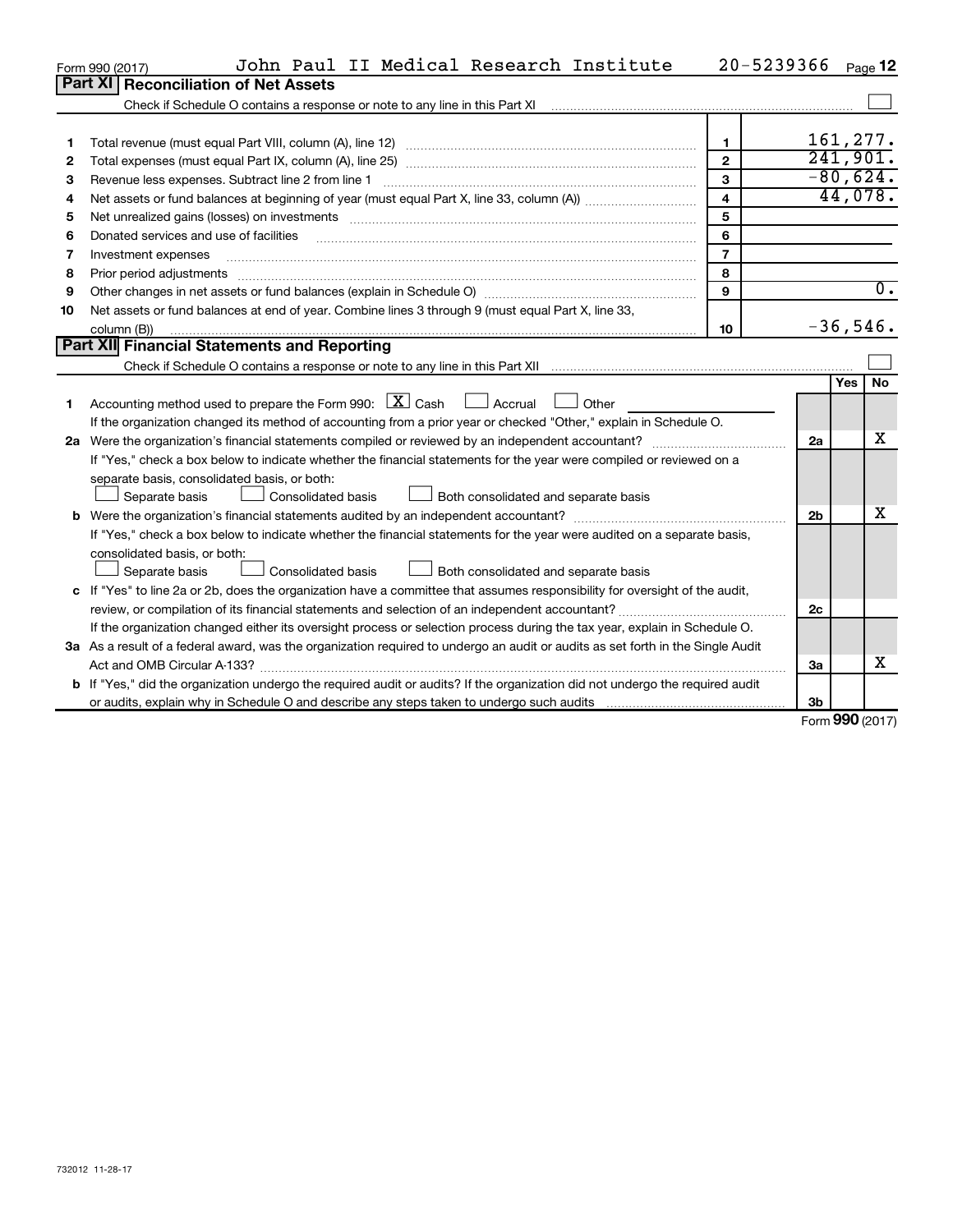| <b>SCHEDULE A</b> |  |
|-------------------|--|
|-------------------|--|

Department of the Treasury

|  | (Form 990 or 990-EZ) |  |
|--|----------------------|--|
|  |                      |  |

Form 990 or 990-EZ)<br>
Complete if the organization is a section 501(c)(3) organization or a section<br> **Public Charity Status and Public Support** 

**4947(a)(1) nonexempt charitable trust. | Attach to Form 990 or Form 990-EZ.** 

| OMB No. 1545-0047                   |  |  |  |  |  |
|-------------------------------------|--|--|--|--|--|
|                                     |  |  |  |  |  |
| <b>Open to Public</b><br>Inspection |  |  |  |  |  |
|                                     |  |  |  |  |  |

|              | Internal Revenue Service<br>Inspection<br>Go to www.irs.gov/Form990 for instructions and the latest information.                           |                                                                                                                                                                                                 |                                             |                                                                        |                                                                                                                                               |                                                                |    |                                                      |                                                     |
|--------------|--------------------------------------------------------------------------------------------------------------------------------------------|-------------------------------------------------------------------------------------------------------------------------------------------------------------------------------------------------|---------------------------------------------|------------------------------------------------------------------------|-----------------------------------------------------------------------------------------------------------------------------------------------|----------------------------------------------------------------|----|------------------------------------------------------|-----------------------------------------------------|
|              |                                                                                                                                            | Name of the organization                                                                                                                                                                        |                                             |                                                                        | John Paul II Medical Research Institute                                                                                                       |                                                                |    |                                                      | <b>Employer identification number</b><br>20-5239366 |
| Part I       |                                                                                                                                            |                                                                                                                                                                                                 |                                             |                                                                        | Reason for Public Charity Status (All organizations must complete this part.) See instructions.                                               |                                                                |    |                                                      |                                                     |
|              |                                                                                                                                            |                                                                                                                                                                                                 |                                             |                                                                        | The organization is not a private foundation because it is: (For lines 1 through 12, check only one box.)                                     |                                                                |    |                                                      |                                                     |
| 1            |                                                                                                                                            |                                                                                                                                                                                                 |                                             |                                                                        |                                                                                                                                               |                                                                |    |                                                      |                                                     |
| 2            |                                                                                                                                            | A church, convention of churches, or association of churches described in section 170(b)(1)(A)(i).<br>A school described in section 170(b)(1)(A)(ii). (Attach Schedule E (Form 990 or 990-EZ).) |                                             |                                                                        |                                                                                                                                               |                                                                |    |                                                      |                                                     |
| з            |                                                                                                                                            |                                                                                                                                                                                                 |                                             |                                                                        | A hospital or a cooperative hospital service organization described in section 170(b)(1)(A)(iii).                                             |                                                                |    |                                                      |                                                     |
|              | A medical research organization operated in conjunction with a hospital described in section 170(b)(1)(A)(iii). Enter the hospital's name, |                                                                                                                                                                                                 |                                             |                                                                        |                                                                                                                                               |                                                                |    |                                                      |                                                     |
|              |                                                                                                                                            | city, and state:                                                                                                                                                                                |                                             |                                                                        |                                                                                                                                               |                                                                |    |                                                      |                                                     |
| 5            |                                                                                                                                            |                                                                                                                                                                                                 |                                             |                                                                        | An organization operated for the benefit of a college or university owned or operated by a governmental unit described in                     |                                                                |    |                                                      |                                                     |
|              |                                                                                                                                            |                                                                                                                                                                                                 |                                             | section 170(b)(1)(A)(iv). (Complete Part II.)                          |                                                                                                                                               |                                                                |    |                                                      |                                                     |
| 6            |                                                                                                                                            |                                                                                                                                                                                                 |                                             |                                                                        | A federal, state, or local government or governmental unit described in section 170(b)(1)(A)(v).                                              |                                                                |    |                                                      |                                                     |
| $\mathbf{7}$ | X                                                                                                                                          |                                                                                                                                                                                                 |                                             |                                                                        | An organization that normally receives a substantial part of its support from a governmental unit or from the general public described in     |                                                                |    |                                                      |                                                     |
|              |                                                                                                                                            |                                                                                                                                                                                                 |                                             | section 170(b)(1)(A)(vi). (Complete Part II.)                          |                                                                                                                                               |                                                                |    |                                                      |                                                     |
| 8            |                                                                                                                                            |                                                                                                                                                                                                 |                                             |                                                                        | A community trust described in section 170(b)(1)(A)(vi). (Complete Part II.)                                                                  |                                                                |    |                                                      |                                                     |
| 9            |                                                                                                                                            |                                                                                                                                                                                                 |                                             |                                                                        | An agricultural research organization described in section 170(b)(1)(A)(ix) operated in conjunction with a land-grant college                 |                                                                |    |                                                      |                                                     |
|              |                                                                                                                                            |                                                                                                                                                                                                 |                                             |                                                                        | or university or a non-land-grant college of agriculture (see instructions). Enter the name, city, and state of the college or                |                                                                |    |                                                      |                                                     |
|              |                                                                                                                                            | university:                                                                                                                                                                                     |                                             |                                                                        |                                                                                                                                               |                                                                |    |                                                      |                                                     |
| 10           |                                                                                                                                            |                                                                                                                                                                                                 |                                             |                                                                        | An organization that normally receives: (1) more than 33 1/3% of its support from contributions, membership fees, and gross receipts from     |                                                                |    |                                                      |                                                     |
|              |                                                                                                                                            |                                                                                                                                                                                                 |                                             |                                                                        | activities related to its exempt functions - subject to certain exceptions, and (2) no more than 33 1/3% of its support from gross investment |                                                                |    |                                                      |                                                     |
|              |                                                                                                                                            |                                                                                                                                                                                                 |                                             |                                                                        | income and unrelated business taxable income (less section 511 tax) from businesses acquired by the organization after June 30, 1975.         |                                                                |    |                                                      |                                                     |
|              |                                                                                                                                            |                                                                                                                                                                                                 |                                             | See section 509(a)(2). (Complete Part III.)                            |                                                                                                                                               |                                                                |    |                                                      |                                                     |
| 11           |                                                                                                                                            |                                                                                                                                                                                                 |                                             |                                                                        | An organization organized and operated exclusively to test for public safety. See section 509(a)(4).                                          |                                                                |    |                                                      |                                                     |
| 12           |                                                                                                                                            |                                                                                                                                                                                                 |                                             |                                                                        | An organization organized and operated exclusively for the benefit of, to perform the functions of, or to carry out the purposes of one or    |                                                                |    |                                                      |                                                     |
|              |                                                                                                                                            |                                                                                                                                                                                                 |                                             |                                                                        | more publicly supported organizations described in section 509(a)(1) or section 509(a)(2). See section 509(a)(3). Check the box in            |                                                                |    |                                                      |                                                     |
|              |                                                                                                                                            |                                                                                                                                                                                                 |                                             |                                                                        | lines 12a through 12d that describes the type of supporting organization and complete lines 12e, 12f, and 12g.                                |                                                                |    |                                                      |                                                     |
| а            |                                                                                                                                            |                                                                                                                                                                                                 |                                             |                                                                        | Type I. A supporting organization operated, supervised, or controlled by its supported organization(s), typically by giving                   |                                                                |    |                                                      |                                                     |
|              |                                                                                                                                            |                                                                                                                                                                                                 |                                             |                                                                        | the supported organization(s) the power to regularly appoint or elect a majority of the directors or trustees of the supporting               |                                                                |    |                                                      |                                                     |
|              |                                                                                                                                            |                                                                                                                                                                                                 |                                             | organization. You must complete Part IV, Sections A and B.             |                                                                                                                                               |                                                                |    |                                                      |                                                     |
| b            |                                                                                                                                            |                                                                                                                                                                                                 |                                             |                                                                        | Type II. A supporting organization supervised or controlled in connection with its supported organization(s), by having                       |                                                                |    |                                                      |                                                     |
|              |                                                                                                                                            |                                                                                                                                                                                                 |                                             |                                                                        | control or management of the supporting organization vested in the same persons that control or manage the supported                          |                                                                |    |                                                      |                                                     |
|              |                                                                                                                                            |                                                                                                                                                                                                 |                                             | organization(s). You must complete Part IV, Sections A and C.          |                                                                                                                                               |                                                                |    |                                                      |                                                     |
| с            |                                                                                                                                            |                                                                                                                                                                                                 |                                             |                                                                        | Type III functionally integrated. A supporting organization operated in connection with, and functionally integrated with,                    |                                                                |    |                                                      |                                                     |
|              |                                                                                                                                            |                                                                                                                                                                                                 |                                             |                                                                        | its supported organization(s) (see instructions). You must complete Part IV, Sections A, D, and E.                                            |                                                                |    |                                                      |                                                     |
| d            |                                                                                                                                            |                                                                                                                                                                                                 |                                             |                                                                        | Type III non-functionally integrated. A supporting organization operated in connection with its supported organization(s)                     |                                                                |    |                                                      |                                                     |
|              |                                                                                                                                            |                                                                                                                                                                                                 |                                             |                                                                        | that is not functionally integrated. The organization generally must satisfy a distribution requirement and an attentiveness                  |                                                                |    |                                                      |                                                     |
|              |                                                                                                                                            |                                                                                                                                                                                                 |                                             |                                                                        | requirement (see instructions). You must complete Part IV, Sections A and D, and Part V.                                                      |                                                                |    |                                                      |                                                     |
| е            |                                                                                                                                            |                                                                                                                                                                                                 |                                             |                                                                        | Check this box if the organization received a written determination from the IRS that it is a Type I, Type II, Type III                       |                                                                |    |                                                      |                                                     |
|              |                                                                                                                                            |                                                                                                                                                                                                 |                                             |                                                                        | functionally integrated, or Type III non-functionally integrated supporting organization.                                                     |                                                                |    |                                                      |                                                     |
|              |                                                                                                                                            |                                                                                                                                                                                                 | Enter the number of supported organizations |                                                                        |                                                                                                                                               |                                                                |    |                                                      |                                                     |
|              |                                                                                                                                            |                                                                                                                                                                                                 |                                             | Provide the following information about the supported organization(s). |                                                                                                                                               |                                                                |    |                                                      |                                                     |
|              |                                                                                                                                            | (i) Name of supported                                                                                                                                                                           |                                             | (ii) EIN                                                               | (iii) Type of organization<br>(described on lines 1-10                                                                                        | (iv) Is the organization listed<br>in your governing document? |    | (v) Amount of monetary<br>support (see instructions) | (vi) Amount of other<br>support (see instructions)  |
|              |                                                                                                                                            | organization                                                                                                                                                                                    |                                             |                                                                        | above (see instructions))                                                                                                                     | Yes                                                            | Νo |                                                      |                                                     |
|              |                                                                                                                                            |                                                                                                                                                                                                 |                                             |                                                                        |                                                                                                                                               |                                                                |    |                                                      |                                                     |
|              |                                                                                                                                            |                                                                                                                                                                                                 |                                             |                                                                        |                                                                                                                                               |                                                                |    |                                                      |                                                     |
|              |                                                                                                                                            |                                                                                                                                                                                                 |                                             |                                                                        |                                                                                                                                               |                                                                |    |                                                      |                                                     |
|              |                                                                                                                                            |                                                                                                                                                                                                 |                                             |                                                                        |                                                                                                                                               |                                                                |    |                                                      |                                                     |
|              |                                                                                                                                            |                                                                                                                                                                                                 |                                             |                                                                        |                                                                                                                                               |                                                                |    |                                                      |                                                     |
|              |                                                                                                                                            |                                                                                                                                                                                                 |                                             |                                                                        |                                                                                                                                               |                                                                |    |                                                      |                                                     |
|              |                                                                                                                                            |                                                                                                                                                                                                 |                                             |                                                                        |                                                                                                                                               |                                                                |    |                                                      |                                                     |
|              |                                                                                                                                            |                                                                                                                                                                                                 |                                             |                                                                        |                                                                                                                                               |                                                                |    |                                                      |                                                     |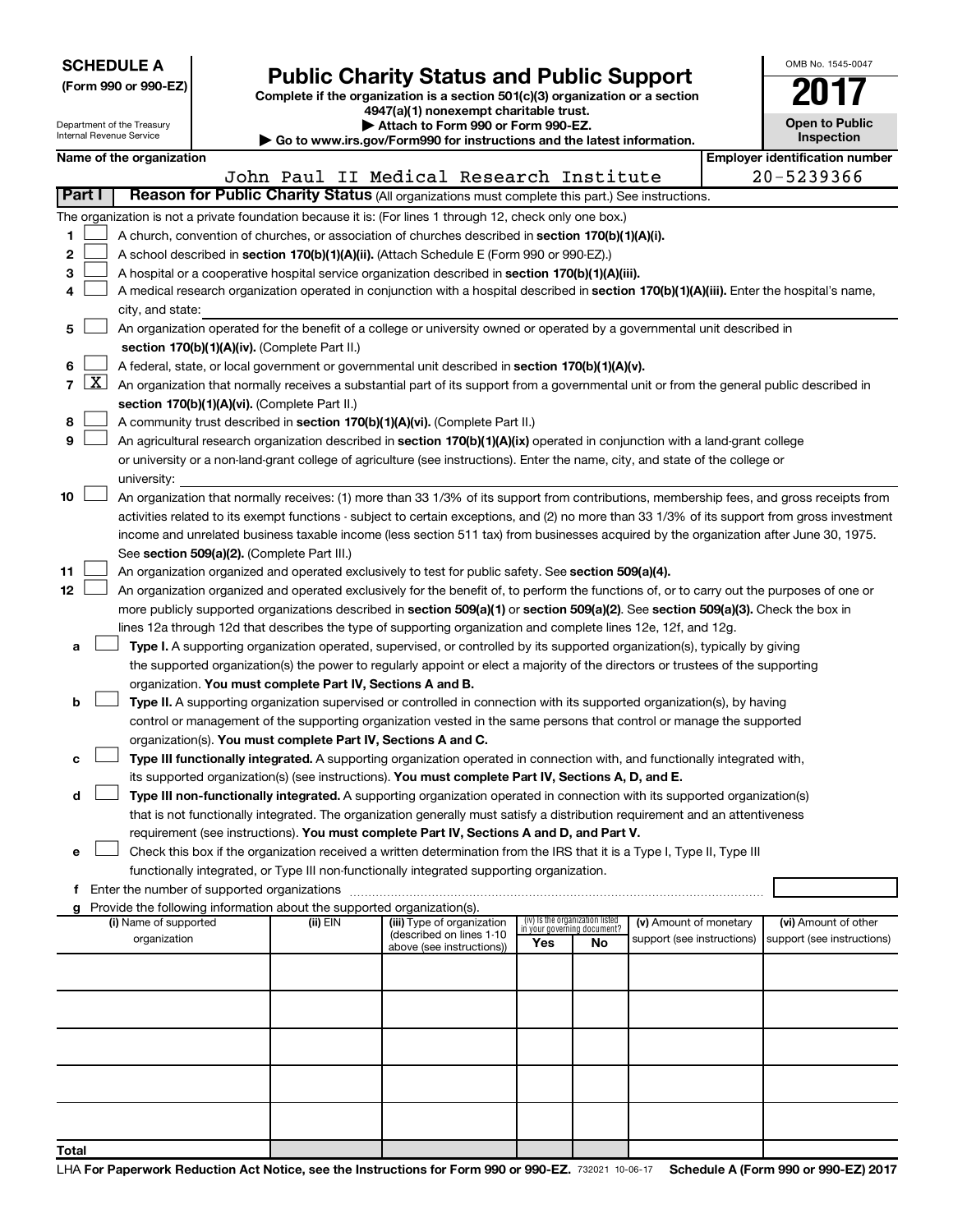## Schedule A (Form 990 or 990-EZ) 2017  $\mathtt{John\ Paul\ II\ Medical\ Research\ Institute\ 20-5239366\ \mathsf{Page2}}$ **Part II Support Schedule for Organizations Described in Sections 170(b)(1)(A)(iv) and 170(b)(1)(A)(vi)**

(Complete only if you checked the box on line 5, 7, or 8 of Part I or if the organization failed to qualify under Part III. If the organization fails to qualify under the tests listed below, please complete Part III.)

|    | <b>Section A. Public Support</b>                                                                                                           |          |                        |                        |                                    |                      |                                           |
|----|--------------------------------------------------------------------------------------------------------------------------------------------|----------|------------------------|------------------------|------------------------------------|----------------------|-------------------------------------------|
|    | Calendar year (or fiscal year beginning in)                                                                                                | (a) 2013 | (b) 2014               | $(c)$ 2015             | $(d)$ 2016                         | (e) 2017             | (f) Total                                 |
|    | 1 Gifts, grants, contributions, and                                                                                                        |          |                        |                        |                                    |                      |                                           |
|    | membership fees received. (Do not                                                                                                          |          |                        |                        |                                    |                      |                                           |
|    | include any "unusual grants.")                                                                                                             | 172,647. | 847,016.               | 253,759.               | 243, 185.                          | 161,223.             | 1677830.                                  |
|    | 2 Tax revenues levied for the organ-                                                                                                       |          |                        |                        |                                    |                      |                                           |
|    | ization's benefit and either paid to                                                                                                       |          |                        |                        |                                    |                      |                                           |
|    | or expended on its behalf                                                                                                                  |          |                        |                        |                                    |                      |                                           |
|    | 3 The value of services or facilities                                                                                                      |          |                        |                        |                                    |                      |                                           |
|    | furnished by a governmental unit to                                                                                                        |          |                        |                        |                                    |                      |                                           |
|    | the organization without charge                                                                                                            |          |                        |                        |                                    |                      |                                           |
|    | 4 Total. Add lines 1 through 3                                                                                                             | 172,647. | 847,016.               | 253,759.               | 243, 185.                          | 161, 223.            | 1677830.                                  |
| 5. | The portion of total contributions                                                                                                         |          |                        |                        |                                    |                      |                                           |
|    | by each person (other than a                                                                                                               |          |                        |                        |                                    |                      |                                           |
|    | governmental unit or publicly                                                                                                              |          |                        |                        |                                    |                      |                                           |
|    | supported organization) included                                                                                                           |          |                        |                        |                                    |                      |                                           |
|    | on line 1 that exceeds 2% of the                                                                                                           |          |                        |                        |                                    |                      |                                           |
|    | amount shown on line 11,                                                                                                                   |          |                        |                        |                                    |                      |                                           |
|    | column (f)                                                                                                                                 |          |                        |                        |                                    |                      | 70,275.                                   |
|    |                                                                                                                                            |          |                        |                        |                                    |                      | 1607555.                                  |
|    | 6 Public support. Subtract line 5 from line 4.<br><b>Section B. Total Support</b>                                                          |          |                        |                        |                                    |                      |                                           |
|    | Calendar year (or fiscal year beginning in)                                                                                                | (a) 2013 |                        |                        |                                    |                      |                                           |
|    |                                                                                                                                            | 172,647. | $(b)$ 2014<br>847,016. | $(c)$ 2015<br>253,759. | $(d)$ 2016<br>$\overline{243,185}$ | (e) 2017<br>161,223. | (f) Total<br>1677830.                     |
|    | <b>7</b> Amounts from line 4                                                                                                               |          |                        |                        |                                    |                      |                                           |
|    | 8 Gross income from interest,                                                                                                              |          |                        |                        |                                    |                      |                                           |
|    | dividends, payments received on                                                                                                            |          |                        |                        |                                    |                      |                                           |
|    | securities loans, rents, royalties,                                                                                                        | 25.      | 296.                   | 14.                    | 48.                                | 53.                  | 436.                                      |
|    | and income from similar sources                                                                                                            |          |                        |                        |                                    |                      |                                           |
|    | <b>9</b> Net income from unrelated business                                                                                                |          |                        |                        |                                    |                      |                                           |
|    | activities, whether or not the                                                                                                             |          |                        |                        |                                    |                      |                                           |
|    | business is regularly carried on                                                                                                           |          |                        |                        |                                    |                      |                                           |
|    | 10 Other income. Do not include gain                                                                                                       |          |                        |                        |                                    |                      |                                           |
|    | or loss from the sale of capital                                                                                                           |          |                        |                        |                                    |                      |                                           |
|    | assets (Explain in Part VI.)                                                                                                               |          |                        | 3,900.                 |                                    |                      | 3,900.                                    |
|    | 11 Total support. Add lines 7 through 10                                                                                                   |          |                        |                        |                                    |                      | 1682166.                                  |
|    | <b>12</b> Gross receipts from related activities, etc. (see instructions)                                                                  |          |                        |                        |                                    | 12                   |                                           |
|    | 13 First five years. If the Form 990 is for the organization's first, second, third, fourth, or fifth tax year as a section 501(c)(3)      |          |                        |                        |                                    |                      |                                           |
|    | organization, check this box and stop here                                                                                                 |          |                        |                        |                                    |                      |                                           |
|    | <b>Section C. Computation of Public Support Percentage</b>                                                                                 |          |                        |                        |                                    |                      |                                           |
|    |                                                                                                                                            |          |                        |                        |                                    | 14                   | 95.56<br>%                                |
|    |                                                                                                                                            |          |                        |                        |                                    | 15                   | 94.99<br>%                                |
|    | 16a 33 1/3% support test - 2017. If the organization did not check the box on line 13, and line 14 is 33 1/3% or more, check this box and  |          |                        |                        |                                    |                      |                                           |
|    | stop here. The organization qualifies as a publicly supported organization manufaction manufacture content and                             |          |                        |                        |                                    |                      | $\blacktriangleright$ $\lfloor x \rfloor$ |
|    | b 33 1/3% support test - 2016. If the organization did not check a box on line 13 or 16a, and line 15 is 33 1/3% or more, check this box   |          |                        |                        |                                    |                      |                                           |
|    |                                                                                                                                            |          |                        |                        |                                    |                      |                                           |
|    | 17a 10% -facts-and-circumstances test - 2017. If the organization did not check a box on line 13, 16a, or 16b, and line 14 is 10% or more, |          |                        |                        |                                    |                      |                                           |
|    | and if the organization meets the "facts-and-circumstances" test, check this box and stop here. Explain in Part VI how the organization    |          |                        |                        |                                    |                      |                                           |
|    |                                                                                                                                            |          |                        |                        |                                    |                      |                                           |
|    | b 10% -facts-and-circumstances test - 2016. If the organization did not check a box on line 13, 16a, 16b, or 17a, and line 15 is 10% or    |          |                        |                        |                                    |                      |                                           |
|    | more, and if the organization meets the "facts-and-circumstances" test, check this box and stop here. Explain in Part VI how the           |          |                        |                        |                                    |                      |                                           |
|    | organization meets the "facts-and-circumstances" test. The organization qualifies as a publicly supported organization                     |          |                        |                        |                                    |                      |                                           |
|    | 18 Private foundation. If the organization did not check a box on line 13, 16a, 16b, 17a, or 17b, check this box and see instructions      |          |                        |                        |                                    |                      |                                           |
|    |                                                                                                                                            |          |                        |                        |                                    |                      |                                           |

**Schedule A (Form 990 or 990-EZ) 2017**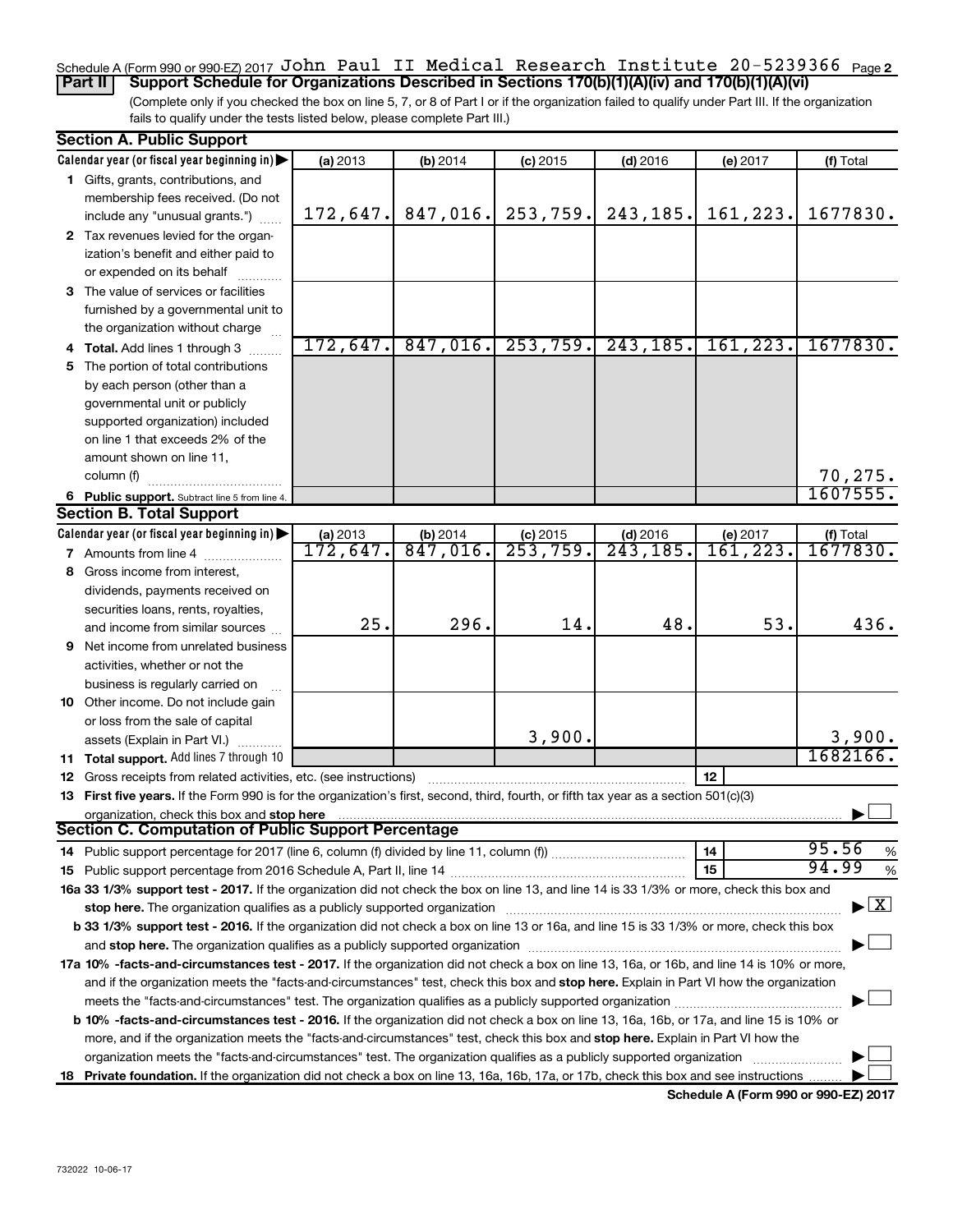## Schedule A (Form 990 or 990-EZ) 2017  $\mathtt{John\ Paul\ II\ Medical\ Research\ Institute\ 20-5239366\ \mathsf{Page\,3}}$ **Part III Support Schedule for Organizations Described in Section 509(a)(2)**

(Complete only if you checked the box on line 10 of Part I or if the organization failed to qualify under Part II. If the organization fails to qualify under the tests listed below, please complete Part II.)

| <b>Section A. Public Support</b>                                                                                                                                                                                              |          |          |            |            |          |           |
|-------------------------------------------------------------------------------------------------------------------------------------------------------------------------------------------------------------------------------|----------|----------|------------|------------|----------|-----------|
| Calendar year (or fiscal year beginning in)                                                                                                                                                                                   | (a) 2013 | (b) 2014 | $(c)$ 2015 | $(d)$ 2016 | (e) 2017 | (f) Total |
| 1 Gifts, grants, contributions, and                                                                                                                                                                                           |          |          |            |            |          |           |
| membership fees received. (Do not                                                                                                                                                                                             |          |          |            |            |          |           |
| include any "unusual grants.")                                                                                                                                                                                                |          |          |            |            |          |           |
| 2 Gross receipts from admissions,                                                                                                                                                                                             |          |          |            |            |          |           |
| merchandise sold or services per-                                                                                                                                                                                             |          |          |            |            |          |           |
| formed, or facilities furnished in<br>any activity that is related to the                                                                                                                                                     |          |          |            |            |          |           |
| organization's tax-exempt purpose                                                                                                                                                                                             |          |          |            |            |          |           |
| 3 Gross receipts from activities that                                                                                                                                                                                         |          |          |            |            |          |           |
| are not an unrelated trade or bus-                                                                                                                                                                                            |          |          |            |            |          |           |
| iness under section 513                                                                                                                                                                                                       |          |          |            |            |          |           |
| 4 Tax revenues levied for the organ-                                                                                                                                                                                          |          |          |            |            |          |           |
| ization's benefit and either paid to                                                                                                                                                                                          |          |          |            |            |          |           |
| or expended on its behalf                                                                                                                                                                                                     |          |          |            |            |          |           |
| 5 The value of services or facilities                                                                                                                                                                                         |          |          |            |            |          |           |
| furnished by a governmental unit to                                                                                                                                                                                           |          |          |            |            |          |           |
| the organization without charge                                                                                                                                                                                               |          |          |            |            |          |           |
| <b>6 Total.</b> Add lines 1 through 5                                                                                                                                                                                         |          |          |            |            |          |           |
| 7a Amounts included on lines 1, 2, and                                                                                                                                                                                        |          |          |            |            |          |           |
| 3 received from disqualified persons                                                                                                                                                                                          |          |          |            |            |          |           |
| <b>b</b> Amounts included on lines 2 and 3 received                                                                                                                                                                           |          |          |            |            |          |           |
| from other than disqualified persons that                                                                                                                                                                                     |          |          |            |            |          |           |
| exceed the greater of \$5,000 or 1% of the<br>amount on line 13 for the year                                                                                                                                                  |          |          |            |            |          |           |
| c Add lines 7a and 7b                                                                                                                                                                                                         |          |          |            |            |          |           |
|                                                                                                                                                                                                                               |          |          |            |            |          |           |
| 8 Public support. (Subtract line 7c from line 6.)<br><b>Section B. Total Support</b>                                                                                                                                          |          |          |            |            |          |           |
| Calendar year (or fiscal year beginning in)                                                                                                                                                                                   | (a) 2013 | (b) 2014 |            | $(d)$ 2016 |          | (f) Total |
|                                                                                                                                                                                                                               |          |          | (c) 2015   |            | (e) 2017 |           |
| <b>9</b> Amounts from line 6<br><b>10a</b> Gross income from interest,                                                                                                                                                        |          |          |            |            |          |           |
| dividends, payments received on                                                                                                                                                                                               |          |          |            |            |          |           |
| securities loans, rents, royalties,                                                                                                                                                                                           |          |          |            |            |          |           |
| and income from similar sources                                                                                                                                                                                               |          |          |            |            |          |           |
| <b>b</b> Unrelated business taxable income<br>(less section 511 taxes) from businesses                                                                                                                                        |          |          |            |            |          |           |
| acquired after June 30, 1975                                                                                                                                                                                                  |          |          |            |            |          |           |
| $\frac{1}{2}$                                                                                                                                                                                                                 |          |          |            |            |          |           |
| c Add lines 10a and 10b                                                                                                                                                                                                       |          |          |            |            |          |           |
| 11 Net income from unrelated business<br>activities not included in line 10b.                                                                                                                                                 |          |          |            |            |          |           |
| whether or not the business is                                                                                                                                                                                                |          |          |            |            |          |           |
| regularly carried on                                                                                                                                                                                                          |          |          |            |            |          |           |
| <b>12</b> Other income. Do not include gain<br>or loss from the sale of capital                                                                                                                                               |          |          |            |            |          |           |
| assets (Explain in Part VI.)                                                                                                                                                                                                  |          |          |            |            |          |           |
| <b>13</b> Total support. (Add lines 9, 10c, 11, and 12.)                                                                                                                                                                      |          |          |            |            |          |           |
| 14 First five years. If the Form 990 is for the organization's first, second, third, fourth, or fifth tax year as a section 501(c)(3) organization,                                                                           |          |          |            |            |          |           |
| check this box and stop here measurements and stop here and stop here are constructed and stop here and stop here and stop here and stop here and stop here and stop here and stop here and stop here are all the stop of the |          |          |            |            |          |           |
| Section C. Computation of Public Support Percentage                                                                                                                                                                           |          |          |            |            |          |           |
|                                                                                                                                                                                                                               |          |          |            |            | 15       | %         |
| 16 Public support percentage from 2016 Schedule A, Part III, line 15                                                                                                                                                          |          |          |            |            | 16       | %         |
| Section D. Computation of Investment Income Percentage                                                                                                                                                                        |          |          |            |            |          |           |
| 17 Investment income percentage for 2017 (line 10c, column (f) divided by line 13, column (f))                                                                                                                                |          |          |            |            | 17       | %         |
| 18 Investment income percentage from 2016 Schedule A, Part III, line 17                                                                                                                                                       |          |          |            |            | 18       | %         |
| 19a 33 1/3% support tests - 2017. If the organization did not check the box on line 14, and line 15 is more than 33 1/3%, and line 17 is not                                                                                  |          |          |            |            |          |           |
| more than 33 1/3%, check this box and stop here. The organization qualifies as a publicly supported organization                                                                                                              |          |          |            |            |          |           |
| b 33 1/3% support tests - 2016. If the organization did not check a box on line 14 or line 19a, and line 16 is more than 33 1/3%, and                                                                                         |          |          |            |            |          |           |
| line 18 is not more than 33 1/3%, check this box and stop here. The organization qualifies as a publicly supported organization                                                                                               |          |          |            |            |          |           |
|                                                                                                                                                                                                                               |          |          |            |            |          |           |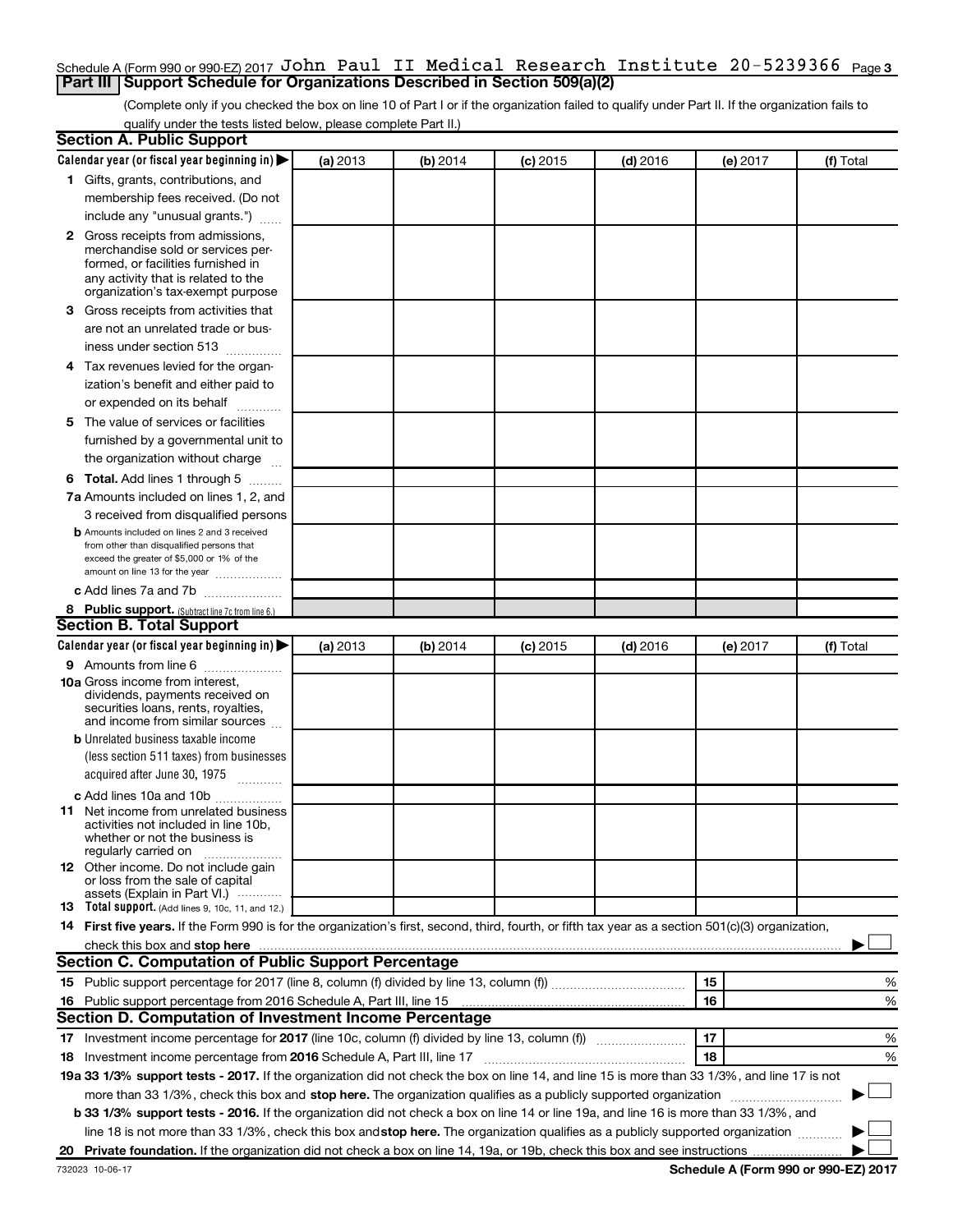## Schedule A (Form 990 or 990-EZ) 2017  $\mathtt{John\ Paul\ II\ Medical\ Research\ Institute\ 20-5239366\ \mathsf{Page\,4}}$

## **Part IV Supporting Organizations**

(Complete only if you checked a box in line 12 on Part I. If you checked 12a of Part I, complete Sections A and B. If you checked 12b of Part I, complete Sections A and C. If you checked 12c of Part I, complete Sections A, D, and E. If you checked 12d of Part I, complete Sections A and D, and complete Part V.)

## **Section A. All Supporting Organizations**

- **1** Are all of the organization's supported organizations listed by name in the organization's governing documents? If "No," describe in Part VI how the supported organizations are designated. If designated by *class or purpose, describe the designation. If historic and continuing relationship, explain.*
- **2** Did the organization have any supported organization that does not have an IRS determination of status under section 509(a)(1) or (2)? If "Yes," explain in Part **VI** how the organization determined that the supported *organization was described in section 509(a)(1) or (2).*
- **3a** Did the organization have a supported organization described in section 501(c)(4), (5), or (6)? If "Yes," answer *(b) and (c) below.*
- **b** Did the organization confirm that each supported organization qualified under section 501(c)(4), (5), or (6) and satisfied the public support tests under section 509(a)(2)? If "Yes," describe in Part VI when and how the *organization made the determination.*
- **c** Did the organization ensure that all support to such organizations was used exclusively for section 170(c)(2)(B) purposes? If "Yes," explain in Part VI what controls the organization put in place to ensure such use.
- **4 a** *If* Was any supported organization not organized in the United States ("foreign supported organization")? *"Yes," and if you checked 12a or 12b in Part I, answer (b) and (c) below.*
- **b** Did the organization have ultimate control and discretion in deciding whether to make grants to the foreign supported organization? If "Yes," describe in Part VI how the organization had such control and discretion *despite being controlled or supervised by or in connection with its supported organizations.*
- **c** Did the organization support any foreign supported organization that does not have an IRS determination under sections 501(c)(3) and 509(a)(1) or (2)? If "Yes," explain in Part VI what controls the organization used *to ensure that all support to the foreign supported organization was used exclusively for section 170(c)(2)(B) purposes.*
- **5a** Did the organization add, substitute, or remove any supported organizations during the tax year? If "Yes," answer (b) and (c) below (if applicable). Also, provide detail in **Part VI,** including (i) the names and EIN *numbers of the supported organizations added, substituted, or removed; (ii) the reasons for each such action; (iii) the authority under the organization's organizing document authorizing such action; and (iv) how the action was accomplished (such as by amendment to the organizing document).*
- **b** Type I or Type II only. Was any added or substituted supported organization part of a class already designated in the organization's organizing document?
- **c Substitutions only.**  Was the substitution the result of an event beyond the organization's control?
- **6** Did the organization provide support (whether in the form of grants or the provision of services or facilities) to **Part VI.** support or benefit one or more of the filing organization's supported organizations? If "Yes," provide detail in anyone other than (i) its supported organizations, (ii) individuals that are part of the charitable class benefited by one or more of its supported organizations, or (iii) other supporting organizations that also
- **7** Did the organization provide a grant, loan, compensation, or other similar payment to a substantial contributor regard to a substantial contributor? If "Yes," complete Part I of Schedule L (Form 990 or 990-EZ). (defined in section 4958(c)(3)(C)), a family member of a substantial contributor, or a 35% controlled entity with
- **8** Did the organization make a loan to a disqualified person (as defined in section 4958) not described in line 7? *If "Yes," complete Part I of Schedule L (Form 990 or 990-EZ).*
- **9 a** Was the organization controlled directly or indirectly at any time during the tax year by one or more in section 509(a)(1) or (2))? If "Yes," provide detail in **Part VI.** disqualified persons as defined in section 4946 (other than foundation managers and organizations described
- **b** Did one or more disqualified persons (as defined in line 9a) hold a controlling interest in any entity in which the supporting organization had an interest? If "Yes," provide detail in Part VI.
- **c** Did a disqualified person (as defined in line 9a) have an ownership interest in, or derive any personal benefit from, assets in which the supporting organization also had an interest? If "Yes," provide detail in Part VI.
- **10 a** Was the organization subject to the excess business holdings rules of section 4943 because of section supporting organizations)? If "Yes," answer 10b below. 4943(f) (regarding certain Type II supporting organizations, and all Type III non-functionally integrated
	- **b** Did the organization have any excess business holdings in the tax year? (Use Schedule C, Form 4720, to *determine whether the organization had excess business holdings.)*

**Yes No**

**10b**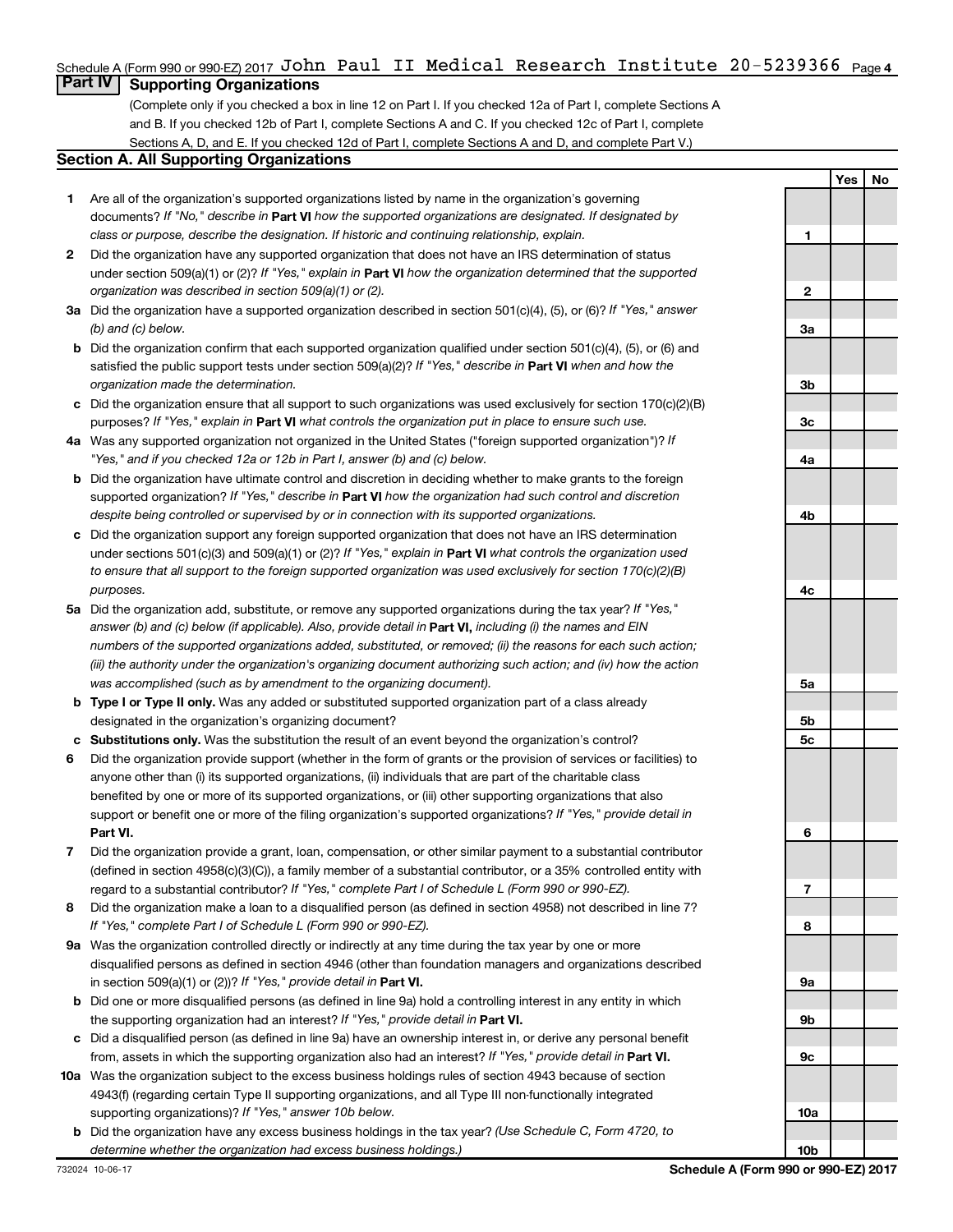#### Schedule A (Form 990 or 990-EZ) 2017 JO**NN** Paul II Medical Research Institute 2U-5239366 <sub>Page 5</sub> **Part IV Supporting Organizations** *(continued)* John Paul II Medical Research Institute 20-5239366

|    |                                                                                                                                                                                                                      |                 | Yes | No |
|----|----------------------------------------------------------------------------------------------------------------------------------------------------------------------------------------------------------------------|-----------------|-----|----|
| 11 | Has the organization accepted a gift or contribution from any of the following persons?                                                                                                                              |                 |     |    |
|    | a A person who directly or indirectly controls, either alone or together with persons described in (b) and (c)                                                                                                       |                 |     |    |
|    | below, the governing body of a supported organization?                                                                                                                                                               | 11a             |     |    |
|    | <b>b</b> A family member of a person described in (a) above?                                                                                                                                                         | 11 <sub>b</sub> |     |    |
|    | c A 35% controlled entity of a person described in (a) or (b) above? If "Yes" to a, b, or c, provide detail in Part VI.                                                                                              | 11c             |     |    |
|    | <b>Section B. Type I Supporting Organizations</b>                                                                                                                                                                    |                 |     |    |
|    |                                                                                                                                                                                                                      |                 | Yes | No |
| 1. | Did the directors, trustees, or membership of one or more supported organizations have the power to                                                                                                                  |                 |     |    |
|    | regularly appoint or elect at least a majority of the organization's directors or trustees at all times during the                                                                                                   |                 |     |    |
|    | tax year? If "No," describe in Part VI how the supported organization(s) effectively operated, supervised, or                                                                                                        |                 |     |    |
|    | controlled the organization's activities. If the organization had more than one supported organization,                                                                                                              |                 |     |    |
|    | describe how the powers to appoint and/or remove directors or trustees were allocated among the supported                                                                                                            |                 |     |    |
|    | organizations and what conditions or restrictions, if any, applied to such powers during the tax year.                                                                                                               | 1               |     |    |
| 2  | Did the organization operate for the benefit of any supported organization other than the supported                                                                                                                  |                 |     |    |
|    | organization(s) that operated, supervised, or controlled the supporting organization? If "Yes," explain in                                                                                                           |                 |     |    |
|    | Part VI how providing such benefit carried out the purposes of the supported organization(s) that operated,                                                                                                          |                 |     |    |
|    | supervised, or controlled the supporting organization.                                                                                                                                                               | 2               |     |    |
|    | <b>Section C. Type II Supporting Organizations</b>                                                                                                                                                                   |                 |     |    |
|    |                                                                                                                                                                                                                      |                 | Yes | No |
| 1. | Were a majority of the organization's directors or trustees during the tax year also a majority of the directors                                                                                                     |                 |     |    |
|    | or trustees of each of the organization's supported organization(s)? If "No," describe in Part VI how control                                                                                                        |                 |     |    |
|    | or management of the supporting organization was vested in the same persons that controlled or managed                                                                                                               |                 |     |    |
|    | the supported organization(s).                                                                                                                                                                                       | 1               |     |    |
|    | <b>Section D. All Type III Supporting Organizations</b>                                                                                                                                                              |                 |     |    |
|    |                                                                                                                                                                                                                      |                 | Yes | No |
| 1. | Did the organization provide to each of its supported organizations, by the last day of the fifth month of the                                                                                                       |                 |     |    |
|    | organization's tax year, (i) a written notice describing the type and amount of support provided during the prior tax                                                                                                |                 |     |    |
|    | year, (ii) a copy of the Form 990 that was most recently filed as of the date of notification, and (iii) copies of the                                                                                               |                 |     |    |
|    | organization's governing documents in effect on the date of notification, to the extent not previously provided?                                                                                                     | 1               |     |    |
| 2  | Were any of the organization's officers, directors, or trustees either (i) appointed or elected by the supported                                                                                                     |                 |     |    |
|    | organization(s) or (ii) serving on the governing body of a supported organization? If "No," explain in Part VI how                                                                                                   | 2               |     |    |
|    | the organization maintained a close and continuous working relationship with the supported organization(s).<br>By reason of the relationship described in (2), did the organization's supported organizations have a |                 |     |    |
| 3  | significant voice in the organization's investment policies and in directing the use of the organization's                                                                                                           |                 |     |    |
|    | income or assets at all times during the tax year? If "Yes," describe in Part VI the role the organization's                                                                                                         |                 |     |    |
|    | supported organizations played in this regard.                                                                                                                                                                       | 3               |     |    |
|    | Section E. Type III Functionally Integrated Supporting Organizations                                                                                                                                                 |                 |     |    |
| 1  | Check the box next to the method that the organization used to satisfy the Integral Part Test during the yealsee instructions).                                                                                      |                 |     |    |
| a  | The organization satisfied the Activities Test. Complete line 2 below.                                                                                                                                               |                 |     |    |
| b  | The organization is the parent of each of its supported organizations. Complete line 3 below.                                                                                                                        |                 |     |    |
| c  | The organization supported a governmental entity. Describe in Part VI how you supported a government entity (see instructions).                                                                                      |                 |     |    |
| 2  | Activities Test. Answer (a) and (b) below.                                                                                                                                                                           |                 | Yes | No |
| а  | Did substantially all of the organization's activities during the tax year directly further the exempt purposes of                                                                                                   |                 |     |    |
|    | the supported organization(s) to which the organization was responsive? If "Yes," then in Part VI identify                                                                                                           |                 |     |    |
|    | those supported organizations and explain how these activities directly furthered their exempt purposes,                                                                                                             |                 |     |    |
|    | how the organization was responsive to those supported organizations, and how the organization determined                                                                                                            |                 |     |    |
|    | that these activities constituted substantially all of its activities.                                                                                                                                               | 2a              |     |    |
| b  | Did the activities described in (a) constitute activities that, but for the organization's involvement, one or more                                                                                                  |                 |     |    |
|    | of the organization's supported organization(s) would have been engaged in? If "Yes," explain in Part VI the                                                                                                         |                 |     |    |
|    | reasons for the organization's position that its supported organization(s) would have engaged in these                                                                                                               |                 |     |    |
|    | activities but for the organization's involvement.                                                                                                                                                                   | 2b              |     |    |
| з  | Parent of Supported Organizations. Answer (a) and (b) below.                                                                                                                                                         |                 |     |    |
| а  | Did the organization have the power to regularly appoint or elect a majority of the officers, directors, or                                                                                                          |                 |     |    |
|    | trustees of each of the supported organizations? Provide details in Part VI.                                                                                                                                         | За              |     |    |
| b  | Did the organization exercise a substantial degree of direction over the policies, programs, and activities of each                                                                                                  |                 |     |    |
|    | of its supported organizations? If "Yes," describe in Part VI the role played by the organization in this regard.                                                                                                    | 3b              |     |    |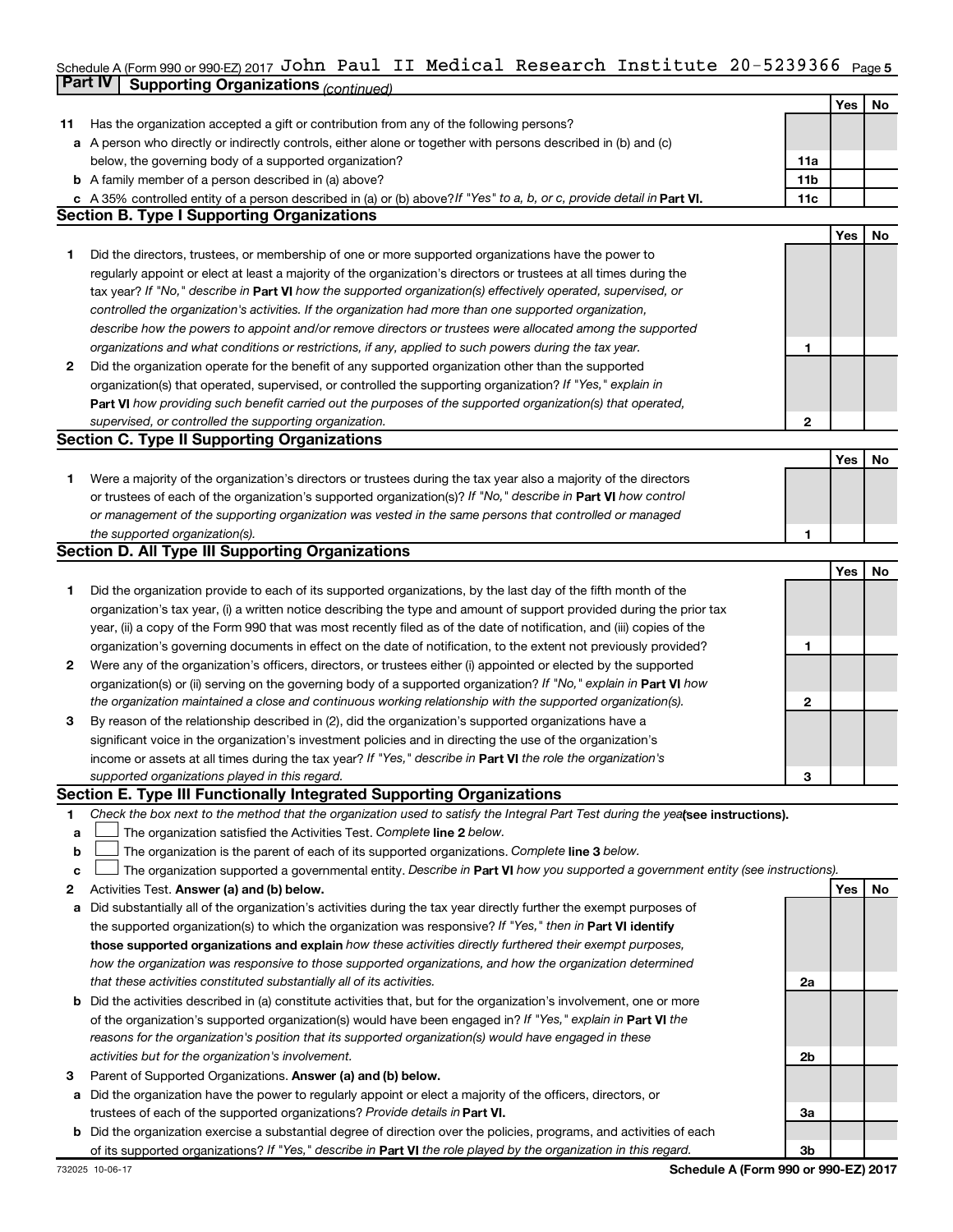## Schedule A (Form 990 or 990-EZ) 2017 <code>John Paul II Medical Research Institute 20-5239366 Page 6</code> **Part V Type III Non-Functionally Integrated 509(a)(3) Supporting Organizations**

1 **Letter See instructions.** All Check here if the organization satisfied the Integral Part Test as a qualifying trust on Nov. 20, 1970 (explain in Part VI.) See instructions. All other Type III non-functionally integrated supporting organizations must complete Sections A through E.

|                                         | Section A - Adjusted Net Income                                              | (A) Prior Year | (B) Current Year<br>(optional) |                                |
|-----------------------------------------|------------------------------------------------------------------------------|----------------|--------------------------------|--------------------------------|
| 1                                       | Net short-term capital gain                                                  | 1              |                                |                                |
| 2                                       | Recoveries of prior-year distributions                                       | $\mathbf{2}$   |                                |                                |
| З                                       | Other gross income (see instructions)                                        | 3              |                                |                                |
| 4                                       | Add lines 1 through 3                                                        | 4              |                                |                                |
| 5                                       | Depreciation and depletion                                                   | 5              |                                |                                |
| 6                                       | Portion of operating expenses paid or incurred for production or             |                |                                |                                |
|                                         | collection of gross income or for management, conservation, or               |                |                                |                                |
|                                         | maintenance of property held for production of income (see instructions)     | 6              |                                |                                |
| 7                                       | Other expenses (see instructions)                                            | $\overline{7}$ |                                |                                |
| 8                                       | Adjusted Net Income (subtract lines 5, 6, and 7 from line 4)                 | 8              |                                |                                |
| <b>Section B - Minimum Asset Amount</b> |                                                                              |                | (A) Prior Year                 | (B) Current Year<br>(optional) |
| 1.                                      | Aggregate fair market value of all non-exempt-use assets (see                |                |                                |                                |
|                                         | instructions for short tax year or assets held for part of year):            |                |                                |                                |
|                                         | a Average monthly value of securities                                        | 1a             |                                |                                |
|                                         | <b>b</b> Average monthly cash balances                                       | 1 <sub>b</sub> |                                |                                |
|                                         | <b>c</b> Fair market value of other non-exempt-use assets                    | 1c             |                                |                                |
|                                         | d Total (add lines 1a, 1b, and 1c)                                           | 1d             |                                |                                |
|                                         | e Discount claimed for blockage or other                                     |                |                                |                                |
|                                         | factors (explain in detail in <b>Part VI</b> ):                              |                |                                |                                |
| 2                                       | Acquisition indebtedness applicable to non-exempt-use assets                 | $\mathbf{2}$   |                                |                                |
| 3                                       | Subtract line 2 from line 1d                                                 | 3              |                                |                                |
| 4                                       | Cash deemed held for exempt use. Enter 1-1/2% of line 3 (for greater amount, |                |                                |                                |
|                                         | see instructions)                                                            | 4              |                                |                                |
| 5                                       | Net value of non-exempt-use assets (subtract line 4 from line 3)             | 5              |                                |                                |
| 6                                       | Multiply line 5 by .035                                                      | 6              |                                |                                |
| $\overline{7}$                          | Recoveries of prior-year distributions                                       | $\overline{7}$ |                                |                                |
| 8                                       | <b>Minimum Asset Amount (add line 7 to line 6)</b>                           | 8              |                                |                                |
|                                         | <b>Section C - Distributable Amount</b>                                      |                |                                | <b>Current Year</b>            |
| 1                                       | Adjusted net income for prior year (from Section A, line 8, Column A)        | 1              |                                |                                |
| 2                                       | Enter 85% of line 1                                                          | $\mathbf{2}$   |                                |                                |
| з                                       | Minimum asset amount for prior year (from Section B, line 8, Column A)       | 3              |                                |                                |
| 4                                       | Enter greater of line 2 or line 3                                            | 4              |                                |                                |
| 5                                       | Income tax imposed in prior year                                             | 5              |                                |                                |
| 6                                       | Distributable Amount. Subtract line 5 from line 4, unless subject to         |                |                                |                                |
|                                         | emergency temporary reduction (see instructions)                             | 6              |                                |                                |

**7** Let Check here if the current year is the organization's first as a non-functionally integrated Type III supporting organization (see instructions).

**Schedule A (Form 990 or 990-EZ) 2017**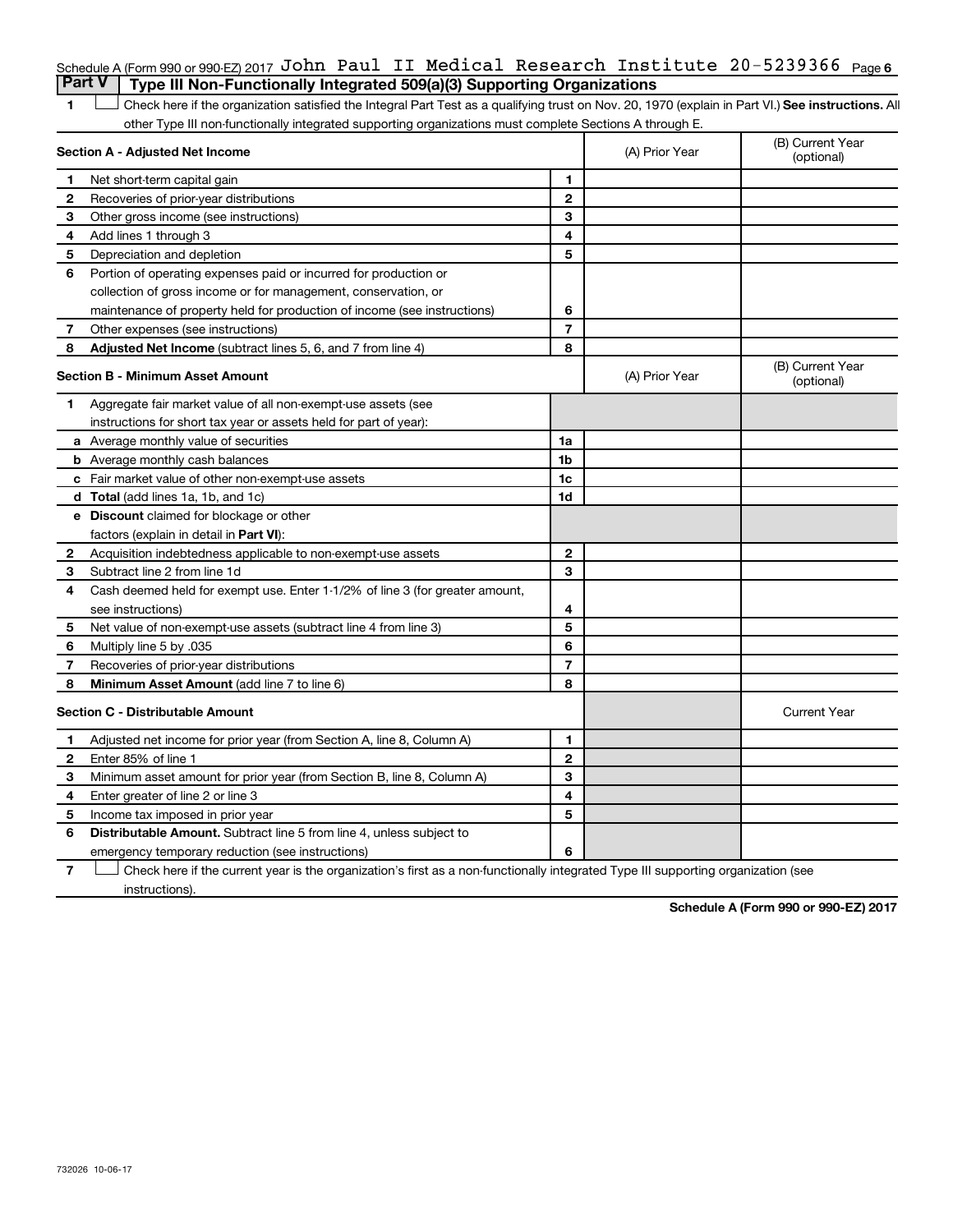#### Schedule A (Form 990 or 990-EZ) 2017 J**ONN** Paul II Medical Research Institute 2U-5239366 <sub>Page 7</sub> John Paul II Medical Research Institute 20-5239366

| <b>Part V</b>                    | Type III Non-Functionally Integrated 509(a)(3) Supporting Organizations (continued)        |                             |                                       |                                                |  |  |  |  |  |
|----------------------------------|--------------------------------------------------------------------------------------------|-----------------------------|---------------------------------------|------------------------------------------------|--|--|--|--|--|
| <b>Section D - Distributions</b> | <b>Current Year</b>                                                                        |                             |                                       |                                                |  |  |  |  |  |
| 1                                | Amounts paid to supported organizations to accomplish exempt purposes                      |                             |                                       |                                                |  |  |  |  |  |
| 2                                | Amounts paid to perform activity that directly furthers exempt purposes of supported       |                             |                                       |                                                |  |  |  |  |  |
|                                  | organizations, in excess of income from activity                                           |                             |                                       |                                                |  |  |  |  |  |
| 3                                | Administrative expenses paid to accomplish exempt purposes of supported organizations      |                             |                                       |                                                |  |  |  |  |  |
| 4                                | Amounts paid to acquire exempt-use assets                                                  |                             |                                       |                                                |  |  |  |  |  |
| 5                                | Qualified set-aside amounts (prior IRS approval required)                                  |                             |                                       |                                                |  |  |  |  |  |
| 6                                | Other distributions (describe in <b>Part VI</b> ). See instructions.                       |                             |                                       |                                                |  |  |  |  |  |
| 7                                | Total annual distributions. Add lines 1 through 6.                                         |                             |                                       |                                                |  |  |  |  |  |
| 8                                | Distributions to attentive supported organizations to which the organization is responsive |                             |                                       |                                                |  |  |  |  |  |
|                                  | (provide details in Part VI). See instructions.                                            |                             |                                       |                                                |  |  |  |  |  |
| 9                                | Distributable amount for 2017 from Section C, line 6                                       |                             |                                       |                                                |  |  |  |  |  |
| 10                               | Line 8 amount divided by line 9 amount                                                     |                             |                                       |                                                |  |  |  |  |  |
|                                  |                                                                                            | (i)                         | (ii)                                  | (iii)                                          |  |  |  |  |  |
|                                  | Section E - Distribution Allocations (see instructions)                                    | <b>Excess Distributions</b> | <b>Underdistributions</b><br>Pre-2017 | <b>Distributable</b><br><b>Amount for 2017</b> |  |  |  |  |  |
| 1                                | Distributable amount for 2017 from Section C, line 6                                       |                             |                                       |                                                |  |  |  |  |  |
| $\mathbf{2}$                     | Underdistributions, if any, for years prior to 2017 (reason-                               |                             |                                       |                                                |  |  |  |  |  |
|                                  | able cause required-explain in Part VI). See instructions.                                 |                             |                                       |                                                |  |  |  |  |  |
| 3                                | Excess distributions carryover, if any, to 2017                                            |                             |                                       |                                                |  |  |  |  |  |
| a                                |                                                                                            |                             |                                       |                                                |  |  |  |  |  |
|                                  | <b>b</b> From 2013                                                                         |                             |                                       |                                                |  |  |  |  |  |
|                                  | c From 2014                                                                                |                             |                                       |                                                |  |  |  |  |  |
|                                  | d From 2015                                                                                |                             |                                       |                                                |  |  |  |  |  |
|                                  | e From 2016                                                                                |                             |                                       |                                                |  |  |  |  |  |
|                                  | <b>Total</b> of lines 3a through e                                                         |                             |                                       |                                                |  |  |  |  |  |
|                                  | <b>g</b> Applied to underdistributions of prior years                                      |                             |                                       |                                                |  |  |  |  |  |
|                                  | <b>h</b> Applied to 2017 distributable amount                                              |                             |                                       |                                                |  |  |  |  |  |
|                                  | Carryover from 2012 not applied (see instructions)                                         |                             |                                       |                                                |  |  |  |  |  |
|                                  | Remainder. Subtract lines 3g, 3h, and 3i from 3f.                                          |                             |                                       |                                                |  |  |  |  |  |
| 4                                | Distributions for 2017 from Section D,                                                     |                             |                                       |                                                |  |  |  |  |  |
|                                  | $line 7$ :                                                                                 |                             |                                       |                                                |  |  |  |  |  |
|                                  | <b>a</b> Applied to underdistributions of prior years                                      |                             |                                       |                                                |  |  |  |  |  |
|                                  | <b>b</b> Applied to 2017 distributable amount                                              |                             |                                       |                                                |  |  |  |  |  |
| с                                | Remainder. Subtract lines 4a and 4b from 4.                                                |                             |                                       |                                                |  |  |  |  |  |
| 5                                | Remaining underdistributions for years prior to 2017, if                                   |                             |                                       |                                                |  |  |  |  |  |
|                                  | any. Subtract lines 3g and 4a from line 2. For result greater                              |                             |                                       |                                                |  |  |  |  |  |
|                                  | than zero, explain in Part VI. See instructions.                                           |                             |                                       |                                                |  |  |  |  |  |
| 6                                | Remaining underdistributions for 2017. Subtract lines 3h                                   |                             |                                       |                                                |  |  |  |  |  |
|                                  | and 4b from line 1. For result greater than zero, explain in                               |                             |                                       |                                                |  |  |  |  |  |
|                                  | <b>Part VI.</b> See instructions.                                                          |                             |                                       |                                                |  |  |  |  |  |
| $\mathbf{7}$                     | Excess distributions carryover to 2018. Add lines 3j                                       |                             |                                       |                                                |  |  |  |  |  |
|                                  | and 4c.                                                                                    |                             |                                       |                                                |  |  |  |  |  |
| 8                                | Breakdown of line 7:                                                                       |                             |                                       |                                                |  |  |  |  |  |
|                                  | a Excess from 2013                                                                         |                             |                                       |                                                |  |  |  |  |  |
|                                  | <b>b</b> Excess from 2014                                                                  |                             |                                       |                                                |  |  |  |  |  |
|                                  | c Excess from 2015                                                                         |                             |                                       |                                                |  |  |  |  |  |
|                                  | d Excess from 2016                                                                         |                             |                                       |                                                |  |  |  |  |  |
|                                  | e Excess from 2017                                                                         |                             |                                       |                                                |  |  |  |  |  |

**Schedule A (Form 990 or 990-EZ) 2017**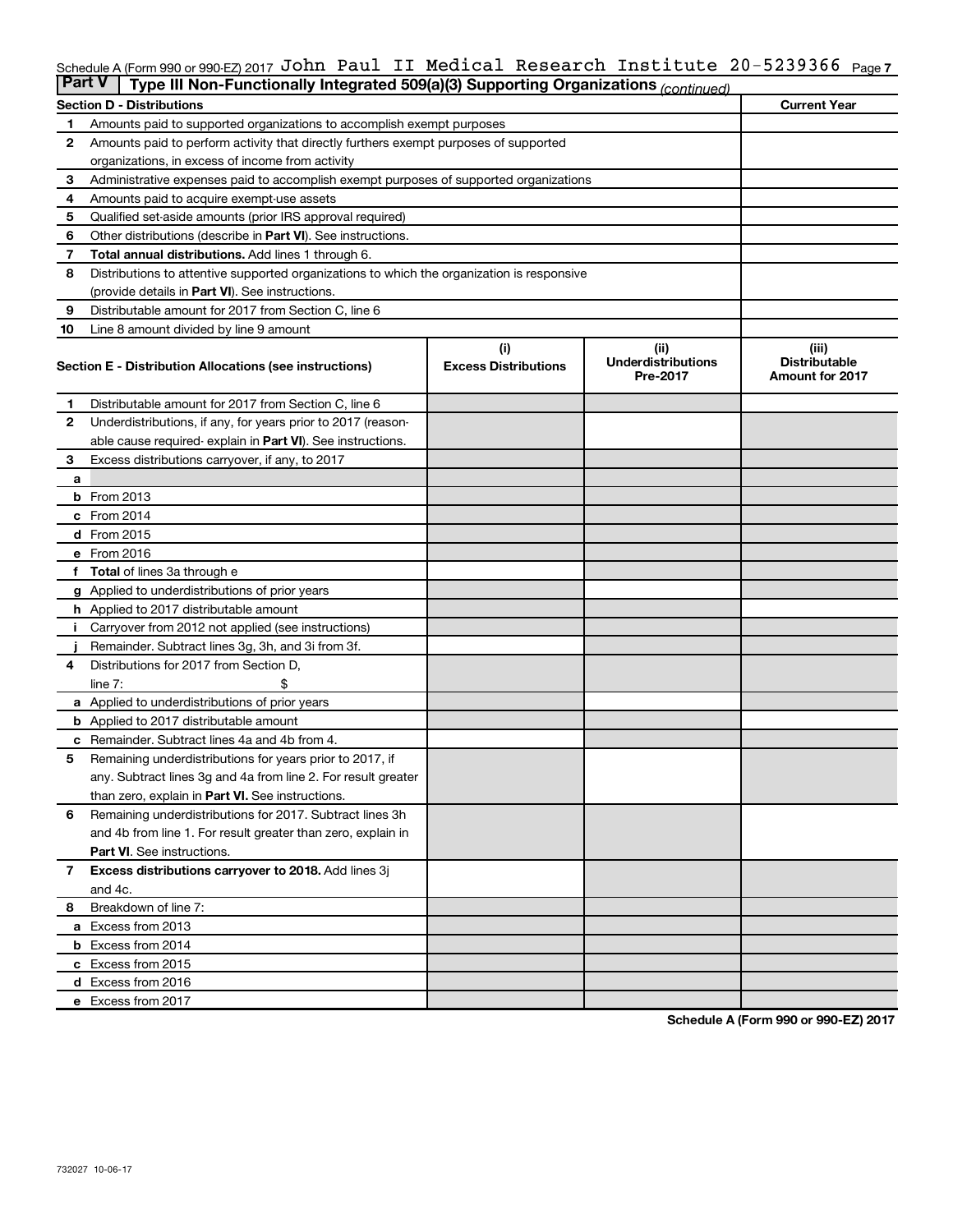|                | Schedule A (Form 990 or 990-EZ) 2017 John Paul II Medical Research Institute 20-5239366 Page 8                                                                                                                                                                                                   |
|----------------|--------------------------------------------------------------------------------------------------------------------------------------------------------------------------------------------------------------------------------------------------------------------------------------------------|
| <b>Part VI</b> | Supplemental Information. Provide the explanations required by Part II, line 10; Part II, line 17a or 17b; Part III, line 12;                                                                                                                                                                    |
|                | Part IV, Section A, lines 1, 2, 3b, 3c, 4b, 4c, 5a, 6, 9a, 9b, 9c, 11a, 11b, and 11c; Part IV, Section B, lines 1 and 2; Part IV, Section C,<br>line 1; Part IV, Section D, lines 2 and 3; Part IV, Section E, lines 1c, 2a, 2b, 3a, and 3b; Part V, line 1; Part V, Section B, line 1e; Part V, |
|                | Section D, lines 5, 6, and 8; and Part V, Section E, lines 2, 5, and 6. Also complete this part for any additional information.                                                                                                                                                                  |
|                | (See instructions.)                                                                                                                                                                                                                                                                              |
|                |                                                                                                                                                                                                                                                                                                  |
|                |                                                                                                                                                                                                                                                                                                  |
|                |                                                                                                                                                                                                                                                                                                  |
|                |                                                                                                                                                                                                                                                                                                  |
|                |                                                                                                                                                                                                                                                                                                  |
|                |                                                                                                                                                                                                                                                                                                  |
|                |                                                                                                                                                                                                                                                                                                  |
|                |                                                                                                                                                                                                                                                                                                  |
|                |                                                                                                                                                                                                                                                                                                  |
|                |                                                                                                                                                                                                                                                                                                  |
|                |                                                                                                                                                                                                                                                                                                  |
|                |                                                                                                                                                                                                                                                                                                  |
|                |                                                                                                                                                                                                                                                                                                  |
|                |                                                                                                                                                                                                                                                                                                  |
|                |                                                                                                                                                                                                                                                                                                  |
|                |                                                                                                                                                                                                                                                                                                  |
|                |                                                                                                                                                                                                                                                                                                  |
|                |                                                                                                                                                                                                                                                                                                  |
|                |                                                                                                                                                                                                                                                                                                  |
|                |                                                                                                                                                                                                                                                                                                  |
|                |                                                                                                                                                                                                                                                                                                  |
|                |                                                                                                                                                                                                                                                                                                  |
|                |                                                                                                                                                                                                                                                                                                  |
|                |                                                                                                                                                                                                                                                                                                  |
|                |                                                                                                                                                                                                                                                                                                  |
|                |                                                                                                                                                                                                                                                                                                  |
|                |                                                                                                                                                                                                                                                                                                  |
|                |                                                                                                                                                                                                                                                                                                  |
|                |                                                                                                                                                                                                                                                                                                  |
|                |                                                                                                                                                                                                                                                                                                  |
|                |                                                                                                                                                                                                                                                                                                  |
|                |                                                                                                                                                                                                                                                                                                  |
|                |                                                                                                                                                                                                                                                                                                  |
|                |                                                                                                                                                                                                                                                                                                  |
|                |                                                                                                                                                                                                                                                                                                  |
|                |                                                                                                                                                                                                                                                                                                  |
|                |                                                                                                                                                                                                                                                                                                  |
|                |                                                                                                                                                                                                                                                                                                  |
|                |                                                                                                                                                                                                                                                                                                  |
|                |                                                                                                                                                                                                                                                                                                  |
|                |                                                                                                                                                                                                                                                                                                  |
|                |                                                                                                                                                                                                                                                                                                  |
|                |                                                                                                                                                                                                                                                                                                  |
|                |                                                                                                                                                                                                                                                                                                  |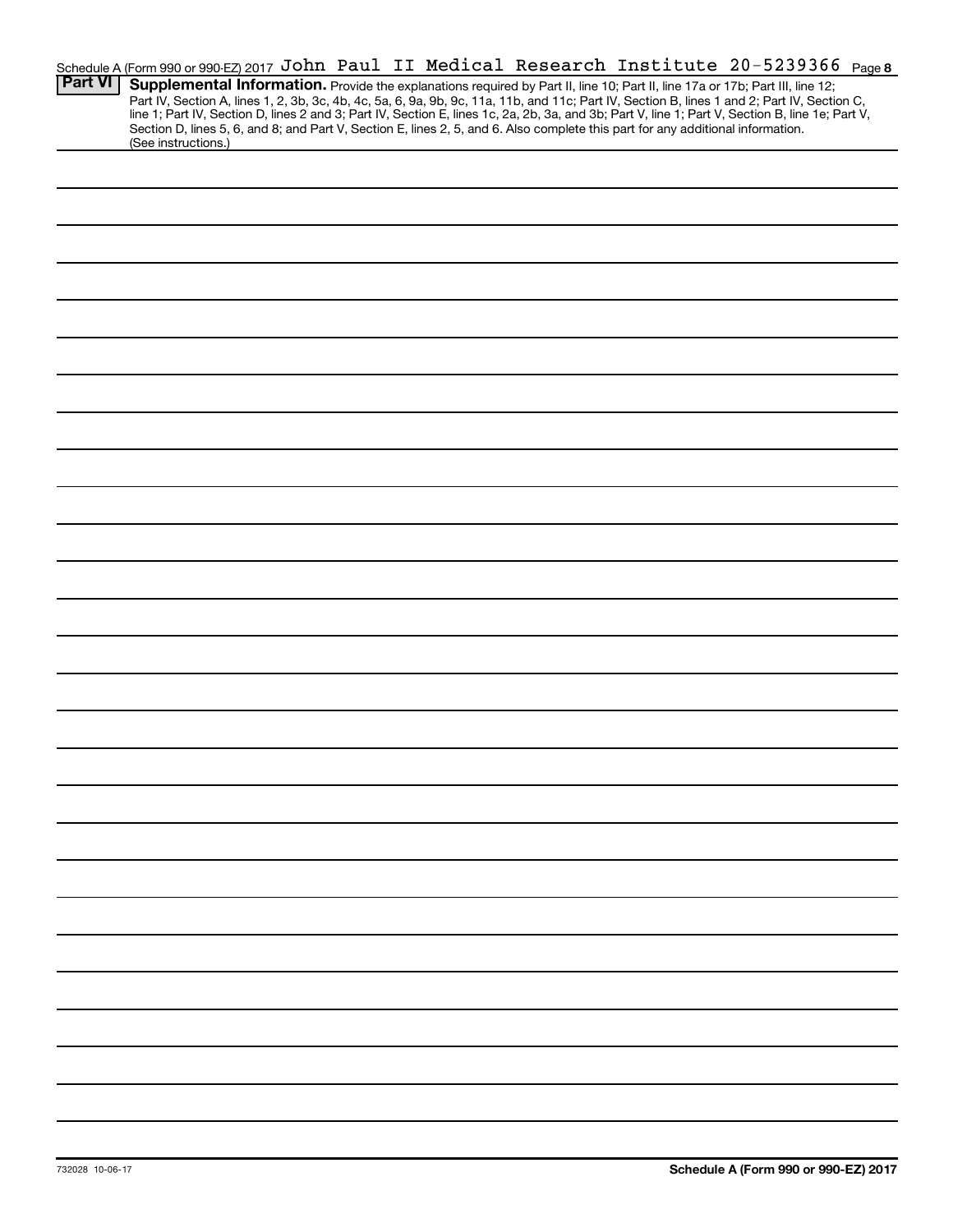# **Schedule B Schedule of Contributors**

**or 990-PF) | Attach to Form 990, Form 990-EZ, or Form 990-PF. | Go to www.irs.gov/Form990 for the latest information.** OMB No. 1545-0047

**2017**

**Name of the organization Employer identification number**

| 990-PF)                                          |  |  |
|--------------------------------------------------|--|--|
| vartment of the Treasury<br>rnal Revenue Service |  |  |
|                                                  |  |  |

| ivalile vi tile vi yahizativil |  |  |  |
|--------------------------------|--|--|--|
|                                |  |  |  |

|                                | John Paul II Medical Research Institute                                   | 20-5239366 |  |  |  |  |  |  |
|--------------------------------|---------------------------------------------------------------------------|------------|--|--|--|--|--|--|
| Organization type (check one): |                                                                           |            |  |  |  |  |  |  |
| Filers of:                     | Section:                                                                  |            |  |  |  |  |  |  |
| Form 990 or 990-EZ             | $ \mathbf{X} $ 501(c)( 3) (enter number) organization                     |            |  |  |  |  |  |  |
|                                | 4947(a)(1) nonexempt charitable trust not treated as a private foundation |            |  |  |  |  |  |  |
|                                | 527 political organization                                                |            |  |  |  |  |  |  |
| Form 990-PF                    | 501(c)(3) exempt private foundation                                       |            |  |  |  |  |  |  |
|                                | $\cdots$ $\cdots$                                                         |            |  |  |  |  |  |  |

 $\Box$  4947(a)(1) nonexempt charitable trust treated as a private foundation

501(c)(3) taxable private foundation  $\Box$ 

Check if your organization is covered by the General Rule or a Special Rule.

**Note:**  Only a section 501(c)(7), (8), or (10) organization can check boxes for both the General Rule and a Special Rule. See instructions.

## **General Rule**

 $\Box$ 

For an organization filing Form 990, 990-EZ, or 990-PF that received, during the year, contributions totaling \$5,000 or more (in money or property) from any one contributor. Complete Parts I and II. See instructions for determining a contributor's total contributions.

## **Special Rules**

any one contributor, during the year, total contributions of the greater of (1) \$5,000; or (2) 2% of the amount on (i) Form 990, Part VIII, line 1h;  $\boxed{\text{X}}$  For an organization described in section 501(c)(3) filing Form 990 or 990-EZ that met the 33 1/3% support test of the regulations under sections 509(a)(1) and 170(b)(1)(A)(vi), that checked Schedule A (Form 990 or 990-EZ), Part II, line 13, 16a, or 16b, and that received from or (ii) Form 990-EZ, line 1. Complete Parts I and II.

year, total contributions of more than \$1,000 *exclusively* for religious, charitable, scientific, literary, or educational purposes, or for For an organization described in section 501(c)(7), (8), or (10) filing Form 990 or 990-EZ that received from any one contributor, during the the prevention of cruelty to children or animals. Complete Parts I, II, and III.  $\Box$ 

purpose. Don't complete any of the parts unless the General Rule applies to this organization because it received nonexclusively year, contributions exclusively for religious, charitable, etc., purposes, but no such contributions totaled more than \$1,000. If this box is checked, enter here the total contributions that were received during the year for an exclusively religious, charitable, etc., For an organization described in section 501(c)(7), (8), or (10) filing Form 990 or 990-EZ that received from any one contributor, during the religious, charitable, etc., contributions totaling \$5,000 or more during the year  $\ldots$  $\ldots$  $\ldots$  $\ldots$  $\ldots$  $\ldots$  $\Box$ 

**Caution:**  An organization that isn't covered by the General Rule and/or the Special Rules doesn't file Schedule B (Form 990, 990-EZ, or 990-PF),  **must** but it answer "No" on Part IV, line 2, of its Form 990; or check the box on line H of its Form 990-EZ or on its Form 990-PF, Part I, line 2, to certify that it doesn't meet the filing requirements of Schedule B (Form 990, 990-EZ, or 990-PF).

LHA For Paperwork Reduction Act Notice, see the instructions for Form 990, 990-EZ, or 990-PF. Schedule B (Form 990, 990-EZ, or 990-PF) (2017)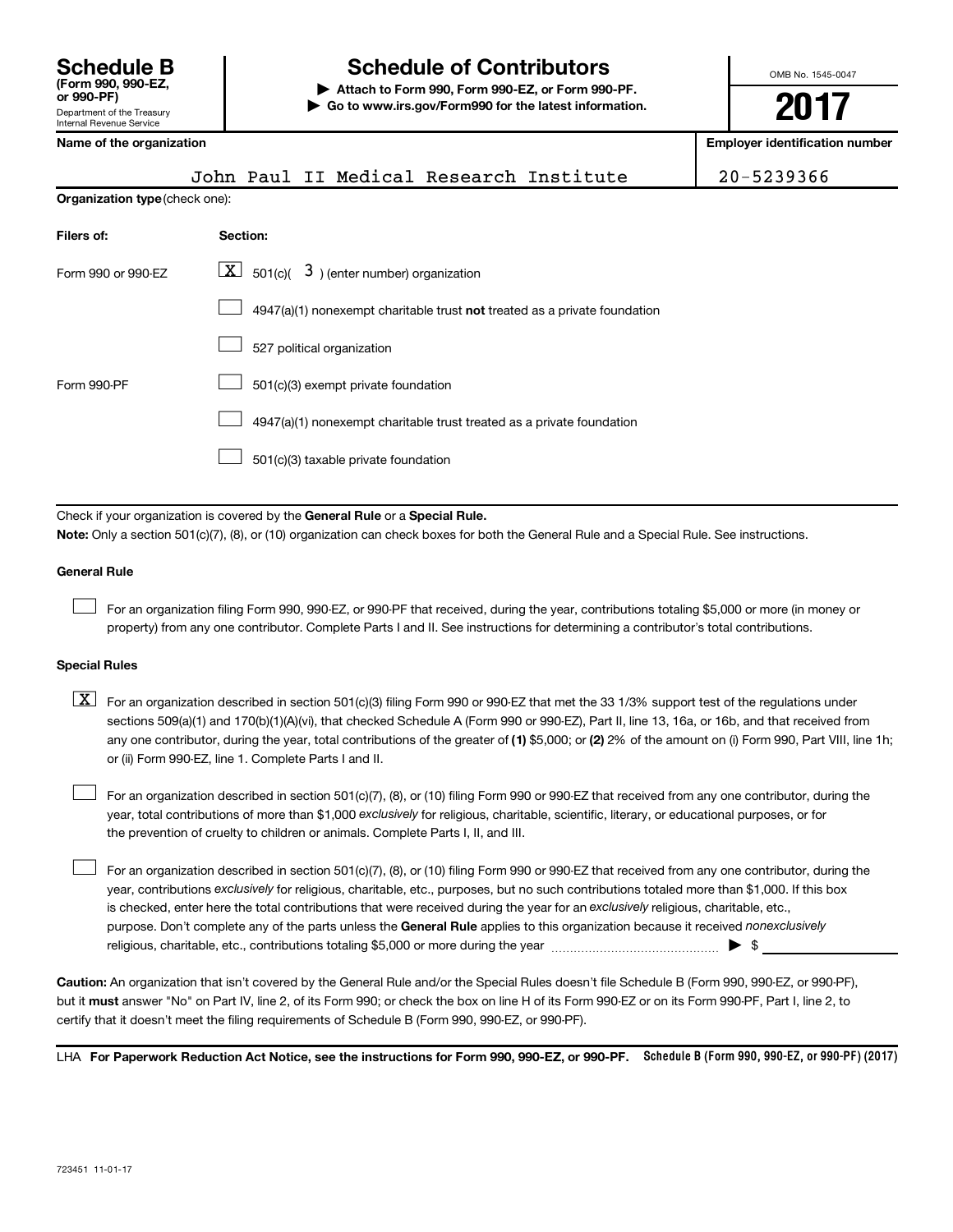## John Paul II Medical Research Institute | 20-5239366

Part II Noncash Property (see instructions). Use duplicate copies of Part II if additional space is needed.

| (a)<br>No.<br>from<br>Part I | (b)<br>Description of noncash property given | (c)<br>FMV (or estimate)<br>(See instructions.) | (d)<br>Date received |
|------------------------------|----------------------------------------------|-------------------------------------------------|----------------------|
|                              |                                              | \$                                              |                      |
| (a)<br>No.<br>from<br>Part I | (b)<br>Description of noncash property given | (c)<br>FMV (or estimate)<br>(See instructions.) | (d)<br>Date received |
|                              |                                              | \$                                              |                      |
| (a)<br>No.<br>from<br>Part I | (b)<br>Description of noncash property given | (c)<br>FMV (or estimate)<br>(See instructions.) | (d)<br>Date received |
|                              |                                              | \$                                              |                      |
| (a)<br>No.<br>from<br>Part I | (b)<br>Description of noncash property given | (c)<br>FMV (or estimate)<br>(See instructions.) | (d)<br>Date received |
|                              |                                              | \$                                              |                      |
| (a)<br>No.<br>from<br>Part I | (b)<br>Description of noncash property given | (c)<br>FMV (or estimate)<br>(See instructions.) | (d)<br>Date received |
|                              |                                              | \$                                              |                      |
| (a)<br>No.<br>from<br>Part I | (b)<br>Description of noncash property given | (c)<br>FMV (or estimate)<br>(See instructions.) | (d)<br>Date received |
|                              |                                              | \$                                              |                      |

**Schedule B (Form 990, 990-EZ, or 990-PF) (2017)**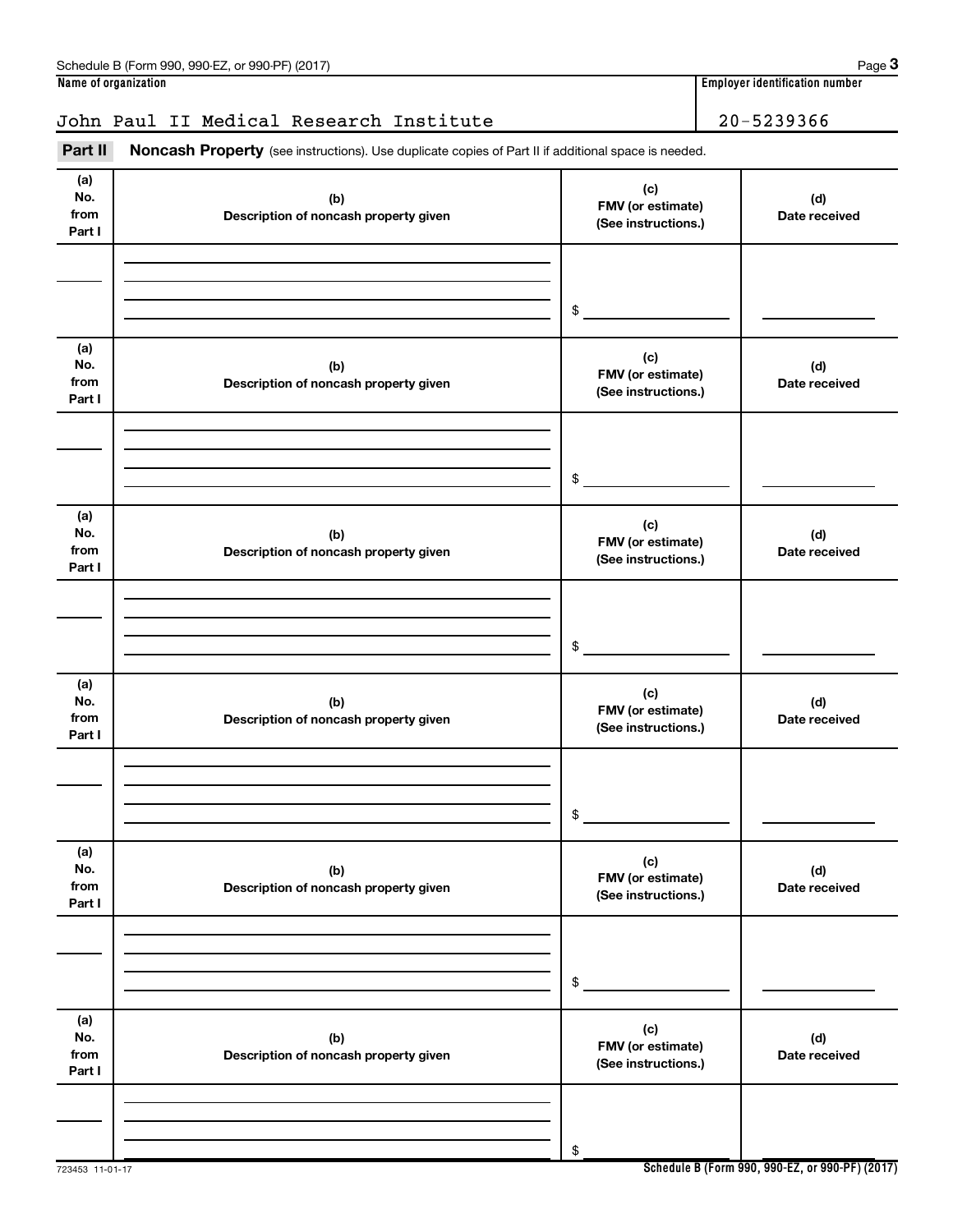| Schedule<br>990-EZ<br>(2017<br>or 990-PF`<br>990<br>-orm<br>че в | Paɑe                                    |
|------------------------------------------------------------------|-----------------------------------------|
| Name of organization                                             | <br>، identification number<br>Emplover |

| Name of organization |                                                                                                                                                          |                      | <b>Employer identification number</b>                                                                                                                 |  |  |  |
|----------------------|----------------------------------------------------------------------------------------------------------------------------------------------------------|----------------------|-------------------------------------------------------------------------------------------------------------------------------------------------------|--|--|--|
|                      | John Paul II Medical Research Institute                                                                                                                  |                      | 20-5239366                                                                                                                                            |  |  |  |
| Part III             | the year from any one contributor. Complete columns (a) through (e) and the following line entry. For organizations                                      |                      | Exclusively religious, charitable, etc., contributions to organizations described in section 501(c)(7), (8), or (10) that total more than \$1,000 for |  |  |  |
|                      | completing Part III, enter the total of exclusively religious, charitable, etc., contributions of \$1,000 or less for the year. (Enter this info. once.) |                      |                                                                                                                                                       |  |  |  |
| (a) No.              | Use duplicate copies of Part III if additional space is needed.                                                                                          |                      |                                                                                                                                                       |  |  |  |
| from<br>Part I       | (b) Purpose of gift                                                                                                                                      | (c) Use of gift      | (d) Description of how gift is held                                                                                                                   |  |  |  |
|                      |                                                                                                                                                          |                      |                                                                                                                                                       |  |  |  |
|                      |                                                                                                                                                          |                      |                                                                                                                                                       |  |  |  |
|                      |                                                                                                                                                          |                      |                                                                                                                                                       |  |  |  |
|                      |                                                                                                                                                          | (e) Transfer of gift |                                                                                                                                                       |  |  |  |
|                      |                                                                                                                                                          |                      |                                                                                                                                                       |  |  |  |
|                      | Transferee's name, address, and ZIP + 4                                                                                                                  |                      | Relationship of transferor to transferee                                                                                                              |  |  |  |
|                      |                                                                                                                                                          |                      |                                                                                                                                                       |  |  |  |
|                      |                                                                                                                                                          |                      |                                                                                                                                                       |  |  |  |
| (a) No.              |                                                                                                                                                          |                      |                                                                                                                                                       |  |  |  |
| from<br>Part I       | (b) Purpose of gift                                                                                                                                      | (c) Use of gift      | (d) Description of how gift is held                                                                                                                   |  |  |  |
|                      |                                                                                                                                                          |                      |                                                                                                                                                       |  |  |  |
|                      |                                                                                                                                                          |                      |                                                                                                                                                       |  |  |  |
|                      |                                                                                                                                                          |                      |                                                                                                                                                       |  |  |  |
|                      |                                                                                                                                                          | (e) Transfer of gift |                                                                                                                                                       |  |  |  |
|                      | Transferee's name, address, and ZIP + 4                                                                                                                  |                      | Relationship of transferor to transferee                                                                                                              |  |  |  |
|                      |                                                                                                                                                          |                      |                                                                                                                                                       |  |  |  |
|                      |                                                                                                                                                          |                      |                                                                                                                                                       |  |  |  |
|                      |                                                                                                                                                          |                      |                                                                                                                                                       |  |  |  |
| (a) No.<br>from      | (b) Purpose of gift                                                                                                                                      | (c) Use of gift      | (d) Description of how gift is held                                                                                                                   |  |  |  |
| Part I               |                                                                                                                                                          |                      |                                                                                                                                                       |  |  |  |
|                      |                                                                                                                                                          |                      |                                                                                                                                                       |  |  |  |
|                      |                                                                                                                                                          |                      |                                                                                                                                                       |  |  |  |
|                      |                                                                                                                                                          |                      |                                                                                                                                                       |  |  |  |
|                      |                                                                                                                                                          | (e) Transfer of gift |                                                                                                                                                       |  |  |  |
|                      | Transferee's name, address, and ZIP + 4                                                                                                                  |                      | Relationship of transferor to transferee                                                                                                              |  |  |  |
|                      |                                                                                                                                                          |                      |                                                                                                                                                       |  |  |  |
|                      |                                                                                                                                                          |                      |                                                                                                                                                       |  |  |  |
|                      |                                                                                                                                                          |                      |                                                                                                                                                       |  |  |  |
| (a) No.<br>from      | (b) Purpose of gift                                                                                                                                      | (c) Use of gift      | (d) Description of how gift is held                                                                                                                   |  |  |  |
| Part I               |                                                                                                                                                          |                      |                                                                                                                                                       |  |  |  |
|                      |                                                                                                                                                          |                      |                                                                                                                                                       |  |  |  |
|                      |                                                                                                                                                          |                      |                                                                                                                                                       |  |  |  |
|                      | (e) Transfer of gift                                                                                                                                     |                      |                                                                                                                                                       |  |  |  |
|                      |                                                                                                                                                          |                      |                                                                                                                                                       |  |  |  |
|                      | Transferee's name, address, and ZIP + 4                                                                                                                  |                      | Relationship of transferor to transferee                                                                                                              |  |  |  |
|                      |                                                                                                                                                          |                      |                                                                                                                                                       |  |  |  |
|                      |                                                                                                                                                          |                      |                                                                                                                                                       |  |  |  |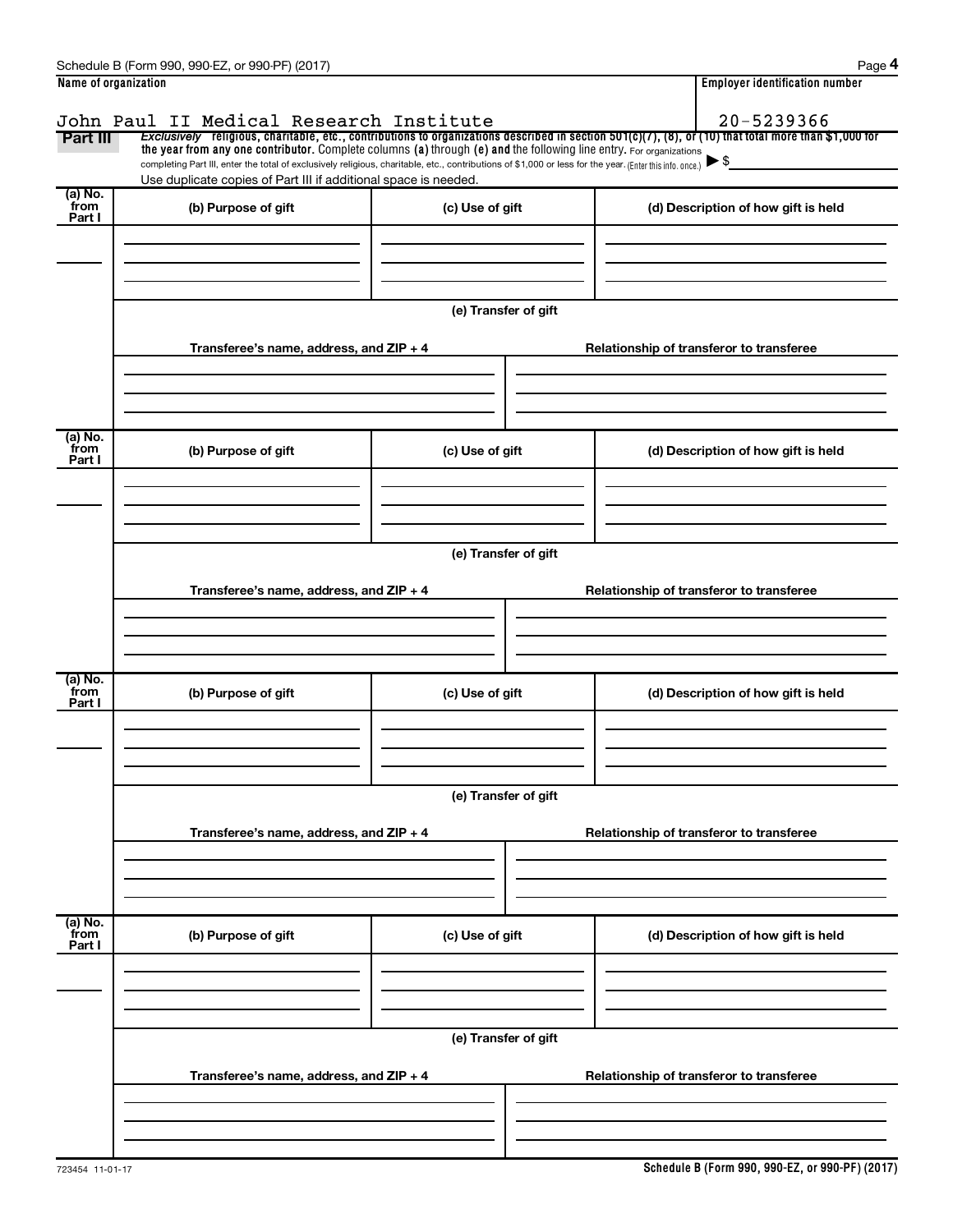Department of the Treasury Internal Revenue Service

# **SCHEDULE D Supplemental Financial Statements**<br> **Form 990 2017**<br> **Part IV** line 6.7.8.9.10, 11a, 11b, 11d, 11d, 11d, 11d, 11d, 12a, 0r, 12b

**(Form 990) | Complete if the organization answered "Yes" on Form 990, Part IV, line 6, 7, 8, 9, 10, 11a, 11b, 11c, 11d, 11e, 11f, 12a, or 12b.**

**| Attach to Form 990. |Go to www.irs.gov/Form990 for instructions and the latest information.**



**Name of the organization**<br>**IOP DAIL IT Medical Research Institute Employer identification number** John Paul II Medical Research Institute

| Part I  | Organizations Maintaining Donor Advised Funds or Other Similar Funds or Accounts. Complete if the                                                          | OOIIII FAUI II MEUICAI RESEAICH INSCICUCE | 20-JAJJJUU                                         |           |
|---------|------------------------------------------------------------------------------------------------------------------------------------------------------------|-------------------------------------------|----------------------------------------------------|-----------|
|         | organization answered "Yes" on Form 990, Part IV, line 6.                                                                                                  |                                           |                                                    |           |
|         |                                                                                                                                                            | (a) Donor advised funds                   | (b) Funds and other accounts                       |           |
| 1       |                                                                                                                                                            |                                           |                                                    |           |
| 2       | Aggregate value of contributions to (during year)                                                                                                          |                                           |                                                    |           |
| З       | Aggregate value of grants from (during year)                                                                                                               |                                           |                                                    |           |
| 4       |                                                                                                                                                            |                                           |                                                    |           |
| 5       | Did the organization inform all donors and donor advisors in writing that the assets held in donor advised funds                                           |                                           |                                                    |           |
|         |                                                                                                                                                            |                                           | Yes                                                | <b>No</b> |
| 6       | Did the organization inform all grantees, donors, and donor advisors in writing that grant funds can be used only                                          |                                           |                                                    |           |
|         | for charitable purposes and not for the benefit of the donor or donor advisor, or for any other purpose conferring                                         |                                           |                                                    |           |
|         | impermissible private benefit?                                                                                                                             |                                           | Yes                                                | No        |
| Part II | Conservation Easements. Complete if the organization answered "Yes" on Form 990, Part IV, line 7.                                                          |                                           |                                                    |           |
| 1       | Purpose(s) of conservation easements held by the organization (check all that apply).                                                                      |                                           |                                                    |           |
|         | Preservation of land for public use (e.g., recreation or education)                                                                                        |                                           | Preservation of a historically important land area |           |
|         | Protection of natural habitat                                                                                                                              |                                           | Preservation of a certified historic structure     |           |
|         | Preservation of open space                                                                                                                                 |                                           |                                                    |           |
| 2       | Complete lines 2a through 2d if the organization held a qualified conservation contribution in the form of a conservation easement on the last             |                                           |                                                    |           |
|         | day of the tax year.                                                                                                                                       |                                           | Held at the End of the Tax Year                    |           |
|         |                                                                                                                                                            |                                           | 2a                                                 |           |
| b       | Total acreage restricted by conservation easements                                                                                                         |                                           | 2 <sub>b</sub>                                     |           |
|         |                                                                                                                                                            |                                           | 2c                                                 |           |
|         | d Number of conservation easements included in (c) acquired after 7/25/06, and not on a historic structure                                                 |                                           |                                                    |           |
|         |                                                                                                                                                            |                                           | 2d                                                 |           |
| 3       | Number of conservation easements modified, transferred, released, extinguished, or terminated by the organization during the tax                           |                                           |                                                    |           |
|         | year                                                                                                                                                       |                                           |                                                    |           |
| 4       | Number of states where property subject to conservation easement is located                                                                                |                                           |                                                    |           |
| 5       | Does the organization have a written policy regarding the periodic monitoring, inspection, handling of                                                     |                                           |                                                    |           |
|         |                                                                                                                                                            |                                           | Yes                                                | <b>No</b> |
| 6       | Staff and volunteer hours devoted to monitoring, inspecting, handling of violations, and enforcing conservation easements during the year                  |                                           |                                                    |           |
|         |                                                                                                                                                            |                                           |                                                    |           |
| 7       | Amount of expenses incurred in monitoring, inspecting, handling of violations, and enforcing conservation easements during the year                        |                                           |                                                    |           |
|         | $\blacktriangleright$ \$                                                                                                                                   |                                           |                                                    |           |
| 8       | Does each conservation easement reported on line 2(d) above satisfy the requirements of section 170(h)(4)(B)(i)                                            |                                           |                                                    |           |
|         |                                                                                                                                                            |                                           | Yes                                                | <b>No</b> |
| 9       | In Part XIII, describe how the organization reports conservation easements in its revenue and expense statement, and balance sheet, and                    |                                           |                                                    |           |
|         | include, if applicable, the text of the footnote to the organization's financial statements that describes the organization's accounting for               |                                           |                                                    |           |
|         | conservation easements.                                                                                                                                    |                                           |                                                    |           |
|         | Organizations Maintaining Collections of Art, Historical Treasures, or Other Similar Assets.<br><b>Part III</b>                                            |                                           |                                                    |           |
|         | Complete if the organization answered "Yes" on Form 990, Part IV, line 8.                                                                                  |                                           |                                                    |           |
|         | 1a If the organization elected, as permitted under SFAS 116 (ASC 958), not to report in its revenue statement and balance sheet works of art,              |                                           |                                                    |           |
|         | historical treasures, or other similar assets held for public exhibition, education, or research in furtherance of public service, provide, in Part XIII,  |                                           |                                                    |           |
|         | the text of the footnote to its financial statements that describes these items.                                                                           |                                           |                                                    |           |
|         | <b>b</b> If the organization elected, as permitted under SFAS 116 (ASC 958), to report in its revenue statement and balance sheet works of art, historical |                                           |                                                    |           |
|         | treasures, or other similar assets held for public exhibition, education, or research in furtherance of public service, provide the following amounts      |                                           |                                                    |           |
|         | relating to these items:                                                                                                                                   |                                           |                                                    |           |
|         |                                                                                                                                                            |                                           | $\frac{1}{2}$                                      |           |
|         | (ii) Assets included in Form 990, Part X                                                                                                                   |                                           | $\blacktriangleright$ \$                           |           |
| 2       | If the organization received or held works of art, historical treasures, or other similar assets for financial gain, provide                               |                                           |                                                    |           |
|         | the following amounts required to be reported under SFAS 116 (ASC 958) relating to these items:                                                            |                                           |                                                    |           |
| а       |                                                                                                                                                            |                                           | \$                                                 |           |
|         |                                                                                                                                                            |                                           | $\blacktriangleright$ \$                           |           |

732051 10-09-17 **For Paperwork Reduction Act Notice, see the Instructions for Form 990. Schedule D (Form 990) 2017** LHA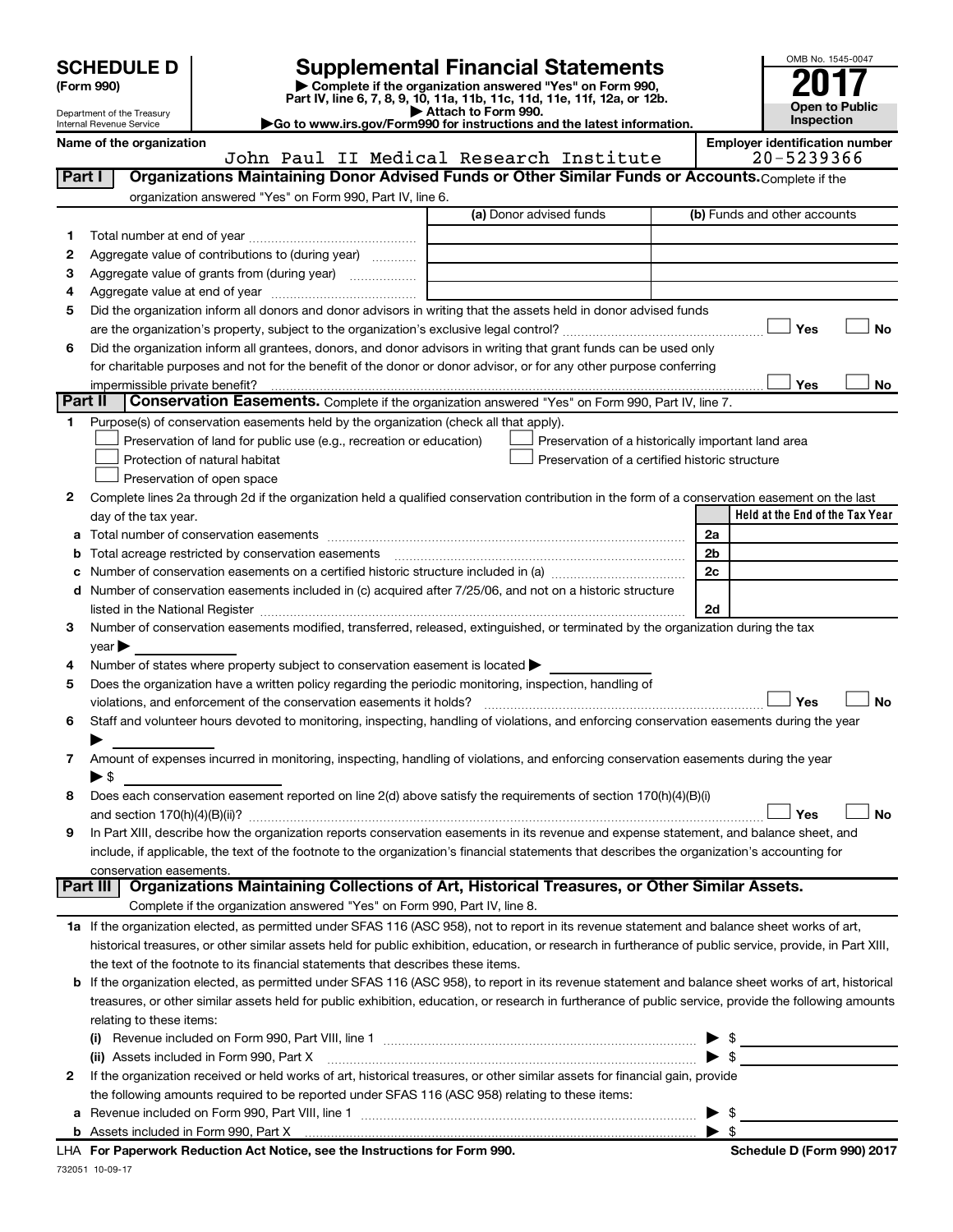|               | Schedule D (Form 990) 2017                                                                                                                                                                                                     | John Paul II Medical Research Institute |   |                |                                                                                                                                                                                                                               |                 |                | $20 - 5239366$ Page 2 |
|---------------|--------------------------------------------------------------------------------------------------------------------------------------------------------------------------------------------------------------------------------|-----------------------------------------|---|----------------|-------------------------------------------------------------------------------------------------------------------------------------------------------------------------------------------------------------------------------|-----------------|----------------|-----------------------|
|               | Part III<br>Organizations Maintaining Collections of Art, Historical Treasures, or Other Similar Assets (continued)                                                                                                            |                                         |   |                |                                                                                                                                                                                                                               |                 |                |                       |
| 3             | Using the organization's acquisition, accession, and other records, check any of the following that are a significant use of its collection items                                                                              |                                         |   |                |                                                                                                                                                                                                                               |                 |                |                       |
|               | (check all that apply):                                                                                                                                                                                                        |                                         |   |                |                                                                                                                                                                                                                               |                 |                |                       |
| a             | Public exhibition                                                                                                                                                                                                              | d                                       |   |                | Loan or exchange programs                                                                                                                                                                                                     |                 |                |                       |
| b             | Scholarly research                                                                                                                                                                                                             | е                                       |   |                | Other and the contract of the contract of the contract of the contract of the contract of the contract of the contract of the contract of the contract of the contract of the contract of the contract of the contract of the |                 |                |                       |
| c             | Preservation for future generations                                                                                                                                                                                            |                                         |   |                |                                                                                                                                                                                                                               |                 |                |                       |
| 4             | Provide a description of the organization's collections and explain how they further the organization's exempt purpose in Part XIII.                                                                                           |                                         |   |                |                                                                                                                                                                                                                               |                 |                |                       |
| 5             | During the year, did the organization solicit or receive donations of art, historical treasures, or other similar assets                                                                                                       |                                         |   |                |                                                                                                                                                                                                                               |                 |                |                       |
|               |                                                                                                                                                                                                                                |                                         |   |                |                                                                                                                                                                                                                               |                 | Yes            | No                    |
|               | Part IV<br>Escrow and Custodial Arrangements. Complete if the organization answered "Yes" on Form 990, Part IV, line 9, or                                                                                                     |                                         |   |                |                                                                                                                                                                                                                               |                 |                |                       |
|               | reported an amount on Form 990, Part X, line 21.                                                                                                                                                                               |                                         |   |                |                                                                                                                                                                                                                               |                 |                |                       |
|               | 1a Is the organization an agent, trustee, custodian or other intermediary for contributions or other assets not included                                                                                                       |                                         |   |                |                                                                                                                                                                                                                               |                 |                |                       |
|               | on Form 990, Part X? [11] matter and the contract of the contract of the contract of the contract of the contract of the contract of the contract of the contract of the contract of the contract of the contract of the contr |                                         |   |                |                                                                                                                                                                                                                               |                 | Yes            | No                    |
|               | b If "Yes," explain the arrangement in Part XIII and complete the following table:                                                                                                                                             |                                         |   |                |                                                                                                                                                                                                                               |                 |                |                       |
|               |                                                                                                                                                                                                                                |                                         |   |                |                                                                                                                                                                                                                               |                 | Amount         |                       |
|               |                                                                                                                                                                                                                                |                                         |   |                |                                                                                                                                                                                                                               | 1c              |                |                       |
|               |                                                                                                                                                                                                                                |                                         |   |                |                                                                                                                                                                                                                               | 1d              |                |                       |
|               | Distributions during the year measurement contains and all the year measurement of the state of the state of t                                                                                                                 |                                         |   |                |                                                                                                                                                                                                                               | 1e              |                |                       |
| f             |                                                                                                                                                                                                                                |                                         |   |                |                                                                                                                                                                                                                               | 1f              |                |                       |
|               | 2a Did the organization include an amount on Form 990, Part X, line 21, for escrow or custodial account liability?                                                                                                             |                                         |   |                |                                                                                                                                                                                                                               |                 | Yes            | No                    |
|               | <b>b</b> If "Yes," explain the arrangement in Part XIII. Check here if the explanation has been provided on Part XIII                                                                                                          |                                         |   |                |                                                                                                                                                                                                                               |                 |                |                       |
| <b>Part V</b> | <b>Endowment Funds.</b> Complete if the organization answered "Yes" on Form 990, Part IV, line 10.                                                                                                                             |                                         |   |                |                                                                                                                                                                                                                               |                 |                |                       |
|               |                                                                                                                                                                                                                                | (a) Current year                        |   | (b) Prior year | (c) Two years back $\vert$ (d) Three years back $\vert$ (e) Four years back                                                                                                                                                   |                 |                |                       |
|               | 1a Beginning of year balance                                                                                                                                                                                                   |                                         |   |                |                                                                                                                                                                                                                               |                 |                |                       |
| b             |                                                                                                                                                                                                                                |                                         |   |                |                                                                                                                                                                                                                               |                 |                |                       |
|               | Net investment earnings, gains, and losses                                                                                                                                                                                     |                                         |   |                |                                                                                                                                                                                                                               |                 |                |                       |
|               |                                                                                                                                                                                                                                |                                         |   |                |                                                                                                                                                                                                                               |                 |                |                       |
|               | e Other expenditures for facilities                                                                                                                                                                                            |                                         |   |                |                                                                                                                                                                                                                               |                 |                |                       |
|               | and programs                                                                                                                                                                                                                   |                                         |   |                |                                                                                                                                                                                                                               |                 |                |                       |
| f             |                                                                                                                                                                                                                                |                                         |   |                |                                                                                                                                                                                                                               |                 |                |                       |
|               | End of year balance                                                                                                                                                                                                            |                                         |   |                |                                                                                                                                                                                                                               |                 |                |                       |
| 2             | Provide the estimated percentage of the current year end balance (line 1g, column (a)) held as:<br>Board designated or quasi-endowment >                                                                                       |                                         | ℅ |                |                                                                                                                                                                                                                               |                 |                |                       |
| а             | Permanent endowment                                                                                                                                                                                                            | %                                       |   |                |                                                                                                                                                                                                                               |                 |                |                       |
| b             | Temporarily restricted endowment                                                                                                                                                                                               | %                                       |   |                |                                                                                                                                                                                                                               |                 |                |                       |
|               | The percentages on lines 2a, 2b, and 2c should equal 100%.                                                                                                                                                                     |                                         |   |                |                                                                                                                                                                                                                               |                 |                |                       |
|               | 3a Are there endowment funds not in the possession of the organization that are held and administered for the organization                                                                                                     |                                         |   |                |                                                                                                                                                                                                                               |                 |                |                       |
|               |                                                                                                                                                                                                                                |                                         |   |                |                                                                                                                                                                                                                               |                 |                | Yes<br>No             |
|               | by:<br>(i)                                                                                                                                                                                                                     |                                         |   |                |                                                                                                                                                                                                                               |                 | 3a(i)          |                       |
|               |                                                                                                                                                                                                                                |                                         |   |                |                                                                                                                                                                                                                               |                 | 3a(ii)         |                       |
|               |                                                                                                                                                                                                                                |                                         |   |                |                                                                                                                                                                                                                               |                 | 3b             |                       |
|               | Describe in Part XIII the intended uses of the organization's endowment funds.                                                                                                                                                 |                                         |   |                |                                                                                                                                                                                                                               |                 |                |                       |
|               | Part VI<br>Land, Buildings, and Equipment.                                                                                                                                                                                     |                                         |   |                |                                                                                                                                                                                                                               |                 |                |                       |
|               | Complete if the organization answered "Yes" on Form 990, Part IV, line 11a. See Form 990, Part X, line 10.                                                                                                                     |                                         |   |                |                                                                                                                                                                                                                               |                 |                |                       |
|               | Description of property                                                                                                                                                                                                        | (a) Cost or other                       |   |                | (b) Cost or other                                                                                                                                                                                                             | (c) Accumulated | (d) Book value |                       |
|               |                                                                                                                                                                                                                                | basis (investment)                      |   |                | basis (other)                                                                                                                                                                                                                 | depreciation    |                |                       |
|               |                                                                                                                                                                                                                                |                                         |   |                |                                                                                                                                                                                                                               |                 |                |                       |
|               |                                                                                                                                                                                                                                |                                         |   |                |                                                                                                                                                                                                                               |                 |                |                       |
|               |                                                                                                                                                                                                                                |                                         |   |                |                                                                                                                                                                                                                               |                 |                |                       |
|               |                                                                                                                                                                                                                                |                                         |   |                | 138,566.                                                                                                                                                                                                                      | 97,854.         |                | 40,712.               |
|               |                                                                                                                                                                                                                                |                                         |   |                |                                                                                                                                                                                                                               |                 |                |                       |
|               |                                                                                                                                                                                                                                |                                         |   |                |                                                                                                                                                                                                                               |                 |                | 40, 712.              |

**Schedule D (Form 990) 2017**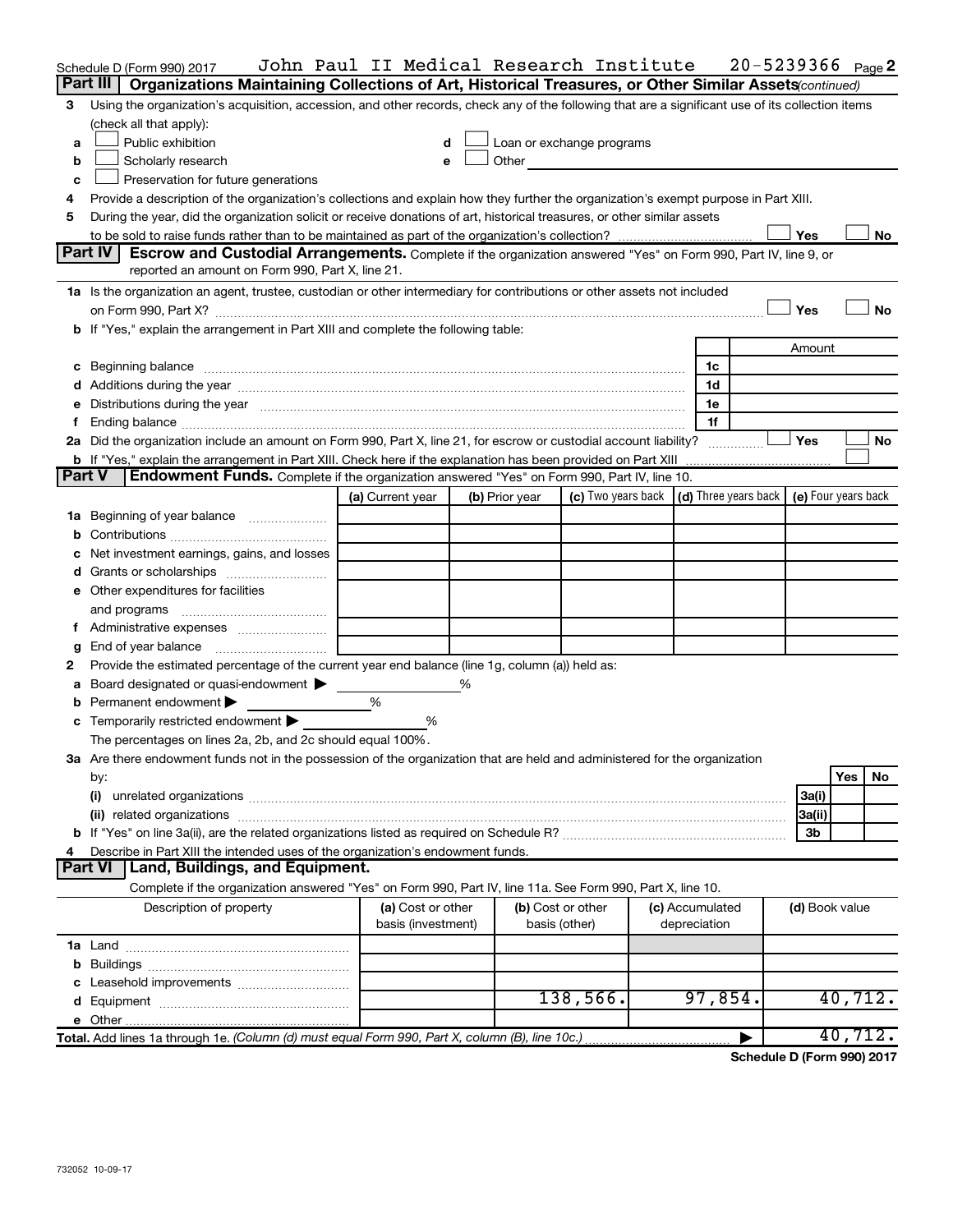| John Paul II Medical Research Institute<br>Schedule D (Form 990) 2017                                      |                |  | $20 - 5239366$ Page 3                                     |  |
|------------------------------------------------------------------------------------------------------------|----------------|--|-----------------------------------------------------------|--|
| Part VII Investments - Other Securities.                                                                   |                |  |                                                           |  |
| Complete if the organization answered "Yes" on Form 990, Part IV, line 11b. See Form 990, Part X, line 12. |                |  |                                                           |  |
| (a) Description of security or category (including name of security)                                       | (b) Book value |  | (c) Method of valuation: Cost or end-of-year market value |  |
| Financial derivatives<br>(1)                                                                               |                |  |                                                           |  |
| Closely-held equity interests<br>(2)                                                                       |                |  |                                                           |  |
| Other<br>(3)                                                                                               |                |  |                                                           |  |
| (A)                                                                                                        |                |  |                                                           |  |
| (B)                                                                                                        |                |  |                                                           |  |
| (C)                                                                                                        |                |  |                                                           |  |
| (D)                                                                                                        |                |  |                                                           |  |
| (E)                                                                                                        |                |  |                                                           |  |
| (F)                                                                                                        |                |  |                                                           |  |
| (G)                                                                                                        |                |  |                                                           |  |
| (H)                                                                                                        |                |  |                                                           |  |
| <b>Total.</b> (Col. (b) must equal Form 990, Part X, col. (B) line 12.) $\blacktriangleright$              |                |  |                                                           |  |
| Part VIII Investments - Program Related.                                                                   |                |  |                                                           |  |
| Complete if the organization answered "Yes" on Form 990, Part IV, line 11c. See Form 990, Part X, line 13. |                |  |                                                           |  |
| (a) Description of investment                                                                              | (b) Book value |  | (c) Method of valuation: Cost or end-of-year market value |  |

|                                                                                         | $\frac{1}{2}$ = $\frac{1}{2}$ = $\frac{1}{2}$ = $\frac{1}{2}$ = $\frac{1}{2}$ = $\frac{1}{2}$ = $\frac{1}{2}$ = $\frac{1}{2}$ = $\frac{1}{2}$ = $\frac{1}{2}$ = $\frac{1}{2}$ = $\frac{1}{2}$ = $\frac{1}{2}$ = $\frac{1}{2}$ = $\frac{1}{2}$ = $\frac{1}{2}$ = $\frac{1}{2}$ = $\frac{1}{2}$ = $\frac{1$ |  |
|-----------------------------------------------------------------------------------------|-----------------------------------------------------------------------------------------------------------------------------------------------------------------------------------------------------------------------------------------------------------------------------------------------------------|--|
| (1)                                                                                     |                                                                                                                                                                                                                                                                                                           |  |
| (2)                                                                                     |                                                                                                                                                                                                                                                                                                           |  |
| (3)                                                                                     |                                                                                                                                                                                                                                                                                                           |  |
| (4)                                                                                     |                                                                                                                                                                                                                                                                                                           |  |
| (5)                                                                                     |                                                                                                                                                                                                                                                                                                           |  |
| (6)                                                                                     |                                                                                                                                                                                                                                                                                                           |  |
| (7)                                                                                     |                                                                                                                                                                                                                                                                                                           |  |
| (8)                                                                                     |                                                                                                                                                                                                                                                                                                           |  |
| (9)                                                                                     |                                                                                                                                                                                                                                                                                                           |  |
| Total. (Col. (b) must equal Form 990, Part X, col. (B) line $13.$ $\blacktriangleright$ |                                                                                                                                                                                                                                                                                                           |  |

## **Part IX Other Assets.**

Complete if the organization answered "Yes" on Form 990, Part IV, line 11d. See Form 990, Part X, line 15.

| (a) Description  | (b) Book value |
|------------------|----------------|
| (1)              |                |
| (2)              |                |
| $\left(3\right)$ |                |
| (4)              |                |
| $\frac{1}{1}$    |                |
| (6)              |                |
| (7)              |                |
| (8)              |                |
| (9)              |                |
|                  |                |

**Part X Part Controller Liabilities.** 

Complete if the organization answered "Yes" on Form 990, Part IV, line 11e or 11f. See Form 990, Part X, line 25.

| -1. | (a) Description of liability                                       | (b) Book value |
|-----|--------------------------------------------------------------------|----------------|
|     | Federal income taxes                                               |                |
|     | Credit Card                                                        | 18, 273.       |
| (3) | Credit Card                                                        | 5,753          |
|     | Payroll Liabilities                                                | 2,565.         |
| (5) | Other Current Liability                                            |                |
| (6) |                                                                    | 5,300.         |
|     |                                                                    |                |
| (8) |                                                                    |                |
| (9) |                                                                    |                |
|     | Total. (Column (b) must equal Form 990, Part X, col. (B) line 25.) | 31,891         |

**2.** Liability for uncertain tax positions. In Part XIII, provide the text of the footnote to the organization's financial statements that reports the organization's liability for uncertain tax positions under FIN 48 (ASC 740). Check here if the text of the footnote has been provided in Part XIII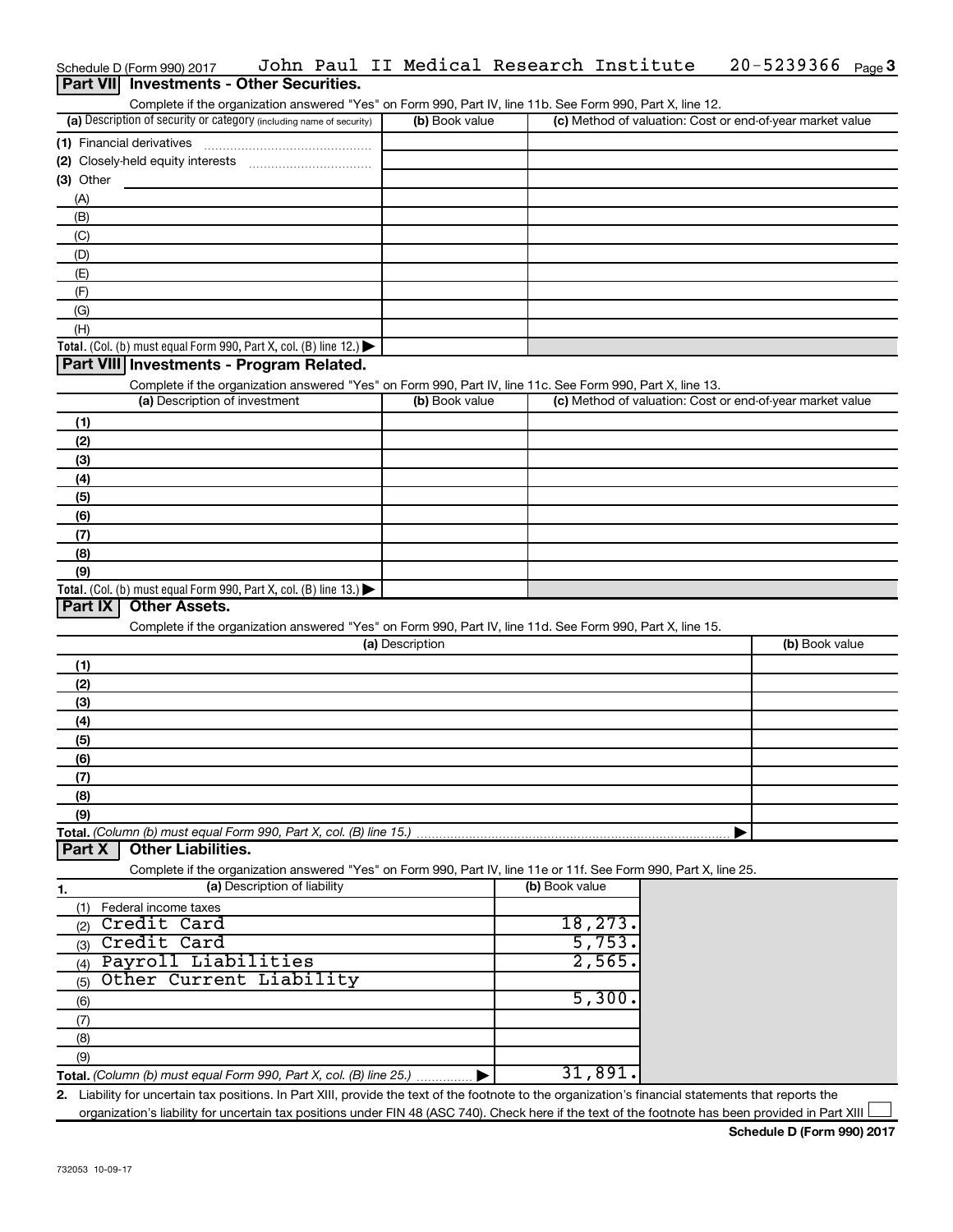|    | John Paul II Medical Research Institute<br>Schedule D (Form 990) 2017                                                                                                                                                                                                                                 |                | 20-5239366<br>Page 4 |
|----|-------------------------------------------------------------------------------------------------------------------------------------------------------------------------------------------------------------------------------------------------------------------------------------------------------|----------------|----------------------|
|    | Part XI   Reconciliation of Revenue per Audited Financial Statements With Revenue per Return.                                                                                                                                                                                                         |                |                      |
|    | Complete if the organization answered "Yes" on Form 990, Part IV, line 12a.                                                                                                                                                                                                                           |                |                      |
| 1. | Total revenue, gains, and other support per audited financial statements [11, 11] Total revenue, gains, and other support per audited financial statements                                                                                                                                            |                | $\blacksquare$       |
| 2  | Amounts included on line 1 but not on Form 990, Part VIII, line 12:                                                                                                                                                                                                                                   |                |                      |
| a  |                                                                                                                                                                                                                                                                                                       | 2a             |                      |
|    |                                                                                                                                                                                                                                                                                                       | 2 <sub>b</sub> |                      |
|    |                                                                                                                                                                                                                                                                                                       | 2c             |                      |
|    |                                                                                                                                                                                                                                                                                                       | 2d             |                      |
|    |                                                                                                                                                                                                                                                                                                       |                | 2е                   |
| 3  |                                                                                                                                                                                                                                                                                                       |                | 3                    |
| 4  | Amounts included on Form 990, Part VIII, line 12, but not on line 1:                                                                                                                                                                                                                                  |                |                      |
|    | Investment expenses not included on Form 990, Part VIII, line 7b [11, 11, 11, 11, 11]                                                                                                                                                                                                                 | - 4a l         |                      |
| b  |                                                                                                                                                                                                                                                                                                       | 4 <sub>b</sub> |                      |
|    | c Add lines 4a and 4b                                                                                                                                                                                                                                                                                 |                | 4c                   |
|    |                                                                                                                                                                                                                                                                                                       |                | 5                    |
|    | Part XII   Reconciliation of Expenses per Audited Financial Statements With Expenses per Return.                                                                                                                                                                                                      |                |                      |
|    | Complete if the organization answered "Yes" on Form 990, Part IV, line 12a.                                                                                                                                                                                                                           |                |                      |
| 1. |                                                                                                                                                                                                                                                                                                       |                | $\blacksquare$       |
| 2  | Amounts included on line 1 but not on Form 990, Part IX, line 25:                                                                                                                                                                                                                                     |                |                      |
| a  |                                                                                                                                                                                                                                                                                                       | 2a             |                      |
|    |                                                                                                                                                                                                                                                                                                       | 2 <sub>b</sub> |                      |
| c  |                                                                                                                                                                                                                                                                                                       | 2c             |                      |
|    |                                                                                                                                                                                                                                                                                                       | 2d             |                      |
|    | e Add lines 2a through 2d <b>[10]</b> [10] [10] <b>All 20</b> [10] [10] <b>All 20</b> [10] <b>All 20</b> [10] <b>All 20</b> [10] <b>All 20</b> [10] <b>All 20</b> [10] <b>All 20</b> [10] <b>All 20</b> [10] <b>All 20</b> [10] <b>All 20</b> [10] <b>All 20</b> [10] <b>All 20</b> [10] <b>All 2</b> |                | 2е                   |
| 3  |                                                                                                                                                                                                                                                                                                       |                | 3                    |
| 4  | Amounts included on Form 990, Part IX, line 25, but not on line 1:                                                                                                                                                                                                                                    |                |                      |
|    |                                                                                                                                                                                                                                                                                                       | ∣ 4a l         |                      |
| b  |                                                                                                                                                                                                                                                                                                       | 4h             |                      |
|    | c Add lines 4a and 4b                                                                                                                                                                                                                                                                                 |                | 4с                   |
|    |                                                                                                                                                                                                                                                                                                       |                | 5                    |
|    | Part XIII Supplemental Information.                                                                                                                                                                                                                                                                   |                |                      |

Provide the descriptions required for Part II, lines 3, 5, and 9; Part III, lines 1a and 4; Part IV, lines 1b and 2b; Part V, line 4; Part X, line 2; Part XI, lines 2d and 4b; and Part XII, lines 2d and 4b. Also complete this part to provide any additional information.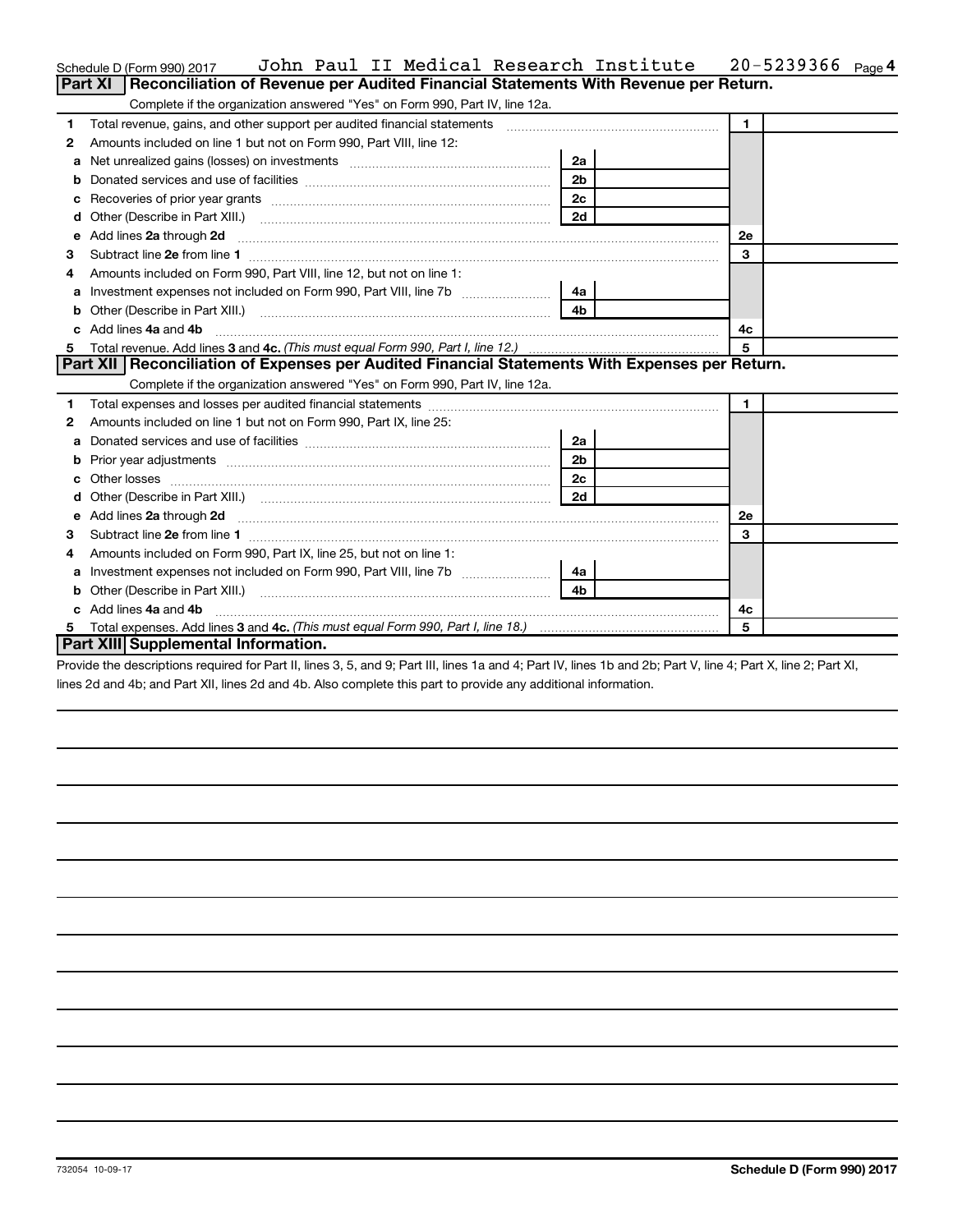| OMB No. 1545-0047<br><b>SCHEDULE O</b><br>Supplemental Information to Form 990 or 990-EZ<br>Complete to provide information for responses to specific questions on<br>(Form 990 or 990-EZ)<br>Form 990 or 990-EZ or to provide any additional information.<br><b>Open to Public</b><br>Attach to Form 990 or 990-EZ.<br>Department of the Treasury<br><b>Inspection</b><br>Go to www.irs.gov/Form990 for the latest information.<br>Internal Revenue Service |
|--------------------------------------------------------------------------------------------------------------------------------------------------------------------------------------------------------------------------------------------------------------------------------------------------------------------------------------------------------------------------------------------------------------------------------------------------------------|
| <b>Employer identification number</b><br>Name of the organization<br>20-5239366<br>John Paul II Medical Research Institute                                                                                                                                                                                                                                                                                                                                   |
| Form 990, Part I, Line 1, Description of Organization Mission:                                                                                                                                                                                                                                                                                                                                                                                               |
| WILL ADVANCE DRUG DISCOVERY AND REGENERATIVE MEDICINE.<br>AND<br><b>TO EDUCATE</b>                                                                                                                                                                                                                                                                                                                                                                           |
| GENERATION OF SCIENTISTS IN PRO-LIFE BIOETHICS.<br>SCIENTISTS AND<br>THE NEXT                                                                                                                                                                                                                                                                                                                                                                                |
| FORM 990, PART III, LINE 4A                                                                                                                                                                                                                                                                                                                                                                                                                                  |
| FUNDS FOR 2017:<br>UTILIZATION OF                                                                                                                                                                                                                                                                                                                                                                                                                            |
| 52%<br>RESEARCH & DEVELOPMENT<br>$- -$                                                                                                                                                                                                                                                                                                                                                                                                                       |
| 38%<br><b>ADMINISTRATIVE</b>                                                                                                                                                                                                                                                                                                                                                                                                                                 |
| 10%<br>FUNDRAISING                                                                                                                                                                                                                                                                                                                                                                                                                                           |
| Form 990, Part VI, Section B, line 11b:<br>THE 990 WAS DISTRIBUTED<br>MEMBERS OF<br>A COPY OF<br>TO.<br>THE<br>GOVERNING BODY BEFORE                                                                                                                                                                                                                                                                                                                         |
| INSTRUCTED<br>TO REVIEW THE FORM AND PROVIDE<br>FILING, AND MEMBERS WERE                                                                                                                                                                                                                                                                                                                                                                                     |
| FEEDBACK,<br>IF ANY.                                                                                                                                                                                                                                                                                                                                                                                                                                         |
| Form 990, Part VI, Section B, Line 12c:                                                                                                                                                                                                                                                                                                                                                                                                                      |
| BOARD MEMBERS ARE REQUIRED TO SUBMIT ANNUAL SURVEYS DISCLOSING ANY                                                                                                                                                                                                                                                                                                                                                                                           |
| CONFLICTS OF INTEREST.                                                                                                                                                                                                                                                                                                                                                                                                                                       |
| Form 990, Part VI, Section C, Line 19:                                                                                                                                                                                                                                                                                                                                                                                                                       |
| GOVERNING DOCUMENTS, CONFLICT OF INTEREST POLICY, AND FINANCIAL STATEMENTS                                                                                                                                                                                                                                                                                                                                                                                   |
| ARE AVAILABLE TO THE PUBLIC UPON REQUEST.                                                                                                                                                                                                                                                                                                                                                                                                                    |
|                                                                                                                                                                                                                                                                                                                                                                                                                                                              |